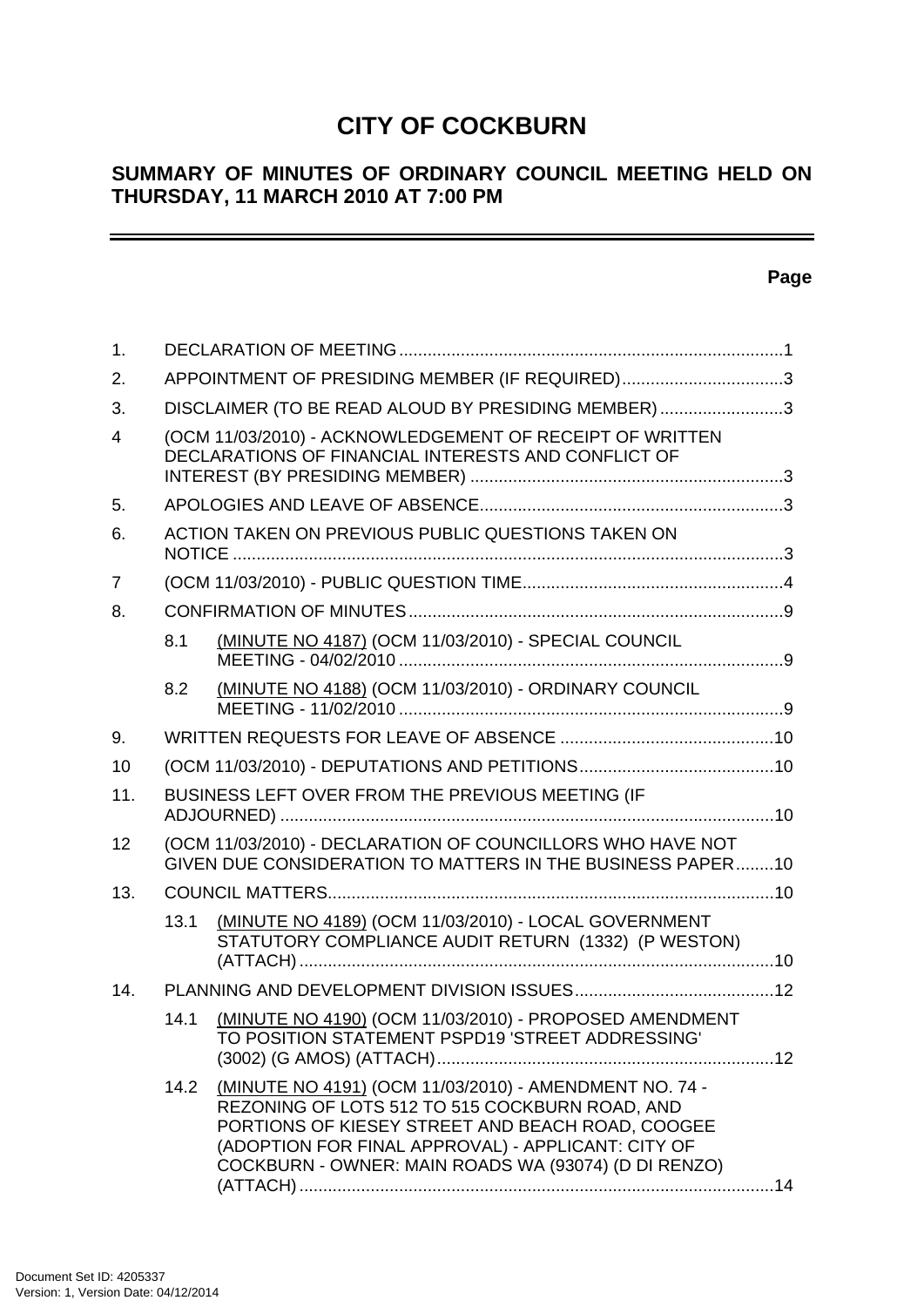|     | 14.3 | (MINUTE NO 4192) (OCM 11/03/2010) - CONSIDERATION TO<br>ADOPT SCHEME AMENDMENT NO. 76 FOR FINAL APPROVAL -<br>REZONING VARIOUS PROPERTIES IN SPEARWOOD AND<br>HAMILTON HILL IN ACCORDANCE WITH THE PHOENIX<br>CENTRAL REVITALISATION STRATEGY; MINOR REZONING OF<br>VARIOUS DRAINAGE RESERVES, ROAD RESERVES AND<br>PEDESTRIAN ACCESS WAYS AND; PREPARATION OF DRAFT<br>LOCAL PLANNING POLICY NO. APD58 (MEDIUM DENSITY<br>RESIDENTIAL DESIGN GUIDELINES) - APPLICANT: CITY OF<br>COCKBURN - OWNER: VARIOUS (93076) (D DI RENZO) (ATTACH)22 |    |
|-----|------|---------------------------------------------------------------------------------------------------------------------------------------------------------------------------------------------------------------------------------------------------------------------------------------------------------------------------------------------------------------------------------------------------------------------------------------------------------------------------------------------------------------------------------------------|----|
|     | 14.4 | (MINUTE NO 4193) (OCM 11/03/2010) - DEDICATION OF LAND AS<br>ROAD RESERVE PURSUANT TO SECTION 56 OF LAND<br>ADMINISTRATION ACT 1997 - PORTION OF LOT 460 (PLAN<br>48298) WATTERTON AND CASSIO PLACE, HAMILTON HILL -<br>OWNER: STATE OF WESTERN AUSTRALIA - APPLICANT:<br>DEPARTMENT OF HOUSING (450395, 450399, 6004493) (K SIM)                                                                                                                                                                                                           | 35 |
|     | 14.5 | (MINUTE NO 4194) (OCM 11/03/2010) - FINAL CONSIDERATION<br>OF AMENDMENT NO. 77 TO CITY OF COCKBURN TOWN<br>PLANNING SCHEME NO. 3 - REZONING PORTION OF LOT 503<br>PHOENIX ROAD, BIBRA LAKE FROM 'LIGHT AND SERVICE<br>INDUSTRY' TO 'INDUSTRY' AND 'MIXED BUSINESS' AND FINAL<br>CONSIDERATION OF LOCAL PLANNING POLICY APD59<br>'PHOENIX BUSINESS PARK DESIGN GUIDELINES' - OWNER:<br>PRIMEWEST - APPLICANT: GREG ROWE AND ASSOCIATES                                                                                                       |    |
|     | 14.6 | (MINUTE NO 4195) (OCM 11/03/2010) - AMENDMENT TO POLICY<br>AFCS6 'RENEWAL OF LEASES AND LICENSES FOR COUNCIL<br>OWNED OR CONTROLLED PROPERTY' (L GATT) (CC/P/003)                                                                                                                                                                                                                                                                                                                                                                           |    |
| 15. |      | FINANCE AND CORPORATE SERVICES DIVISION ISSUES43                                                                                                                                                                                                                                                                                                                                                                                                                                                                                            |    |
|     | 15.1 | (MINUTE NO 4196) (OCM 11/03/2010) - LIST OF CREDITORS PAID<br>- JANUARY 2010 (5605) (N MAURICIO) (ATTACH)                                                                                                                                                                                                                                                                                                                                                                                                                                   | 43 |
|     |      | 15.2 (MINUTE NO 4197) (OCM 11/03/2010) - STATEMENT OF<br>FINANCIAL ACTIVITY AND ASSOCIATED REPORTS (5505) (N                                                                                                                                                                                                                                                                                                                                                                                                                                |    |
| 16. |      |                                                                                                                                                                                                                                                                                                                                                                                                                                                                                                                                             |    |
| 17. |      |                                                                                                                                                                                                                                                                                                                                                                                                                                                                                                                                             |    |
|     | 17.1 | (MINUTE NO 4198) (OCM 11/03/2010) - TENDER NO. 44/2009 -<br>SECURITY SERVICES (MOBILE PATROLS ETC.) (RFT 44/2009)                                                                                                                                                                                                                                                                                                                                                                                                                           |    |
| 18. |      |                                                                                                                                                                                                                                                                                                                                                                                                                                                                                                                                             |    |
|     |      | MINUTE NO 4199) (OCM 11/03/2010) - EXTENSION OF TIME 58                                                                                                                                                                                                                                                                                                                                                                                                                                                                                     |    |
|     | 18.1 | (MINUTE NO 4200) (OCM 11/03/2010) - LOCAL GOVERNMENT<br>REFORM PROCESS - REGIONAL TRANSITION GROUP                                                                                                                                                                                                                                                                                                                                                                                                                                          |    |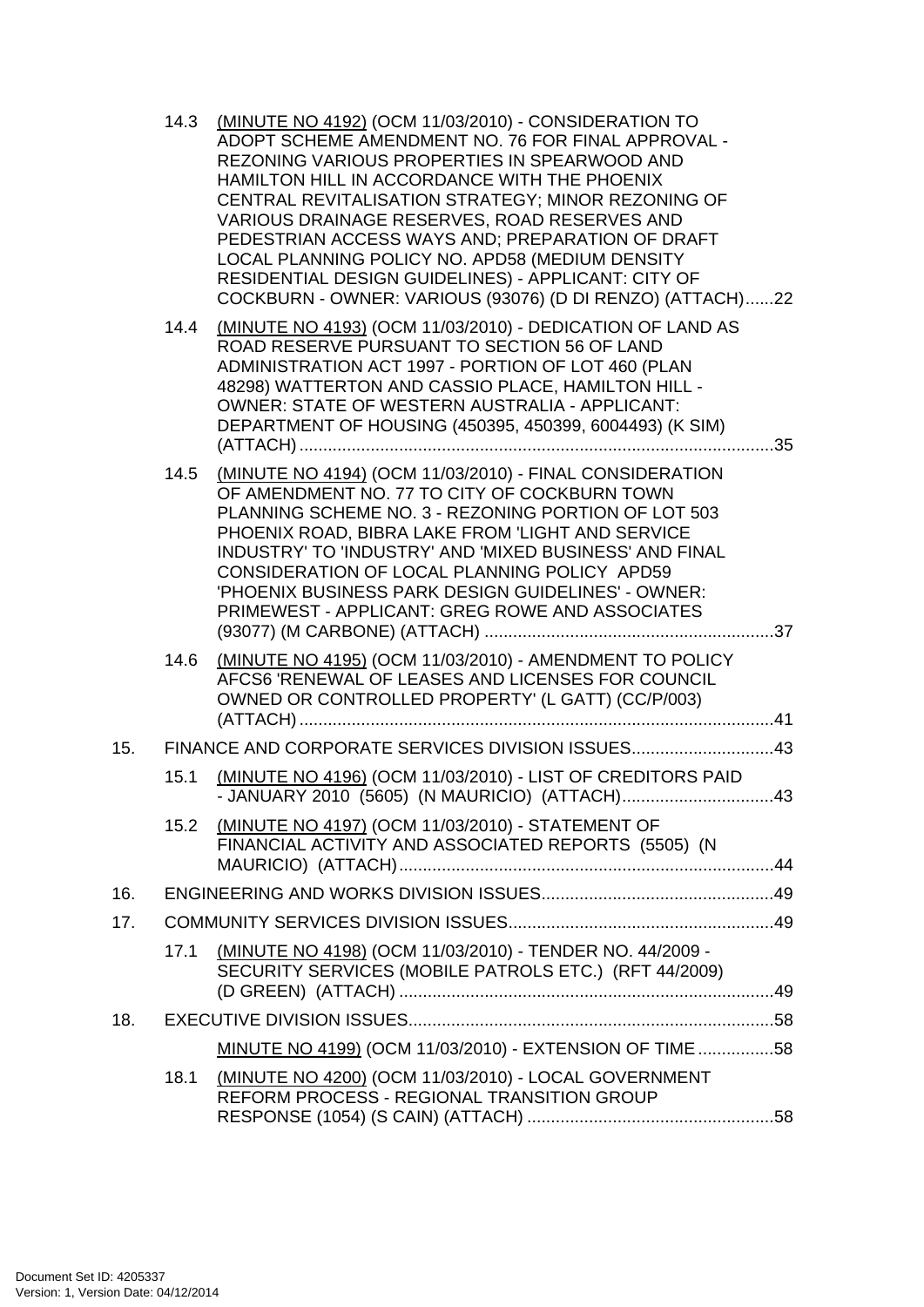| 19. |      |                                                                                                                                                                      |     |
|-----|------|----------------------------------------------------------------------------------------------------------------------------------------------------------------------|-----|
|     | 19.1 | (MINUTE NO 4201) (OCM 11/03/2010) - NOTICE TO REVOKE SUB-<br>RECOMMENDATION (2) OF PREVIOUS COUNCIL DECISION - 12<br>NOVEMBER 2009 (MINUTE NO.4093) (1054) (D GREEN) |     |
| 20. |      | NOTICES OF MOTION GIVEN AT THE MEETING FOR CONSIDERATION                                                                                                             | .65 |
| 21. |      | NEW BUSINESS OF AN URGENT NATURE INTRODUCED BY                                                                                                                       | .66 |
| 22  |      | (OCM 11/03/2010) - MATTERS TO BE NOTED FOR INVESTIGATION,                                                                                                            | .66 |
| 23. |      |                                                                                                                                                                      |     |
| 24  |      | (MINUTE NO 4202) (OCM 11/03/2010) - RESOLUTION OF COMPLIANCE                                                                                                         | .68 |
| 25. |      |                                                                                                                                                                      |     |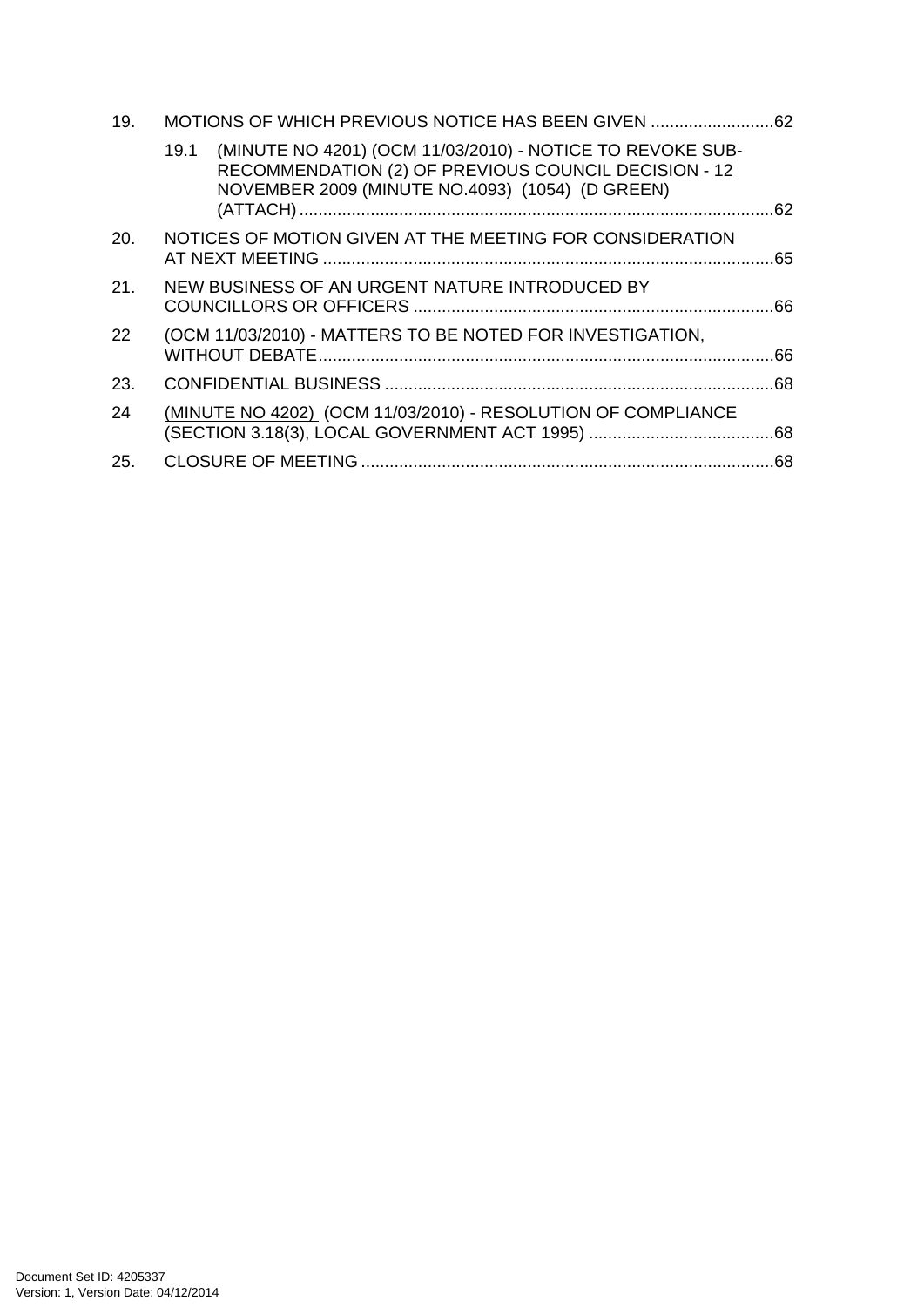Document Set ID: 4205337<br>Version: 1, Version Date: 04/12/2014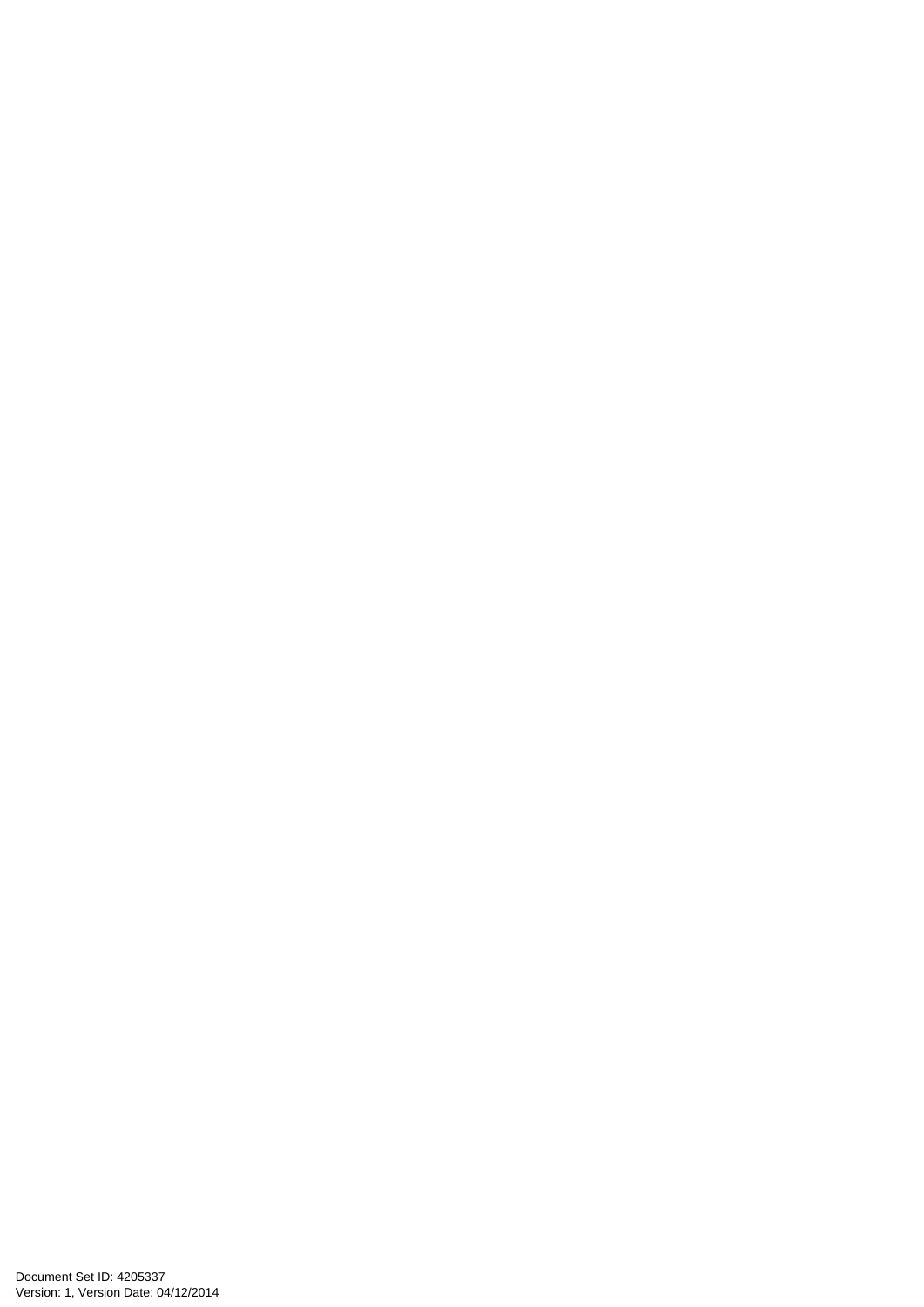# **CITY OF COCKBURN**

# <span id="page-4-0"></span>**MINUTES OF ORDINARY COUNCIL MEETING HELD ON THURSDAY, 11 MARCH 2010 AT 7:00 PM**

#### **PRESENT:**

#### **ELECTED MEMBERS**

| Mr L Howlett        | Mayor (Presiding Member) |
|---------------------|--------------------------|
| Mr K Allen          | Deputy Mayor             |
| <b>Ms H Attrill</b> | Councillor               |
| Mr I Whitfield      | Councillor               |
| Ms L Smith          | Councillor               |
| Mrs C Reeve-Fowkes  | Councillor               |
| Mr T Romano         | Councillor               |
| Mrs S Limbert       | Councillor               |
| Mrs V Oliver        | Councillor               |
| Mrs R O'Brien       | Councillor               |

### **IN ATTENDANCE**

| $\sim 100$           | <b>Chief Executive Officer</b>                |
|----------------------|-----------------------------------------------|
| $\sim 100$           | Director, Administration & Community Services |
| $\sim$               | Director, Finance & Corporate Services        |
| $\sim 100$           | Director, Engineering & Works                 |
| $\sim 100$ m $^{-1}$ | Director, Planning & Development              |
| $\sim 100$           | <b>Media Liaison Officer</b>                  |
| Ms S Seymour-Eyles-  | <b>Media Liaison Officer</b>                  |
|                      | <b>Executive Assistant</b>                    |
|                      |                                               |

#### **1. DECLARATION OF MEETING**

The Presiding Member declared the meeting open at 7.04 pm.

The Presiding Member made announcements as follows:

#### **Summer of Fun Concerts**

The Summer of Fun concerts have just drawn to a conclusion with the Regional Concert (Jessica Mauboy, Wes Carr and Marty Simpson) held on Saturday 6 March at which a record crowd in excess of 15,000 was in attendance.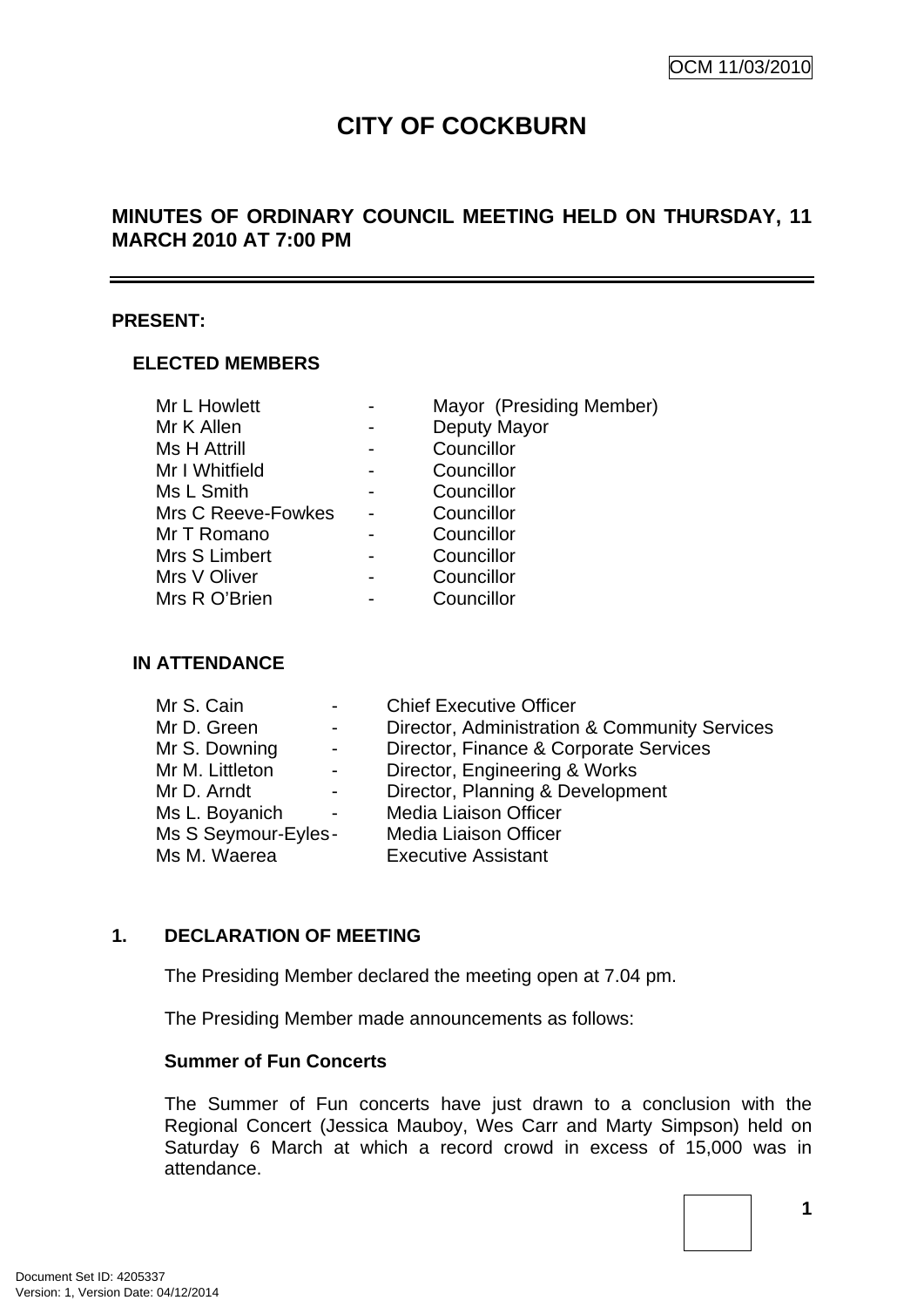The Regional Concert also saw the final of the Cockburn Idol competition. I would like to acknowledge all participants in Cockburn Idol from the initial heats through to those who performed at each of the Summer of Fun concerts.

The winners were:

Winner Junior Division: Georgia Reed Runner up Junior Division: Joshua Beechey Winner Senior Division: Jessie Segreto Runner up Senior Division: Debbie Edson Encouragement Award: Breiarne Walker

I would like to publicly acknowledge Marilyn McLean, the City's Events Coordinator, the Events staff and the many volunteers who assisted throughout the Summer of Fun Concert series, including the Cockburn SES, St John Ambulance and South Coogee Volunteer Fire fighters.

#### **Climate Wise Awards**

On Friday 5 March I attended the Climate Wise Awards ceremony at the Southern Metropolitan Regional Council.

Four Cockburn residents were recognized for their contributions to the program:

Shadshana Dyson, Bibra Lake Kathleen Samuel, Coolbellup Brian Ranger, South Lake Tamara Harrison, Hamilton Hill

#### **Special Meeting of Council – Monday 22 March 2010 – SAT Mediation with Australand**

There will be a Special Council meeting held on Monday 22 March 2010 to consider the State Administrative Tribunal mediation outcomes of 2 March 2010.

As was the requirement of the State Administrative Tribunal in relation to the Special Council meeting held on Thursday 25 February 2010 the matters are to be treated as confidential between the parties and accordingly the Council will be required to go behind closed doors for the duration of discussion on the item.

There will be a public question time and a statement made prior to a motion being considered by the Council to going behind closed doors to discuss and vote on the matter.

The public will be re-admitted to the Council Chamber once elected members have considered the item.

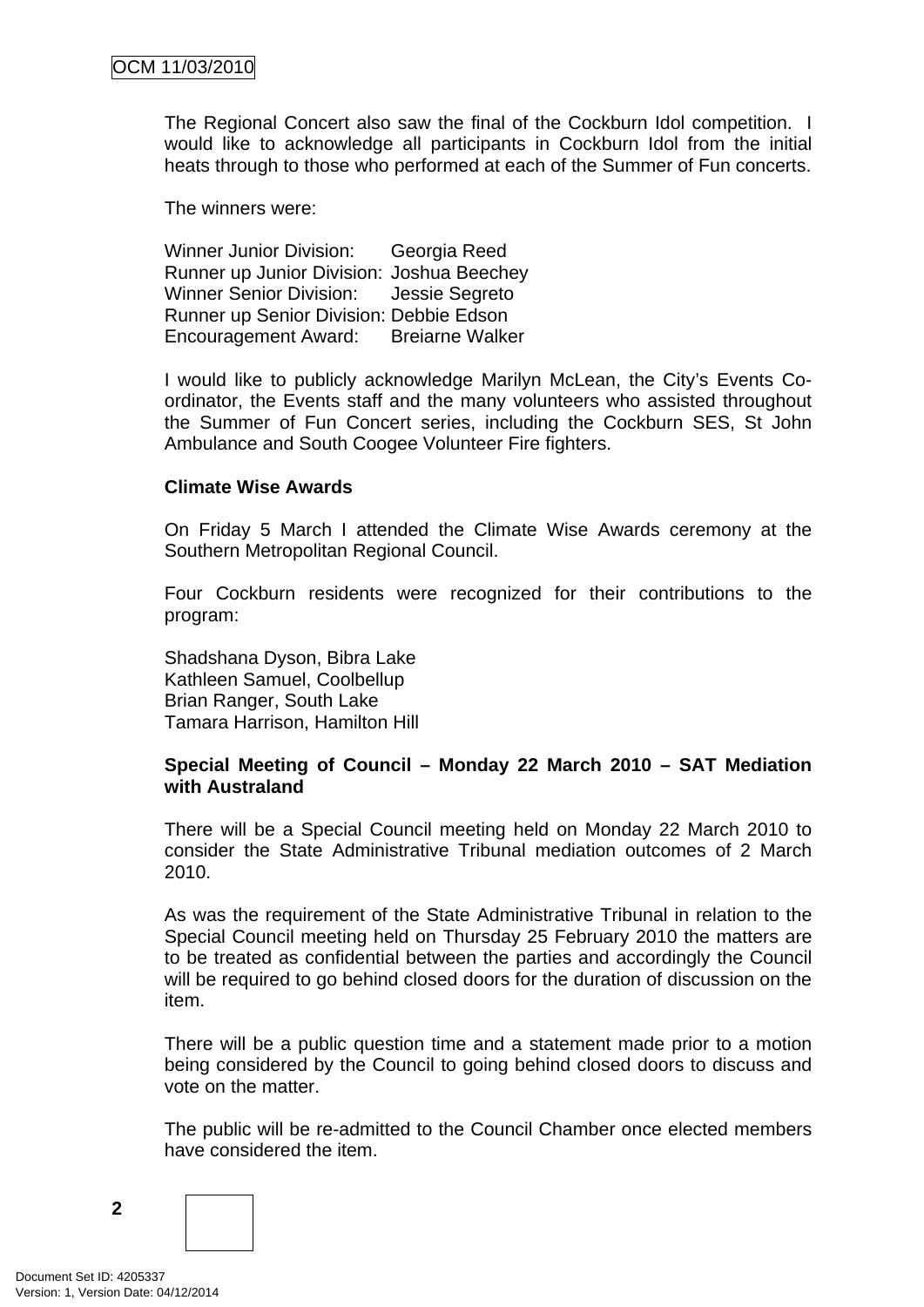<span id="page-6-0"></span>The outcome of the Council's deliberations will then be conveyed to the State Administrative Tribunal.

Again, I have brought this matter to your attention given its importance to the community.

Thank you.

#### **2. APPOINTMENT OF PRESIDING MEMBER (If required)**

Nil

#### **3. DISCLAIMER (To be read aloud by Presiding Member)**

Members of the public, who attend Council Meetings, should not act immediately on anything they hear at the Meetings, without first seeking clarification of Council's position. Persons are advised to wait for written advice from the Council prior to taking action on any matter that they may have before Council.

## **4 (OCM 11/03/2010) - ACKNOWLEDGEMENT OF RECEIPT OF WRITTEN DECLARATIONS OF FINANCIAL INTERESTS AND CONFLICT OF INTEREST (BY PRESIDING MEMBER)**

The Presiding Member advised the meeting that he had received Declarations of Financial Interest from the following Elected Members which will be read at the appropriate time:

| Deputy Mayor Kevin Allen | Item $14.3$ |
|--------------------------|-------------|
| Clr Tony Romano          | Item $14.3$ |
| CIr Carol Reeve-Fowkes   | Item $14.3$ |
| CIr Ian Whitfield        | Item $15.1$ |

#### **5. APOLOGIES AND LEAVE OF ABSENCE**

Nil

#### **6. ACTION TAKEN ON PREVIOUS PUBLIC QUESTIONS TAKEN ON NOTICE**

Nil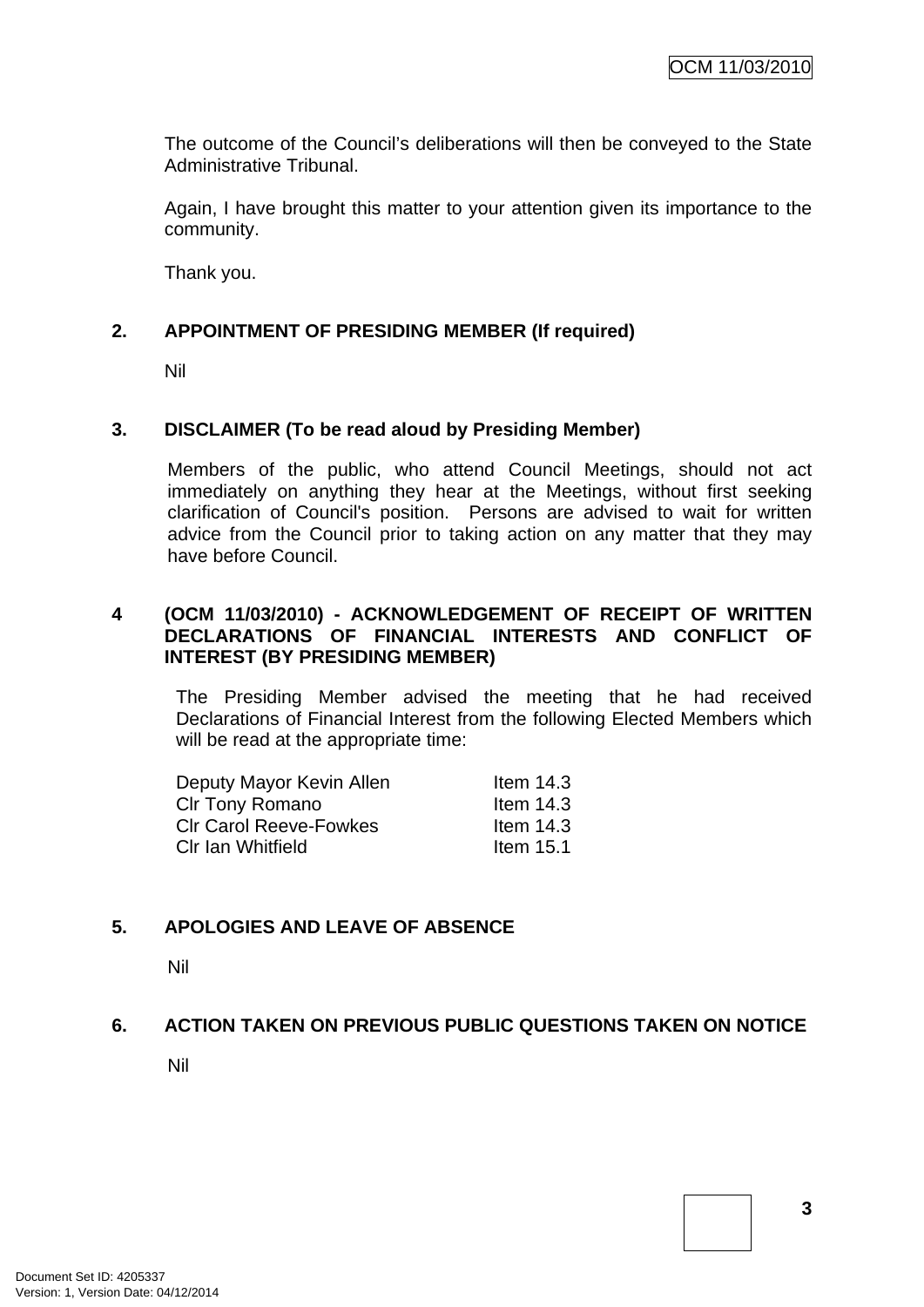## <span id="page-7-0"></span>**7 (OCM 11/03/2010) - PUBLIC QUESTION TIME**

#### **Brian Curran, Hamilton Hill**

*Written Question - Agenda Item 14.3 – Consideration to Adopt Scheme Amendment No. 76 for Final Approval – Rezoning Various Properties in Spearwood and Hamilton Hill in Accordance with the Phoenix Central Revitalisation Strategy; Minor Rezoning of Various Drainage Reserves, Road Reserves and Pedestrian Access Ways and ; Preparation of Draft Local Planning Policy No. APD58 (Medium Density Residential Design Guidelines).* 

As Mr Curran was not present at the meeting the Presiding Member advised the meeting that a written response to his question would be forwarded to him.

#### **Robyn Scherr, Coogee**

*Agenda Item 14.2 – Amendment No. 74 – Rezoning of Lots 512 – 515 Cockburn Road, and portions of Kiesey Street and Beach Road, Coogee (Adoption for Final Approval)* 

- Q1: There was a Coogee Beach Structure Beach some years ago, did this include that area that is about to be re-designed? When you see a new plan come in and a new proposal to rezone those lots, there was a Coogee Beach Structure Beach some years ago. I don't know if that is current or if it has been revised. The only progress I can see on that is the development of the Surf Club and now we see these lots will include the old Hotel and the Post Office. There's going to be a development proposal for that and I just wonder at what point is all of this met somehow? It seems there's a development at Coogee, there is a development at Poore Grove and now we are going to develop here. There have been so many developments over the years as to where entries to the beach are going to be I just want an update really?
- A1: The Port Coogee Structure Plan was done prior to the Main Roads determining that this land was actually surplus to their requirements. The Coogee Beach Structure Plan does not actually include this area as at the time it was developed, this area was designated as a Regional Road Reservation by Main Roads. It is only within the last 18 months that Main Roads have indicated this land is now surplus to their requirements in terms of the road. The Coogee Beach Structure Plan was developed a considerable number of years before Main Roads made this decision.

*Agenda Item 17.1 – Tender No. 44/2009 – Security Services (Mobile Patrols etc)* 

Q1: The Officers are recommending to accept a tender for one of the

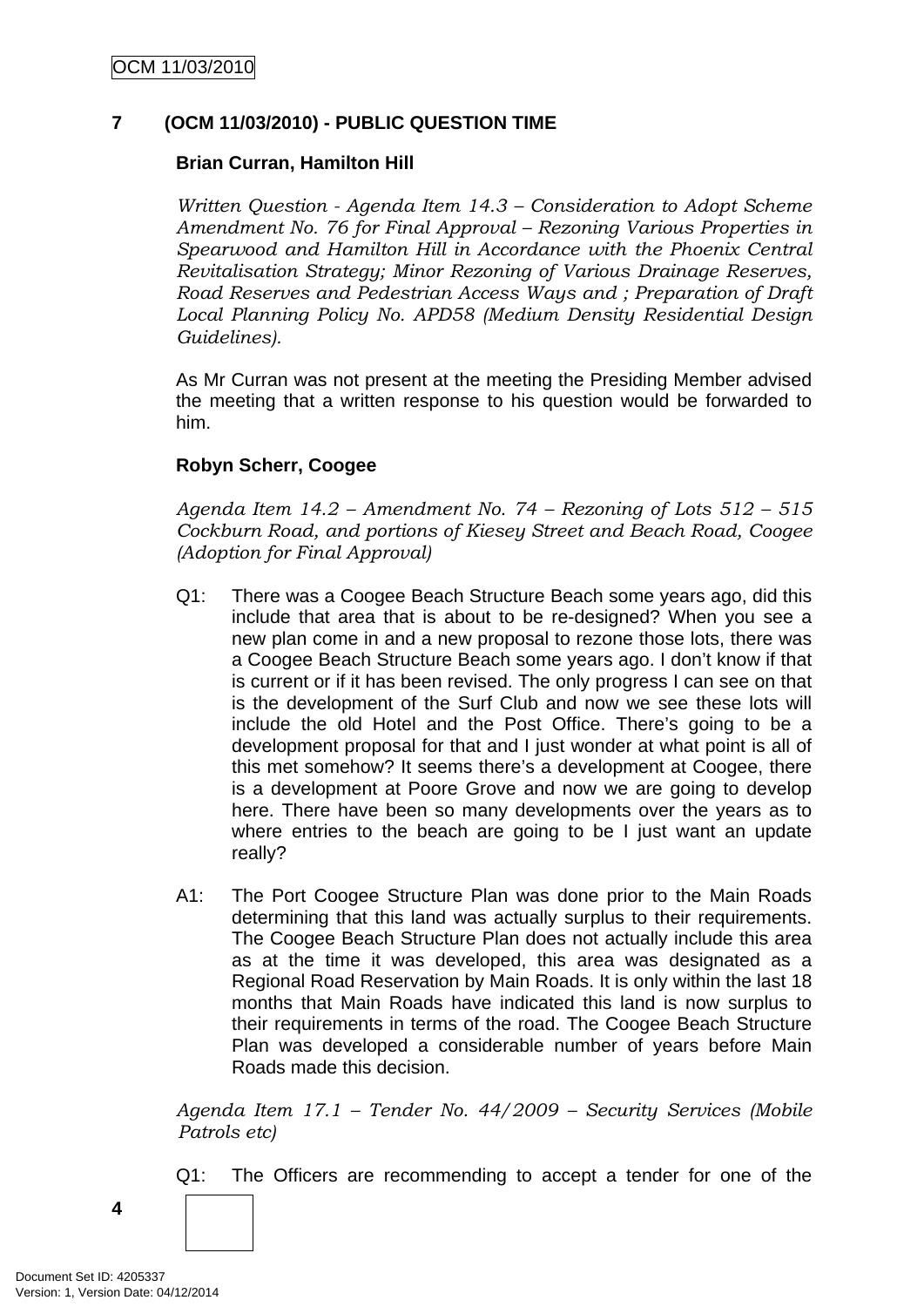private security services, how is that going to impact on ranger services?

- A1: The matter is before Council to determine tonight. If Council is to decide to go to a contracted security service, it would not have any impact on the current ranger service because the security patrols are given specific tasks and priorities to address. They have no authority to deal with issues that the ranger services would deal with.
- Q2: If we see that there is going to be a greater need for ranger services in the future, that's not going to be impacted by the money we are going to spend on the security services?
- A2: Any additional resources sought to be allocated to the ranger services would be over and above the agreed.

#### **Resident, Orleans Street, Spearwood**

*Agenda Item 14.5 – Final Consideration of Amendment No. 77 to City of Cockburn Town Planning Scheme No. 3 – Rezoning Portion of Lot 503 Phoenix Road, Bibra Lake from 'Light and Service Industry' to 'Industry' and 'Mixed Business' and Final Consideration of Local Planning Policy APD59 'Phoenix Business Park Design Guidelines'* 

- Q1: There is a green section along Phoenix Road which is supposed to be a 20m wide section of trees. Has this been monitored by any chance because I go past it every day and I'm no mathematician but it does not look like 20m?
- A1: It was measured prior to subdivision works being commenced. It has been measured numerous times since then and the distance hasn't actually changed, it is still 20m.

#### **Rennie Scott, Coolbellup**

*Item Not On Agenda – South Beach – Coogee Beach Dual Use Path* 

- Q1: Why is the dual use path not open from the end of the road that passes the power house through to the Coogee Beach car park? A distance of possibly less than a kilometer.
- A1: Port Coogee is a construction site and by virtue of this, access through the site will continue to be disrupted. A path system has been established through the development however connectivity and legibility is not ideal particularly for pedestrian and recreational cyclists. On-road cycling facilities have been provided for the serious cyclist on Cockburn Road.

I am advised that there is progress on establishing the Orsino path link with the developer due to commence civil works on Orsino Blvd

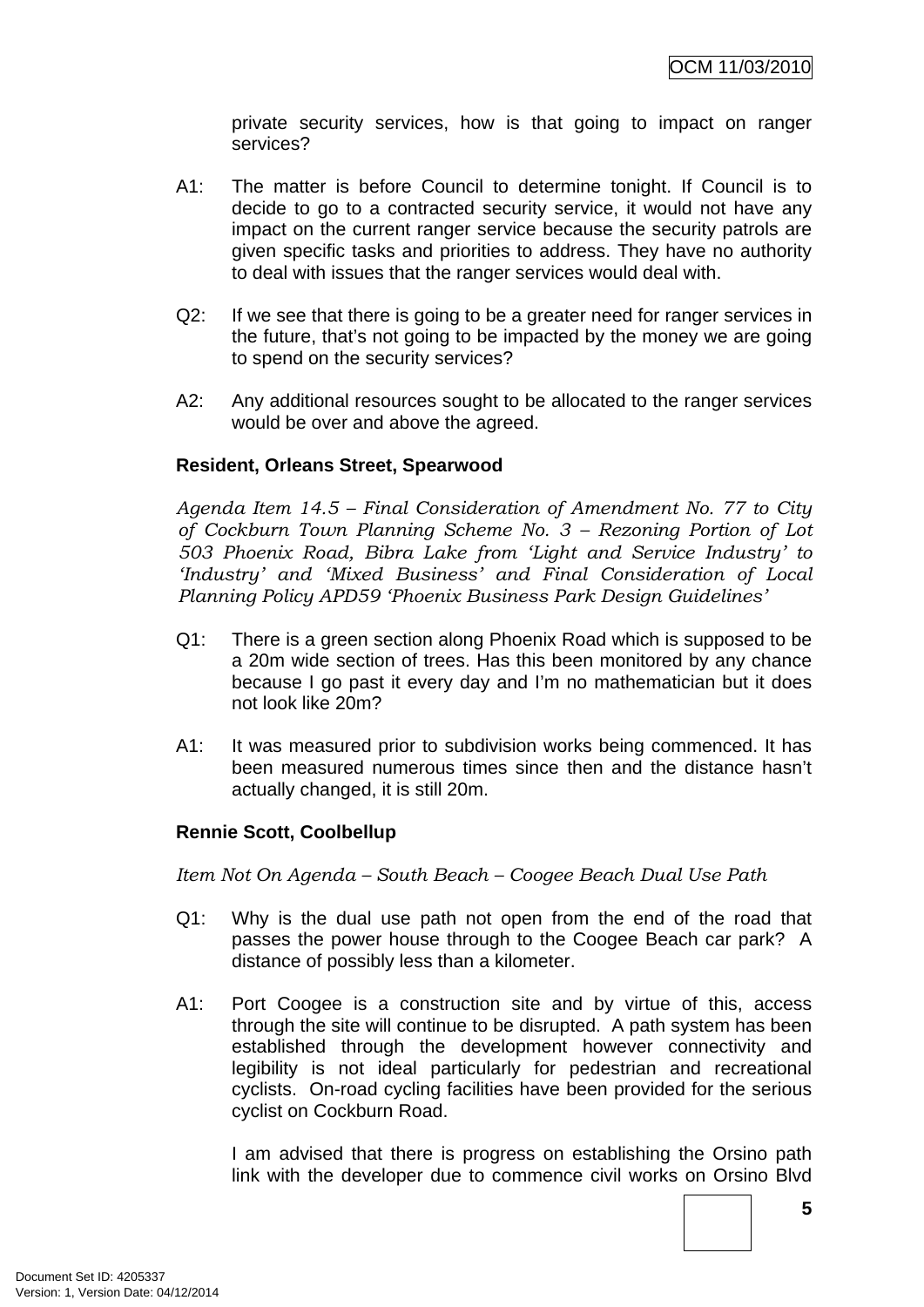imminently and with works due to be completed by the end of the year. A better path system will be formed once those works are completed.

- Q2: While we continue to wait for the path to go through, why doesn't the developer do us the courtesy of providing signage through the development so that users are not constantly coming up against fences, blocked paths and no through ways etc?
- A2. The matter will be further addressed with the developer however signage has been established in two prominent locations showing the path system. The developer has been requested to review the content of this signage for relevance and accuracy.
- Q3: At the Leighton development they have always kept the bike path going through and there has been no issue there. The signage whatever it is they are providing is clearly inadequate. I run through there every couple of weeks and there are always on a Sunday morning, lost people trying to get through. Bikes, families on bikes, runners, the whole works. I just think that if they could do it at Leighton, what was so hard about doing it at Coogee.
- A3: As previously indicated, there will be discussions held with the developer in relation to providing better and clearer signage and there has already been a communicative given by the developer in terms of expediting that dual use path through the development as soon as practicable. And also the City has been given an indication from a General Manager that that would be completed before the end of this calendar year.

## **Colin Crook, Spearwood**

*Item Not On Agenda – Minutes for 11 February 2010.* 

- Q1: Could you tell me exactly, what do the official minutes consist of? Do they consist of public question time or does the official minutes of a Council meeting, do they begin when public question time finishes?
- A1: The minutes are a record of the proceedings of the meeting from commencing from the time the Presiding Member opens the meeting and completing from the time when the Presiding Member closes the meeting. Public question time is therefore part of the documented minutes.

*Item Not On Agenda – South Beach – Coogee Beach Dual Use Path* 

- Q1: Has any Councillor had any queries over the phone specifically in the last two weeks, about the path?
- A1: Several Councillors (specifically Mayor Howlett, Deputy Mayor Allen

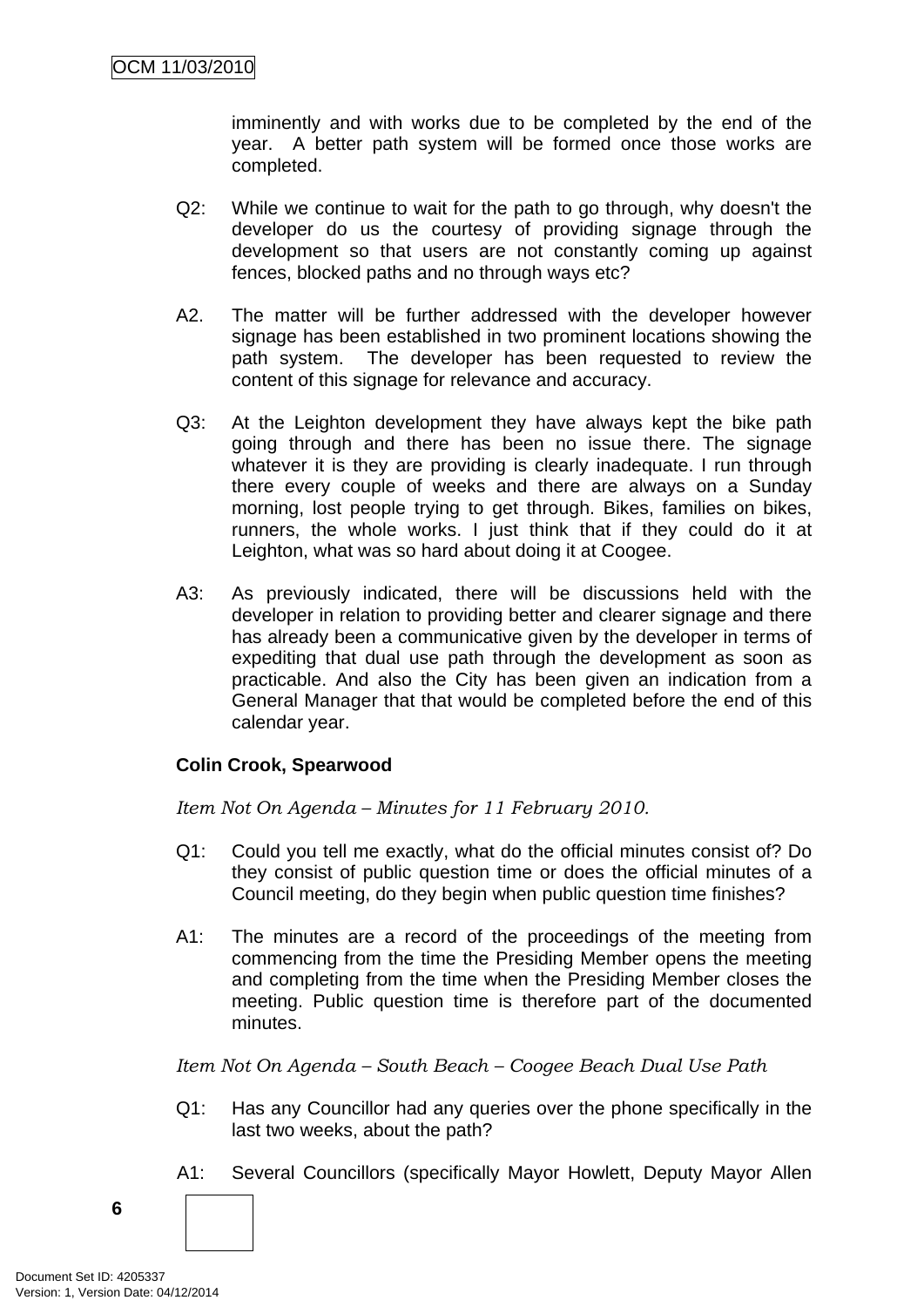and Councillor Oliver) have had telephone and email enquiries about the path concerning when it is opening and where it is running etc.

#### **Dan Scherr, Coogee**

*Item Not On Agenda – City of Cockburn / Australand State Administrative Tribunal (SAT) Proceedings.* 

- Q1: I was wondering if Council can provide us with any update of the proceedings between Council and Australand and the SAT prior to the meeting on Monday evening. What's happening?
- A1: The matter is confidential between the parties and Council has been instructed by the SAT that the requirements for Council is to consider matters that have come from the SAT and to report back to them.
- Q2: Is Council negotiating still?
- A2: That part of the mediation process is still continuing at this time.
- Q3: In the process does the SAT make some recommendations that both parties have to consider?
- A3: The mediation process is about the parties discussing the matter and involving the SAT representative.
- Q4: Do you think that following the meeting on Monday evening the matter will be resolved or will it continue?
- A4: That will be up to Council to consider the matter that comes before them and to make a determination which will be taken back to the SAT and the parties will sit down again and the matter will be taken forward on that basis. Council cannot preempt what the outcome of the meeting in terms of where we are going with this particular matter.
- Q5: Have any of the parties concerned established a time limit for making the decision at the SAT as part of their process?
- A5: That is a matter between the parties and part of the discussions which remain confidential.
- Q6: At that closing of these proceedings will the public have the record from the SAT to find out what has been said and has been recommended?
- A6: That will depend on the determinations that are made at the next mediation session and where things go from there as to what will be available to the public. That is a matter for the SAT.
- Q7: Is the SAT immune from the Freedom Of Information (FOI) Act?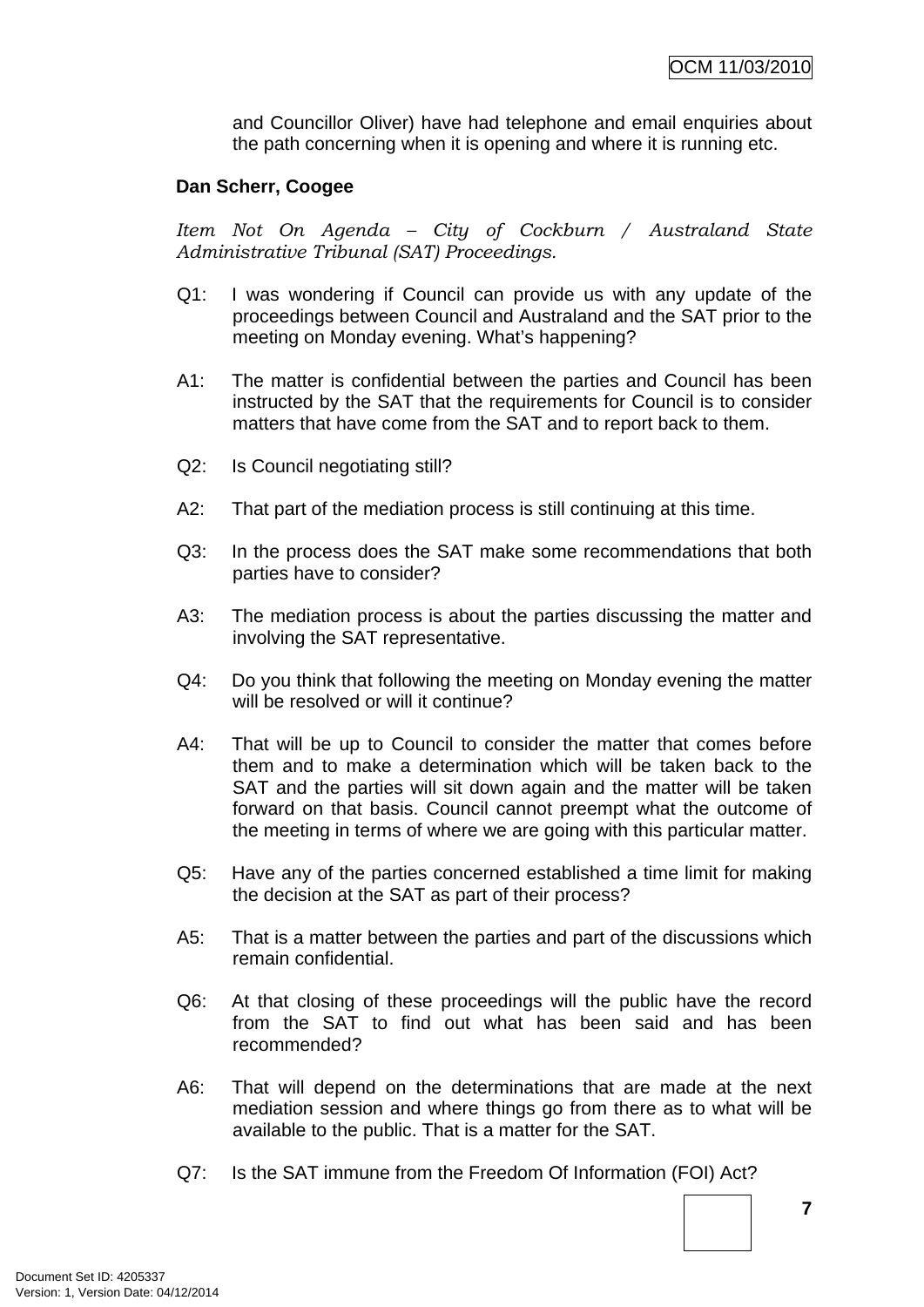- <span id="page-11-0"></span>A7: Clearly under the SAT regulations, it indicates that any discussions and deliberations held during a mediation are confidential between the parties and the SAT, and yes the SAT is exempt under the FOI Act because of those regulations.
- Q8: Likewise are Council deliberations covered by the FOI Act?
- A8: The regulations cover that particulate matter.

## **John Kunai, Spearwood**

*Item Not On Agenda – Item 14.7 February OCM - Development Contribution Plan.(DCP)* 

- Q1: I have written to the CEO, Mayor Howlett, Deputy Mayor Allen and all Councillors and am wondering when I will receive a response? It has been 14 days since I wrote this letter and delivered it to the front desk.
- A1: A reply has been drafted by the CEO acknowledging your letter and advising that it had been passed onto the staff so that when it comes time for the public consultation process your suggestions about taking the second language inclusion and in an alternate format consistent with was done for the Phoenix revitalization, would be taken into account.
- Q2: Are the Councillors aware of what they voted on during the last Council meeting and the ramifications of the DCP and the final costings and all of the pro's and con's on it?
- A2: The decision of Council is simply to advertise the DCP. It does not endorse the DCP or anything with it so during the advertising period submissions from organizations or individuals will be considered by Council when that matter comes back before them.

#### **Robyn Scherr, Coogee**

*Item Not On Agenda – South Beach – Coogee Beach Dual Use Path* 

Q1: A cycle path has been provided on the road, though there is still no safe pedestrian access and I don't think it is too much for this community to expect the developer to provide a footpath from Coogee Beach alongside Cockburn Road and across the railway line where they can then safely linkup to another pathway. I find it totally unacceptable to think that we have to wait until 2012 before there is a clear linkage. Pedestrians come before cyclists and yet there is no provision for pedestrians at all. And on the new Spearwood Avenue connection to Cockburn Road, again no footpath. I think this is something Council should be demanding of Main Roads on behalf of the community. Residents have been living in Coogee, Hamilton Hill and Spearwood for over 100 years. Surely a pedestrian access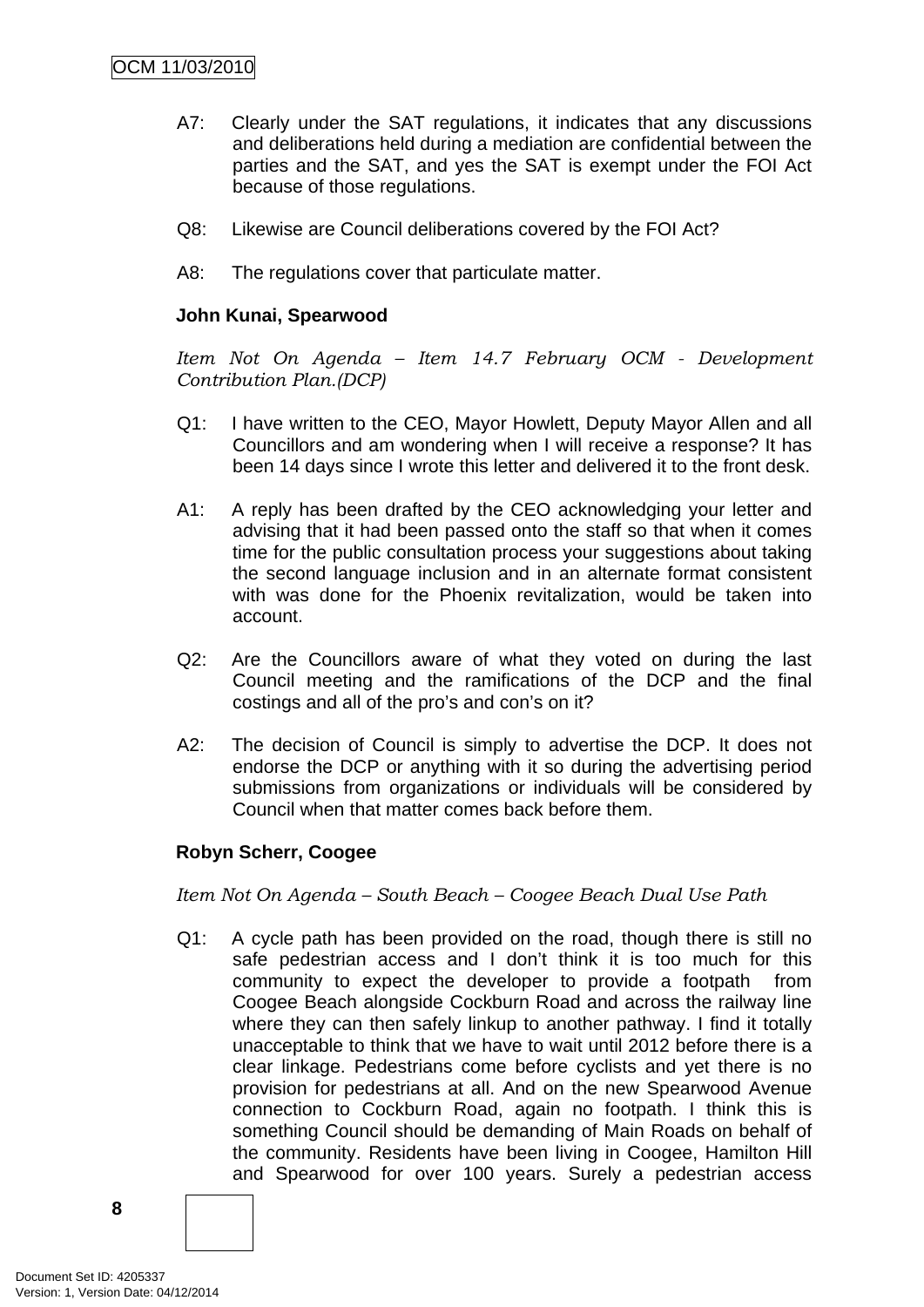between here and Fremantle is mandatory.

A1: As indicated previously, Council will be taking up these concerns with the developer.

## **Colin Crook, Spearwood**

*Item Not On Agenda – South Beach – Coogee Beach Dual Use Path.* 

- Q1: Could you please explain the term "DUP".
- A1: This refers to Dual Use Path.

## **8. CONFIRMATION OF MINUTES**

### **8.1 (MINUTE NO 4187) (OCM 11/03/2010) - SPECIAL COUNCIL MEETING - 04/02/2010**

## **RECOMMENDATION**

That the Minutes of the Special Council Meeting held on Thursday, 4 February 2010 be adopted as a true and accurate record.

#### **COUNCIL DECISION**

MOVED Clr I Whitfield SECONDED Clr S Limbert that the recommendation be adopted.

**CARRIED 10/0**

# **8.2 (MINUTE NO 4188) (OCM 11/03/2010) - ORDINARY COUNCIL MEETING - 11/02/2010**

#### **RECOMMENDATION**

That the Minutes of the Ordinary Council Meeting held on Thursday, 11 February 2010, be adopted as a true and accurate record.

## **COUNCIL DECISION**

MOVED Clr S Limbert SECONDED Clr V Oliver that the recommendation be adopted.

## **CARRIED 10/0**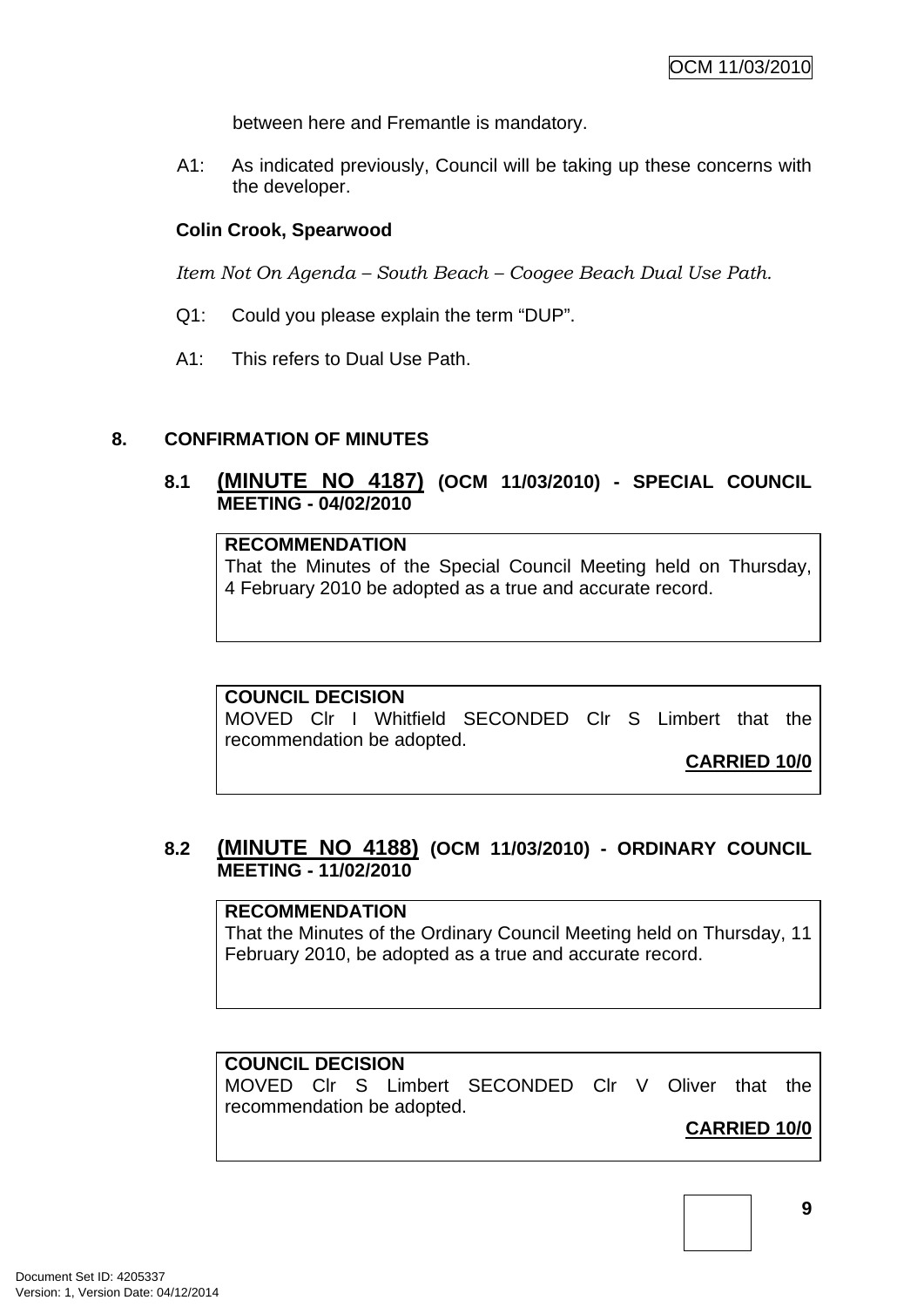## <span id="page-13-0"></span>**9. WRITTEN REQUESTS FOR LEAVE OF ABSENCE**

Nil

#### **10 (OCM 11/03/2010) - DEPUTATIONS AND PETITIONS**

Clr Helen Attrill tabled a petition she had received containing a number of submissions from residents and ratepayers in the Jandakot area regarding traffic and safety issues along Jandakot Road.

#### **11. BUSINESS LEFT OVER FROM THE PREVIOUS MEETING (If adjourned)**

Nil

#### **12 (OCM 11/03/2010) - DECLARATION OF COUNCILLORS WHO HAVE NOT GIVEN DUE CONSIDERATION TO MATTERS IN THE BUSINESS PAPER**

Nil

NOTE: AT THIS POINT IN THE MEETING, THE TIME BEING 7:34PM THE FOLLOWING ITEMS WERE CARRIED BY AN 'EN BLOC' RESOLUTION OF COUNCIL.

| $14.1$   14.6 | $15.2$   18.1 |  |  |  |
|---------------|---------------|--|--|--|
| 14.4          |               |  |  |  |
| 14.5          |               |  |  |  |

#### **13. COUNCIL MATTERS**

## **13.1 (MINUTE NO 4189) (OCM 11/03/2010) - LOCAL GOVERNMENT STATUTORY COMPLIANCE AUDIT RETURN (1332) (P WESTON) (ATTACH)**

#### **RECOMMENDATION**

That Council adopt the Local Government Compliance Audit Return for the period 1 January 2009 to 31 December 2009, as attached to the Agenda.

# **COUNCIL DECISION**

MOVED Clr S Limbert SECONDED Deputy Mayor K Allen that the recommendation be adopted.

**CARRIED 9/1**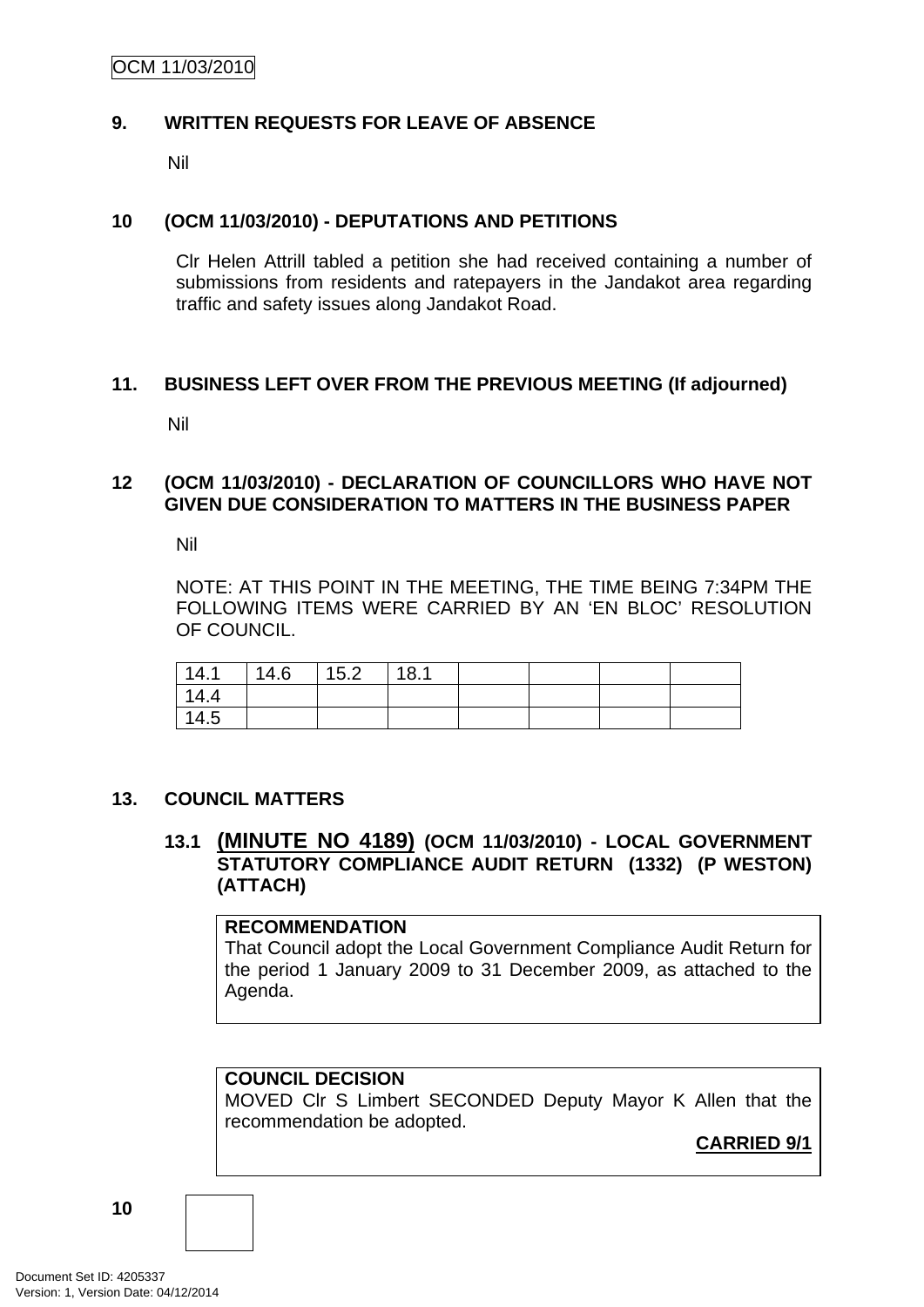## **Background**

Since 2000, completion of the Local Government Compliance Audit Return has been mandatory for all local governments in this State in accordance with Regulations 14 and 15 of the Local Government (Audit) Regulations 1996

#### **Submission**

To adopt the Return in its submitted form.

#### **Report**

The Annual Compliance Audit Return is to be presented to, and adopted by Council.

Following adoption, a certified copy of the Return, signed by the Mayor and Chief Executive Officer, along with a copy of the relevant Section of the Council Minutes, is submitted to the Director General, Department of Local Government and Regional Development in accordance with Regulations 14 and 15 of the Local Government (Audit) Regulations 1996.

The Return indicates a conformity rating of 99% for the year.

The issue of reviewing the Council's Consolidated Local Laws is currently being addressed by Council and the process will be completed by June 2010.

The matter which requires some management consideration is that pertaining to the number of employee reviews which have not been undertaken for the year. It is proposed that an internal strategy be implemented to ensure this requirement is complied with in future years.

#### **Strategic Plan/Policy Implications**

#### **Governance Excellence**

• To conduct Council business in open public forums and to manage Council affairs by employing publicly accountable practices.

#### **Budget/Financial Implications**

N/A

#### **Legal Implications**

Regulations 14 and 15 Local Government (Audit) Regulations 1996 refer.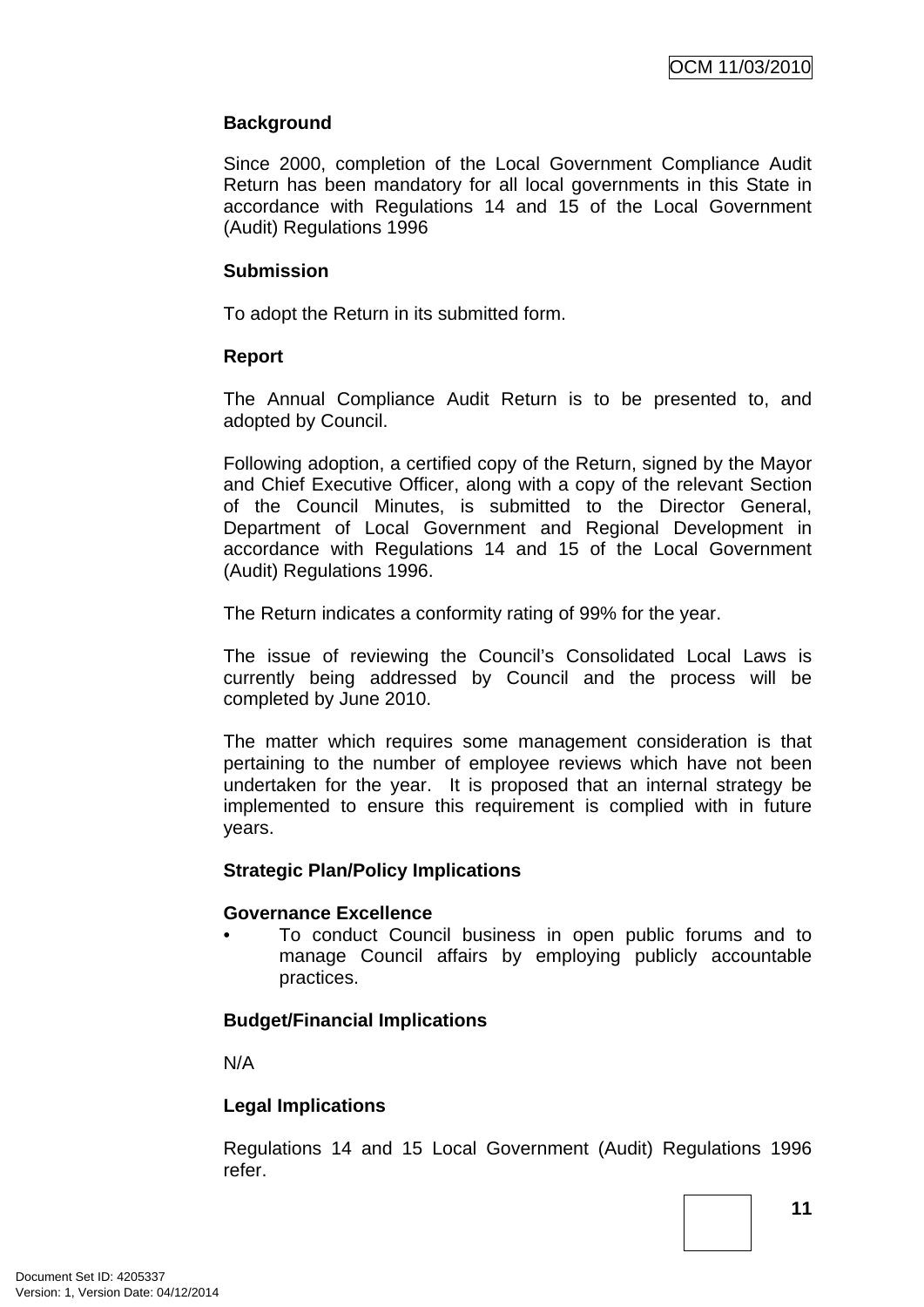## <span id="page-15-0"></span>**Community Consultation**

N/A

## **Attachment(s)**

Completed Compliance Audit Return 2009

## **Advice to Proponent(s)/Submissioners**

N/A

**Implications of Section 3.18(3) Local Government Act, 1995**

Nil.

## **14. PLANNING AND DEVELOPMENT DIVISION ISSUES**

## **14.1 (MINUTE NO 4190) (OCM 11/03/2010) - PROPOSED AMENDMENT TO POSITION STATEMENT PSPD19 'STREET ADDRESSING' (3002) (G AMOS) (ATTACH)**

## **RECOMMENDATION**

That Council amends Position Statement PSPD19 "Street Addressing", as shown in the attachment to the Agenda.

**COUNCIL DECISION**  MOVED Clr S Limbert SECONDED Clr I Whitfield that the recommendation be adopted.

**CARRIED 10/0**

## **Background**

Position Statement PSPD19 "Street Addressing" was first adopted by Council on 13 December 2007. Its purpose was to formalise the principles and practices relating to street numbering within the City of Cockburn ("City"). The Position Statement has operated effectively to date, however further amendments are now required to formalise additional street numbering methods which have evolved over time. This will assist in the assignment of street numbers going forward.

#### **Submission**

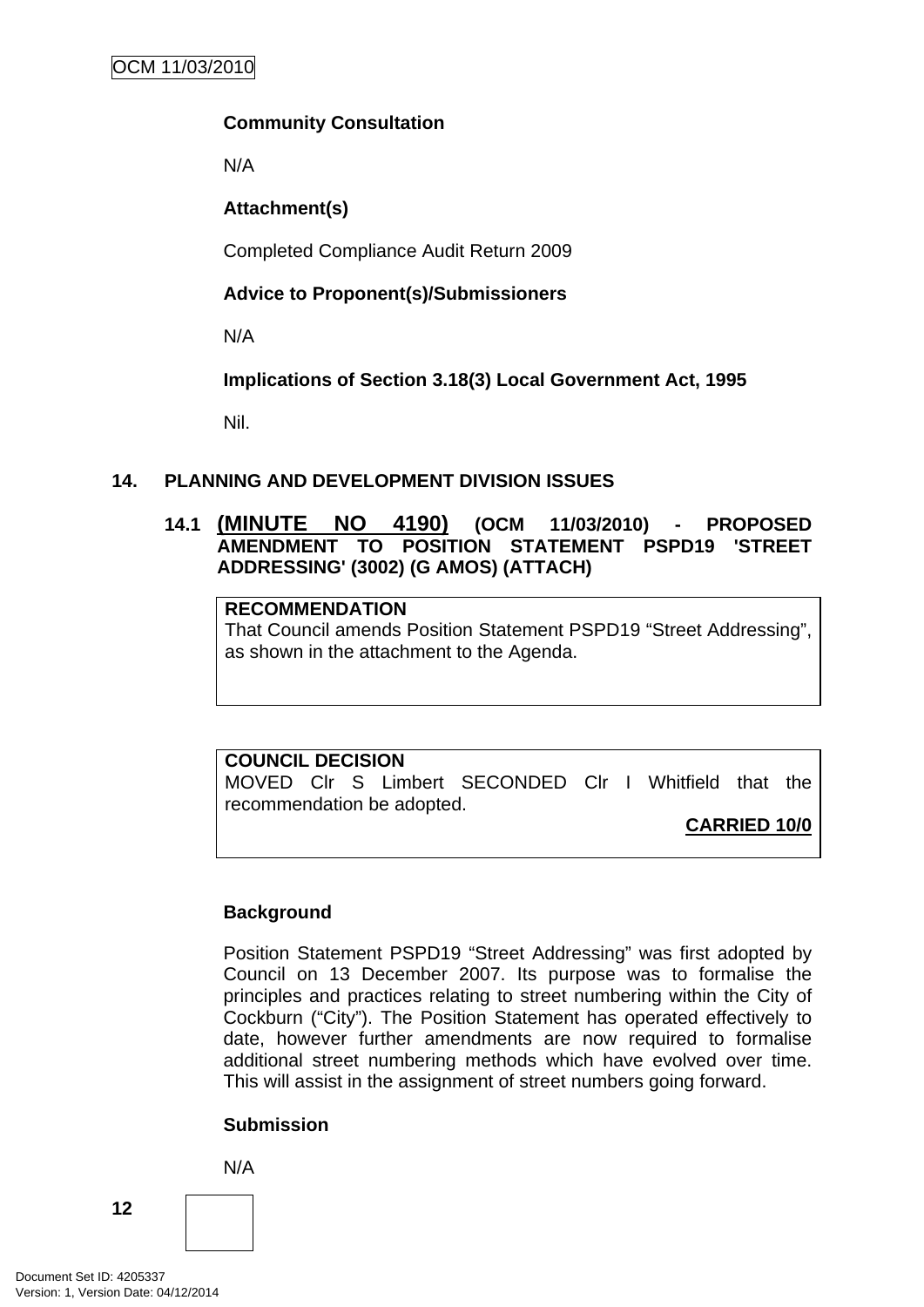## **Report**

The City is responsible for assigning and administering street numbering. This is undertaken in accordance with the following legislative components:

- Part IX Division 5 of the City of Cockburn Local Laws 2000 provides the authority for officers to assign and change street numbers, prescribes how street numbers are to be displayed and provides enforcement powers to ensure compliance.
- Geographic Information Rural and Urban Addressing Standards A/NZ 4819:203 and A/NZ 4819:203/Amdt 1:2006 prescribes the general principals for street numbering to ensure consistency and clarity particularly and most importantly for emergency vehicles.
- Position Statement PSPD19 'Street Addressing' references Part IX Division 5 of the City of Cockburn Local Laws 2000, and expands upon Geographic Information - Rural and Urban Addressing Standards A/NZ 4819:203 and A/NZ 4819:203/Amdt 1:2006. It provides acceptable alternatives in the allocation of street addresses in specific situations, and administrative procedures for changing a street address.

The Position Statement was adopted by Council on 13 December 2007. Officers have since identified two specific situations which are not included in either the above standards or the Position Statement. These are explained as follows together with the required changes to adequately address them:

- 1. Amend the standard frontage of future lots in residential development sites to acknowledge that lots zoned under different R-Codes can have different minimum frontages. The existing standard frontage assumes that all future lots will be zoned R20.
- 2. Cottage lots with a rear laneway are not addressed in the current position statement or standards. This paragraph formalises the numbering method that the Council officers have successfully applied over the past several years.

It is recommended that Council adopt the amendments to Position Statement PSPD19 "Street Addressing'" as shown in the attachment to the Agenda.

## **Strategic Plan/Policy Implications**

#### **Governance Excellence**

To provide effective monitoring and regulatory services that administer relevant legislation and local laws in a fair and impartial way.

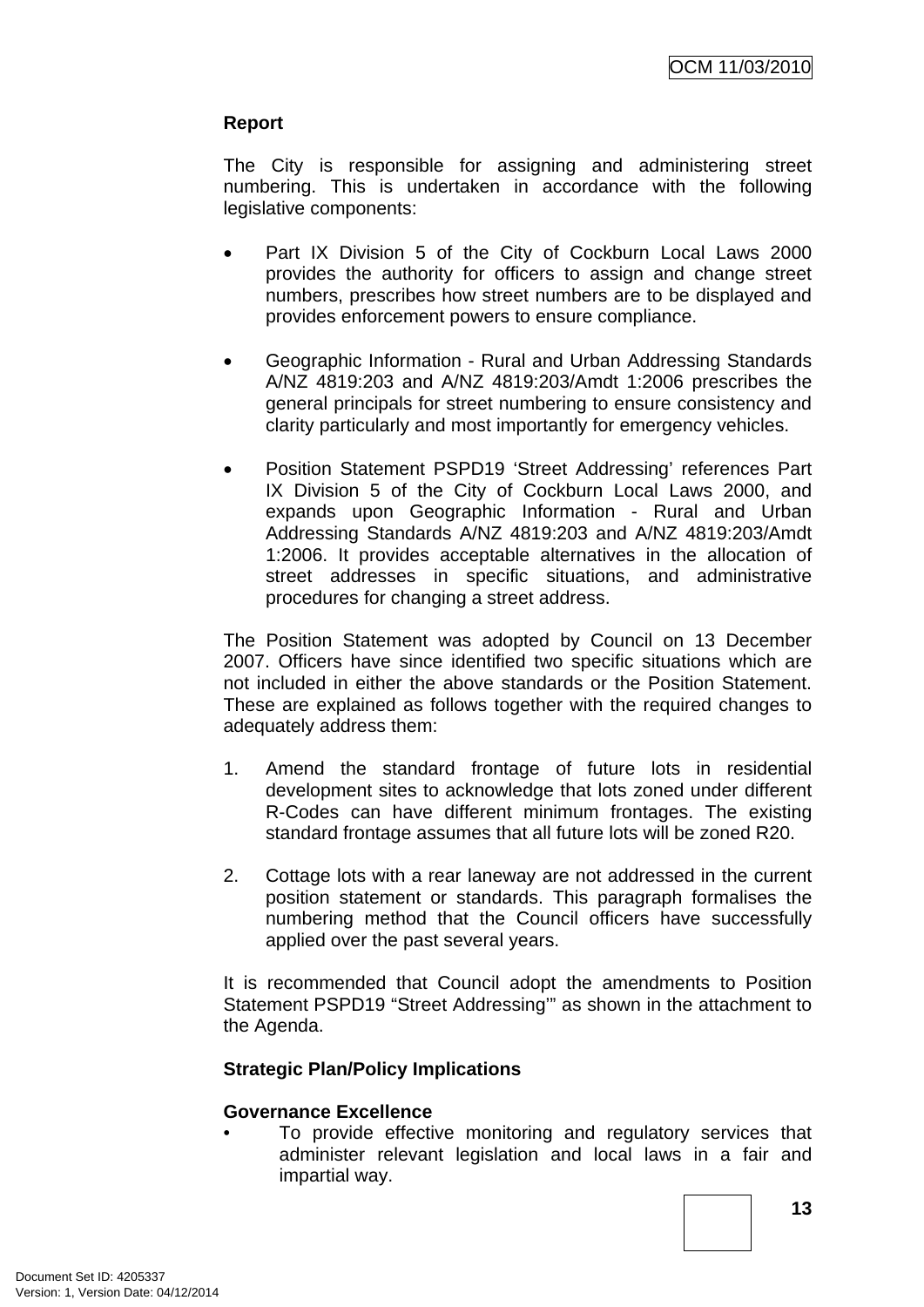# <span id="page-17-0"></span>**Budget/Financial Implications**

N/A

# **Legal Implications**

Consistent with the City of Cockburn Local Laws 2000.

# **Community Consultation**

N/A

# **Attachment(s)**

Proposed amendments to Position Statement PSPD19 'Street Addressing'

# **Advice to Proponent(s)/Submissioners**

N/A

**Implications of Section 3.18(3) Local Government Act, 1995**

Nil.

**14.2 (MINUTE NO 4191) (OCM 11/03/2010) - AMENDMENT NO. 74 - REZONING OF LOTS 512 TO 515 COCKBURN ROAD, AND PORTIONS OF KIESEY STREET AND BEACH ROAD, COOGEE (ADOPTION FOR FINAL APPROVAL) - APPLICANT: CITY OF COCKBURN - OWNER: MAIN ROADS WA (93074) (D DI RENZO) (ATTACH)** 

# **RECOMMENDATION**

- (1) That Council endorse the Schedule of Submissions prepared in respect of Amendment No. 74 to City of Cockburn Town Planning Scheme No. 3 ("scheme").
- (2) That Council adopt for final approval Amendment No. 74 to the scheme for the purposes of:
	- 1. Rezoning Lots 512, 513, 514 and 515 Cockburn Road, Coogee from 'no zone' and 'Residential R20' to 'Development Zone' as shown on the Scheme Amendment map.
	- 2. Rezoning unzoned portions of Kiesey Street and Beach Road, Coogee to 'Local Road'.
	- 3. Amend the Scheme Map to designate Lots 512, 513, 514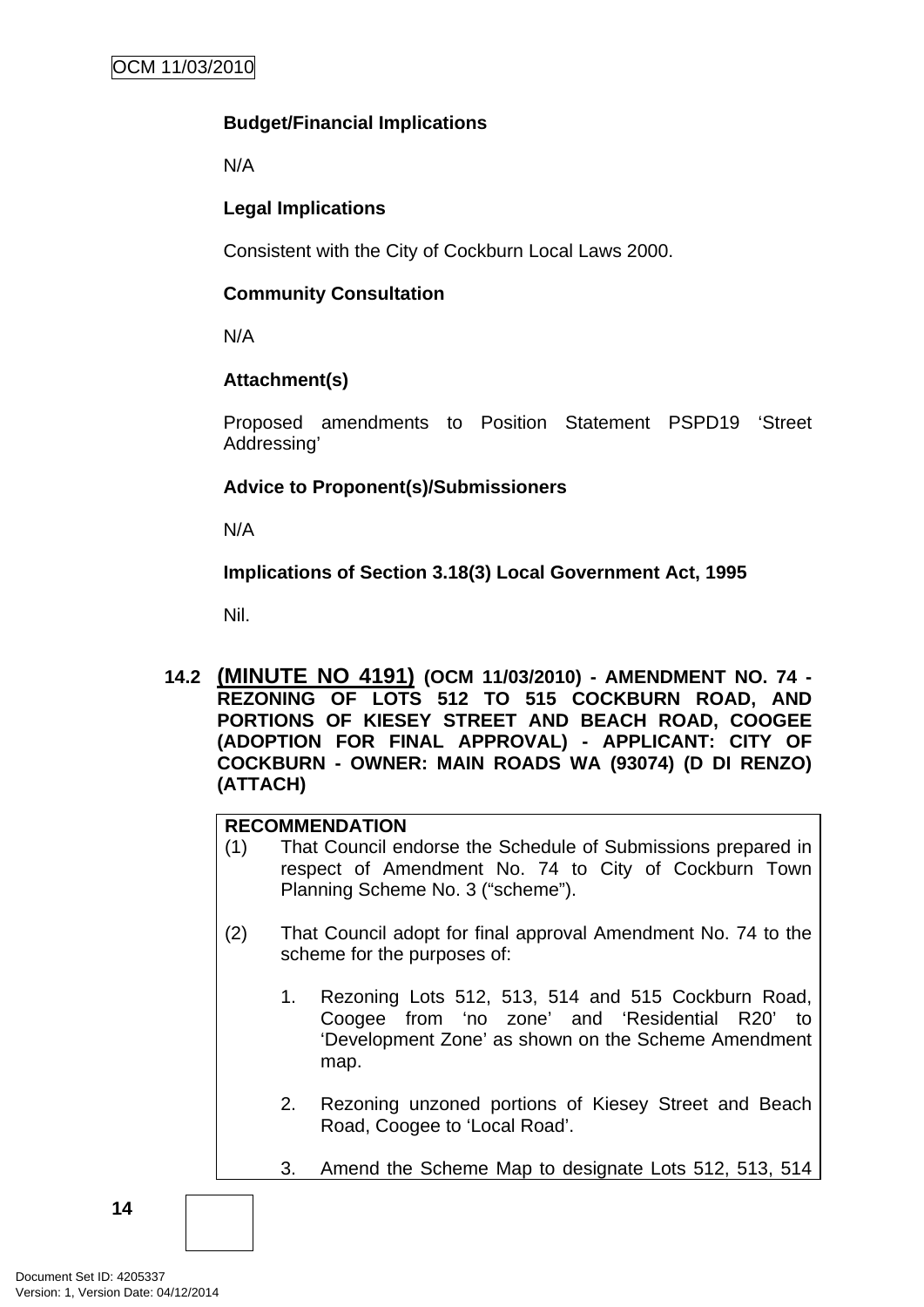| and 515 Cockburn Road, Coogee as 'DA 31'. |                                                                                                           |  |                                                                                                                                                                                                                                                                                                                                                                                                                                                                                               |  |  |
|-------------------------------------------|-----------------------------------------------------------------------------------------------------------|--|-----------------------------------------------------------------------------------------------------------------------------------------------------------------------------------------------------------------------------------------------------------------------------------------------------------------------------------------------------------------------------------------------------------------------------------------------------------------------------------------------|--|--|
|                                           | Amend 'Schedule 11 - Development Areas' by including<br>4.<br>'DA 31 - Cockburn Road, Coogee' as follows: |  |                                                                                                                                                                                                                                                                                                                                                                                                                                                                                               |  |  |
|                                           | Schedule 11 - Development Areas                                                                           |  |                                                                                                                                                                                                                                                                                                                                                                                                                                                                                               |  |  |
| Ref No.                                   | Area                                                                                                      |  | Provisions                                                                                                                                                                                                                                                                                                                                                                                                                                                                                    |  |  |
| <b>DA 31</b>                              | Cockburn Road<br>(Development<br>Zone)                                                                    |  | 1. An approved Structure Plan together with<br>all approved amendments shall apply to<br>the land in order to guide subdivision and<br>development.                                                                                                                                                                                                                                                                                                                                           |  |  |
|                                           |                                                                                                           |  | 2. The Structure Plan is to provide for<br>residential development and may include<br>the sympathetic adaptation of the Heritage<br>Places for commercial and tourist related<br>uses that are compatible with residential<br>and consistent<br>with<br>the<br>amenity<br>Conservation Plan.                                                                                                                                                                                                  |  |  |
|                                           |                                                                                                           |  | 3. The Structure Plan is to facilitate the<br>conservation and protection of the cultural<br>heritage significance of the Heritage<br>Places and their setting, consistent with<br>the Conservation Plan.                                                                                                                                                                                                                                                                                     |  |  |
|                                           |                                                                                                           |  | 4. The<br>Structure<br>Plan<br>is to provide<br>coordinated access to Lots 513 - 515<br>Cockburn Road from Kiesey Street.                                                                                                                                                                                                                                                                                                                                                                     |  |  |
|                                           |                                                                                                           |  | 5. The provisions of the Scheme shall apply<br>to the land uses classified under the<br>Structure Plan in accordance with Clause<br>6.2.6.3.                                                                                                                                                                                                                                                                                                                                                  |  |  |
|                                           |                                                                                                           |  | 6. No subdivision or development will be<br>supported within the Development Area<br>until the Structure Plan has been approved<br>by the local government and endorsed by<br>the<br>Western<br>Australian<br>Planning<br>Commission (WAPC).                                                                                                                                                                                                                                                  |  |  |
|                                           |                                                                                                           |  | 7. The local government may adopt Detailed<br>Area Plan(s) pursuant to Clause 6.2.15 for<br>any part of the Development Area as<br>defined on the approved Structure Plan.<br>All subdivision, land use and development<br>for a particular lot(s) the subject of a<br>Detailed Area Plan shall accord with the<br>adopted Detailed Area Plan including any<br>incorporated special development controls<br>and guidelines in addition to any other<br>requirements of the approved Structure |  |  |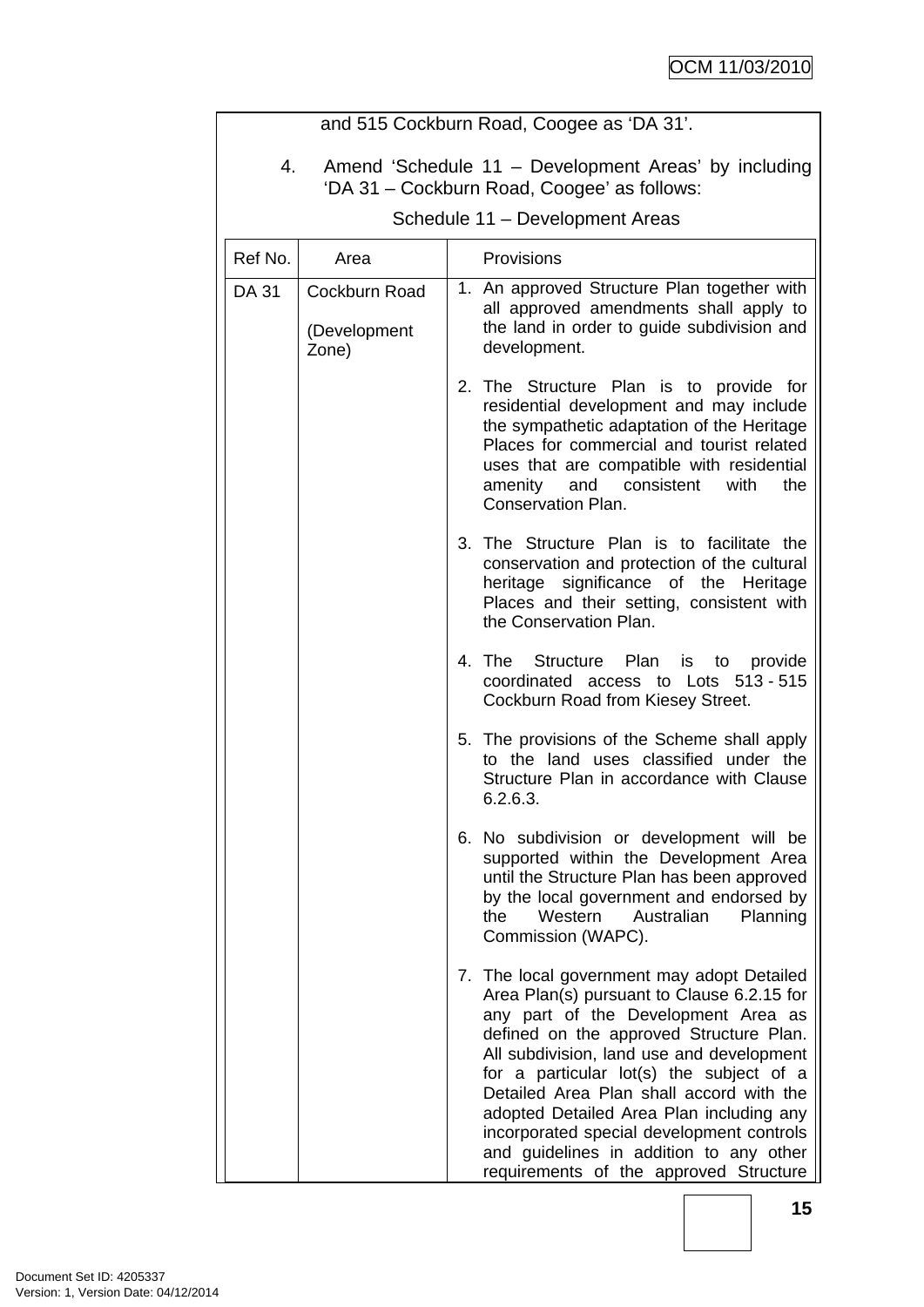|  | Plan and the Scheme. |  |
|--|----------------------|--|
|  |                      |  |

Subject to the following modifications being undertaken first:

- 1. renumbering the proposed 'Development Area' to DA 32; and
- 2. modifying the Scheme Amendment map so that the proposed 'Local Road' reflects the amendment to the Metropolitan Region Scheme for Beach Road.
- (3) That the amendment documentation once modified in accordance with 2 be signed and sealed without modification and then submitted to the Western Australian Planning Commission along with the endorsed Schedule of Submissions and steps taken to advertise the amendment with a request for the endorsement of final approval by the Hon. Minister for Planning.
- (4) That those parties that made a submission be advised of Council's decision accordingly.

# **COUNCIL DECISION**

MOVED Clr S Limbert SECONDED Clr C Reeve-Fowkes that Council adopt the Officer's recommendation subject to the following additional provisions 4 and 5 being included under the heading 'DA31 – Cockburn Road, Coogee' within 'Schedule 11 – Development Areas':

- 4. The maximum building height of any development shall be in accordance with the City of Cockburn's Local Planning Policy APD53 – Coogee Height Requirements.
- 5. The Structure Plan is to provide a traffic management and safety assessment.

 All other subsequent provisions under the heading 'DA31 – Cockburn Road, Coogee' within 'Schedule 11 – Development Areas' are to be renumbered accordingly.

## **MOTION WITHDRAWN**

MOVED Clr C Reeve-Fowkes SECONDED Clr S Limbert that Council defer its decision on this matter until the April 2010 Council Meeting to allow officers to provide further information to Councillors.

## **CARRIED 8/2**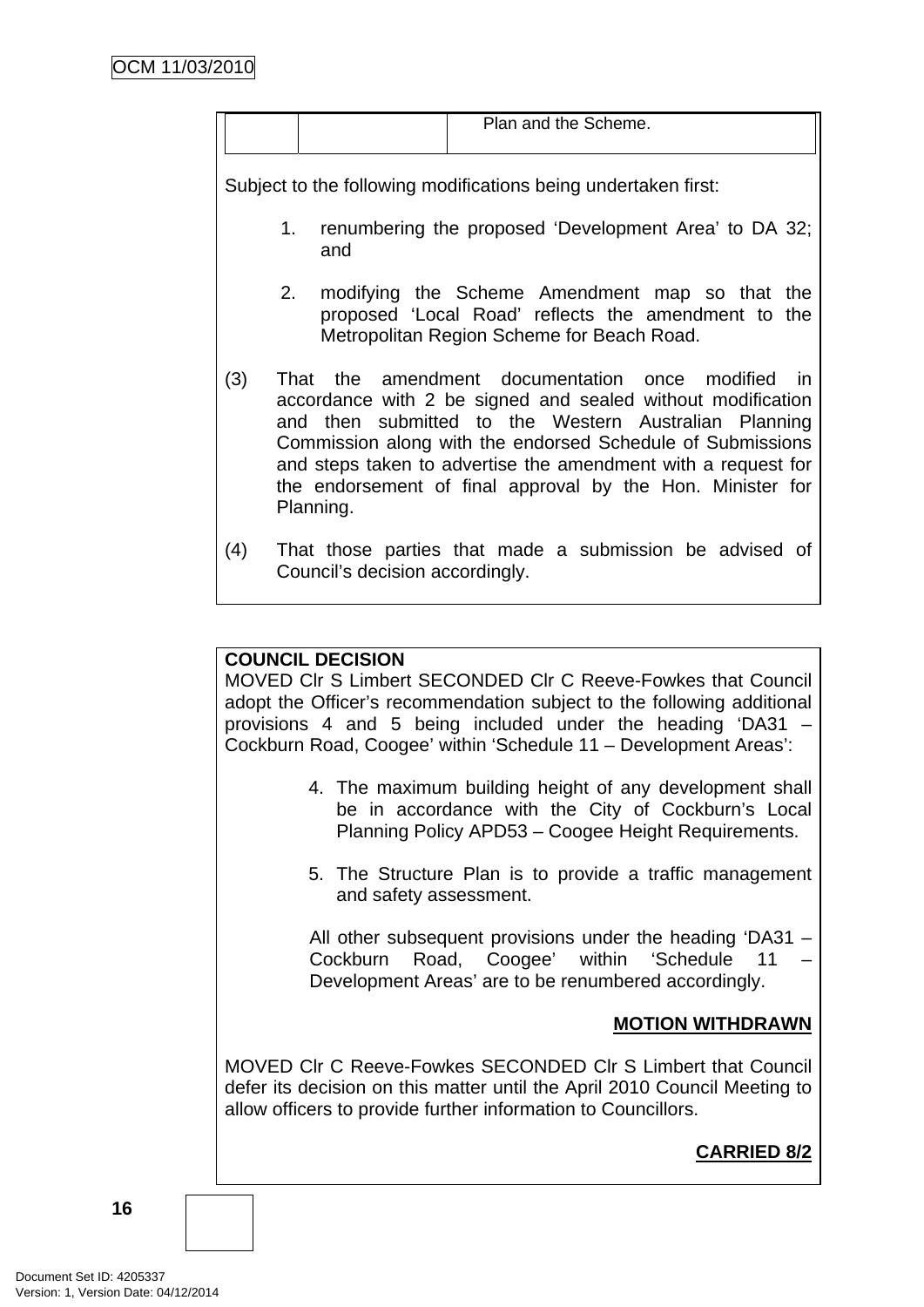OCM 11/03/2010

#### **Reason for Decision**

A number of questions and issues have been raised this evening that require a response to be provided to Councillors. Allowing the extra month will enable a more informed decision to be made.

#### **Background**

Lots 512 to 515 Cockburn Road and adjacent portions of Kiesey Street and Beach Road, Coogee were rezoned on 1 May 2007 from 'Primary Regional Road' to 'Urban' under the Metropolitan Region Scheme ("MRS"). A Scheme Amendment is now required to ensure the City of Cockburn Town Planning Scheme No. 3 ("the Scheme") is consistent with the MRS, in accordance with clause 124(3) of the *Planning and Development Act 2005*.

Lot 512 Cockburn Road, Coogee contains the Coogee Hotel and Post Office, and these places are included on the City's Municipal Heritage Inventory ("MHI"), and the Heritage List pursuant to the Scheme. Together they are also included on the State Register of Heritage Places pursuant to section 46 of the *Heritage of Western Australia Act 1990* (Place no. 03648).

A Conservation Plan was prepared for the Coogee Hotel and Post Office in December 1999 on behalf of Main Roads Western Australia. It outlines the heritage significance of Coogee Hotel and Post Office, and identifies general conservation policies to provide guidance and direction in their future use, development and conservation.

Council adopted Scheme Amendment No. 74 at the meeting of 13 August 2009 (Min No. 4013). It was subsequently advertised for public comment ending on 22 December 2009.

#### **Submission**

Nil.

#### **Report**

A Scheme Amendment has been prepared for Lots 512 to 515 Cockburn Road, and portions of Beach Road and Kiesey Street, Coogee.

The Scheme Amendment proposes the following:

1. Rezoning

The subject land has been rezoned under the MRS from 'Primary Regional Road' to 'Urban', and it is now unzoned pursuant to the Scheme, with a portion of Lot 512 currently zoned 'Residential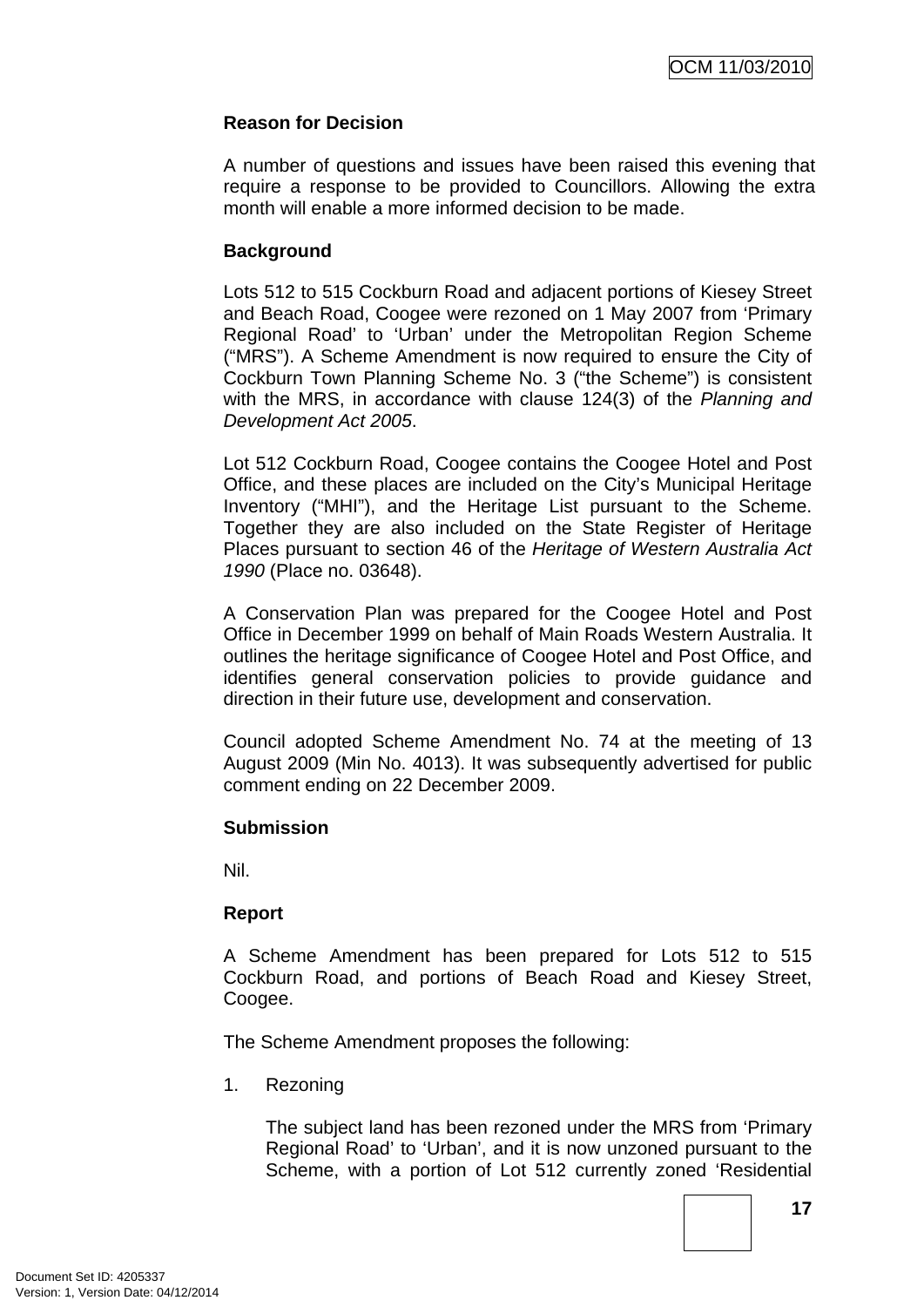R20'. To ensure the Scheme is consistent with the MRS it is proposed to rezone Lots 513 to 515 Cockburn Road, Coogee to 'Development Zone', within a 'Development Area'. This will allow the land to be subdivided and developed once a structure plan and all relevant approvals have been prepared and adopted. This is the usual zoning for development areas within the City, and provides an excellent degree of flexibility particularly with regard to focusing on a performance based planning outcome. It also allows the initiation of a Scheme amendment in advance of detailed proposals being prepared, expediting the process.

Importantly, the inclusion of all lots within a 'Development Area' will provide the opportunity for an integrated development, focused on protection of cultural heritage values.

The amendment also proposes to rezone portions of Kiesey Street and Beach Road, Coogee to 'Local Road', consistent with the MRS and Scheme. The MRS has been amended since Amendment No. 76 was initiated by Council, resulting in a minor change to the MRS zoning of Beach Road (near the intersection with Cockburn Road). Therefore it is recommended that the Scheme Amendment map be modified to reflect the MRS zoning.

2. Development Area Provisions

The subdivision and development of all land in the City that is zoned 'Development' is controlled by appropriate provisions contained in 'Schedule 11 - Development Areas' of the Scheme. It is proposed to designate this area as 'DA 32 – Cockburn Road'. This area was previously proposed to be designated 'DA 31'; however, this number has already been allocated to another area.

The proposed 'Development Area' provisions include the requirement for the adoption of a structure plan as required by the Scheme. A structure plan will effectively zone and designate R-Codes to the land, and outline development requirements.

The proposed 'Development Area' provisions stipulate that the structure plan is to provide for residential development and may include the sympathetic adaptation of the Heritage Places for commercial and/or tourist based uses that are compatible with residential amenity and the Conservation Plan. This will provide the opportunity for the Coogee Hotel and Post Office to have an appropriate viable use into the future.

The proposed 'Development Area' provisions also outline that the structure plan is to facilitate the conservation and protection of the cultural heritage significance of the Heritage Places and their setting, in accordance with the Conservation Plan. The Conservation Plan outlines general conservation policies that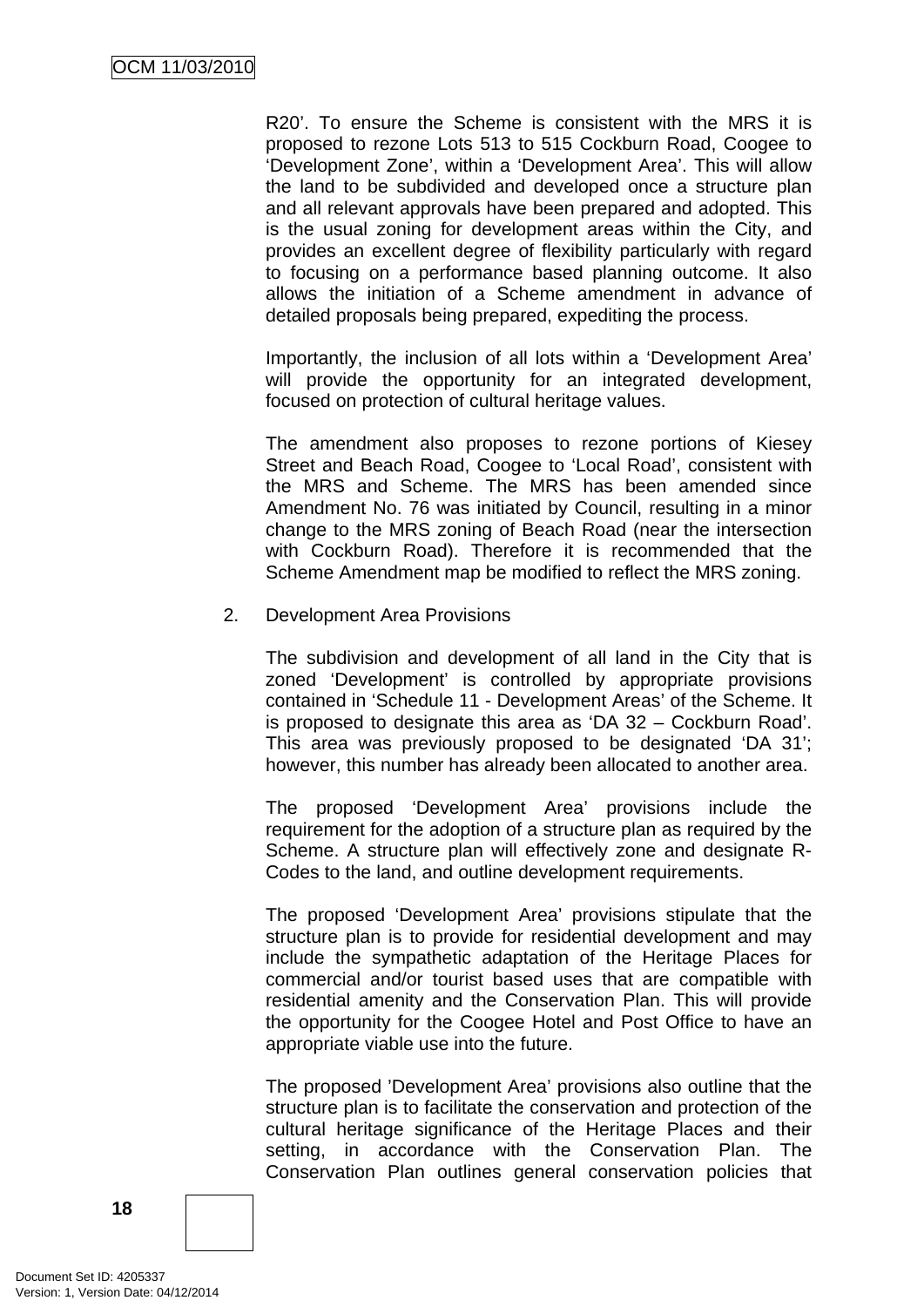provide guidance and direction in the future use, development and conservation of the places. This includes policies relating to the physical context of the Coogee Hotel and Post Office, to ensure that any future development retains an appropriate setting for these buildings.

The proposed 'Development Area' provisions also stipulate that the structure plan is to provide coordinated access to Lots 513 - 515 Cockburn Road from Kiesey Street, so that there is no new access provided to Cockburn Road.

#### **Consultation**

The proposed Scheme Amendment was advertised for public comment, and a total of 26 submissions were received. There were no objections received from government agencies.

20 submissions were received from members of the community, and 19 of these were objections. All submissions are outlined and addressed in the Schedule of Submissions (Attachment 3).

The following key issues were raised in the submissions:

- Objection to commercial uses on the subject land and concern regarding the impact that these uses may have in regard to noise and traffic.
- Concern regarding the protection of the heritage places.

The proposed 'Development Area' provisions clearly state that the structure plan is to provide for residential development, and may include the sympathetic adaption of the Heritage Places for commercial and tourist related uses that are compatible with residential amenity. It is not intended that the subject land will function as a commercial centre; rather the provisions seek to enable some flexibility to accommodate a viable use within the heritage listed buildings, in conjunction with residential development.

*State Planning Policy No. 3.5 Historic Heritage Conservation* ("SPP 3.5") acknowledges that in some cases, the conservation and protection of a heritage place may require a change of use to ensure a reasonable beneficial use or return. Adaptive re-use of a heritage building without compromising its heritage qualities can often be one of the best ways of ensuring its future conservation. This is why it is considered important to provide some flexibility under the proposed 'Development Area' provisions to consider other uses within the heritage buildings.

It is not considered that rezoning the subject land to 'Residential' is a preferred alternative, because it would enable the land to be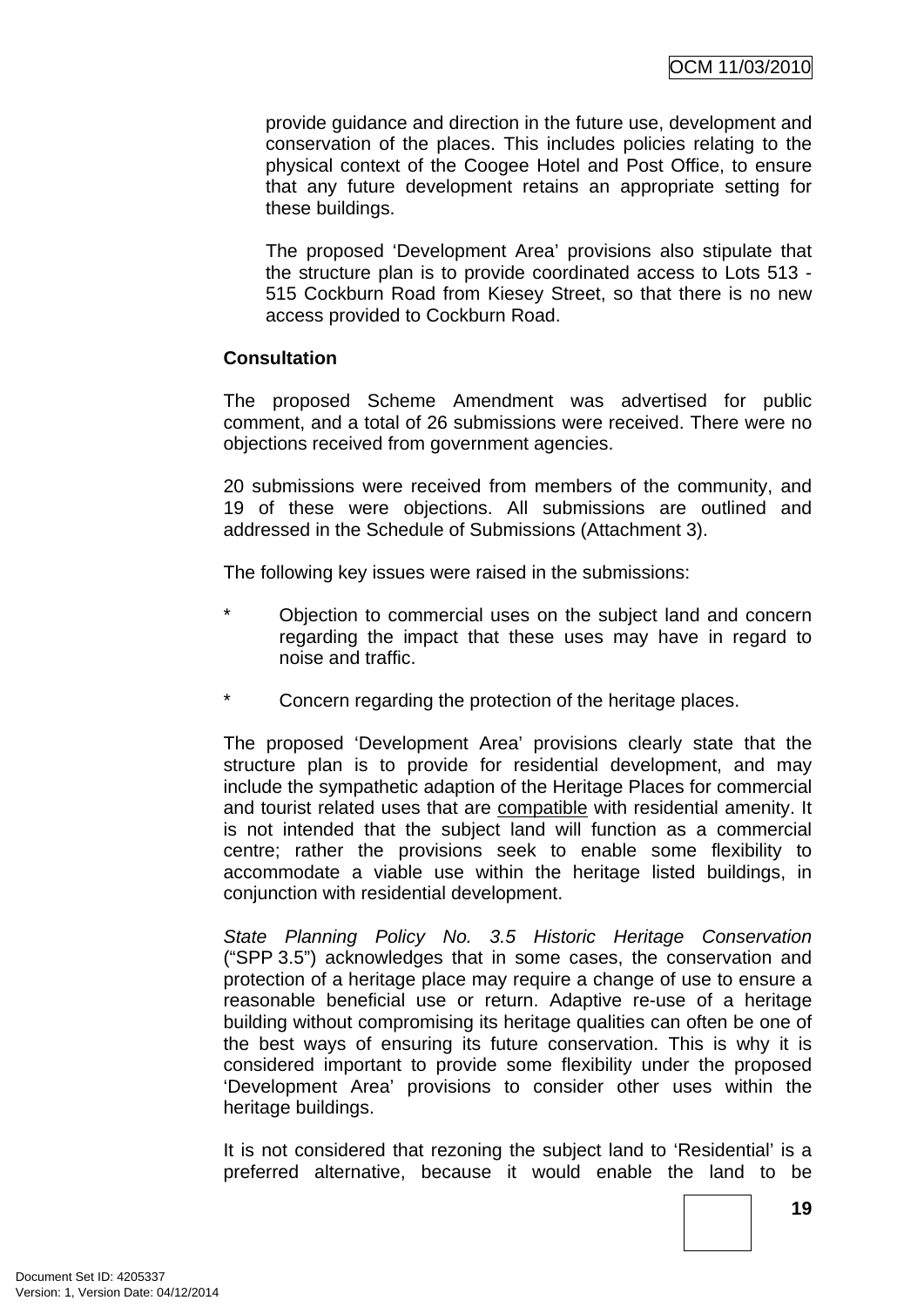subdivided in an ad hoc manner (without a comprehensive structure plan). It is also important to note that if the subject land were rezoned to 'Residential' discretion would still exist under the Scheme for commercial uses to be considered.

The requirement for a structure plan will provide the opportunity for orderly and proper planning, which will ensure appropriate access, land use and development. The structure plan would also be advertised for public comment, providing the community with the opportunity to comment on a specific proposal for the subject land in the future.

Furthermore, any proposal for commercial use(s) on the subject land would require planning consent, and would be subject to rigorous assessment, including the traffic and noise impacts.

The Coogee Hotel and Post Office are included on the State Register of Heritage Places, and pursuant to the *Planning and Development Act 2005* any development of a place on the State Register requires approval from the local government on the advice of the Heritage Council of WA. As outlined in SPP 3.5, demolition of a State heritage place is rarely appropriate. Main Roads WA currently own the subject land, and they are in the process of preparing a Heritage Agreement pursuant to section 29 of the *Heritage of Western Australia Act 1990* that will outline the remaining conservation works to be completed by a future purchaser.

In accordance with Section 79 of the *Planning and Development Act 2005*, the Amendment was referred to the Heritage Council of WA for advice, and they advised that they had no objections.

#### **Conclusion**

The proposals outlined above and shown on the Scheme Amendment map included in the Agenda attachments are consistent with the normal practice applied to development areas within the City. They will ensure coordinated development of the subject land, and the appropriate integration and protection of the Coogee Hotel and Post Office. Accordingly it is recommended that Council adopt Scheme Amendment No. 74 for final approval, subject to minor modifications.

#### **Strategic Plan/Policy Implications**

#### **Demographic Planning**

• To ensure the planning of the City is based on an approach that has the potential to achieve high levels of convenience and prosperity for its citizens.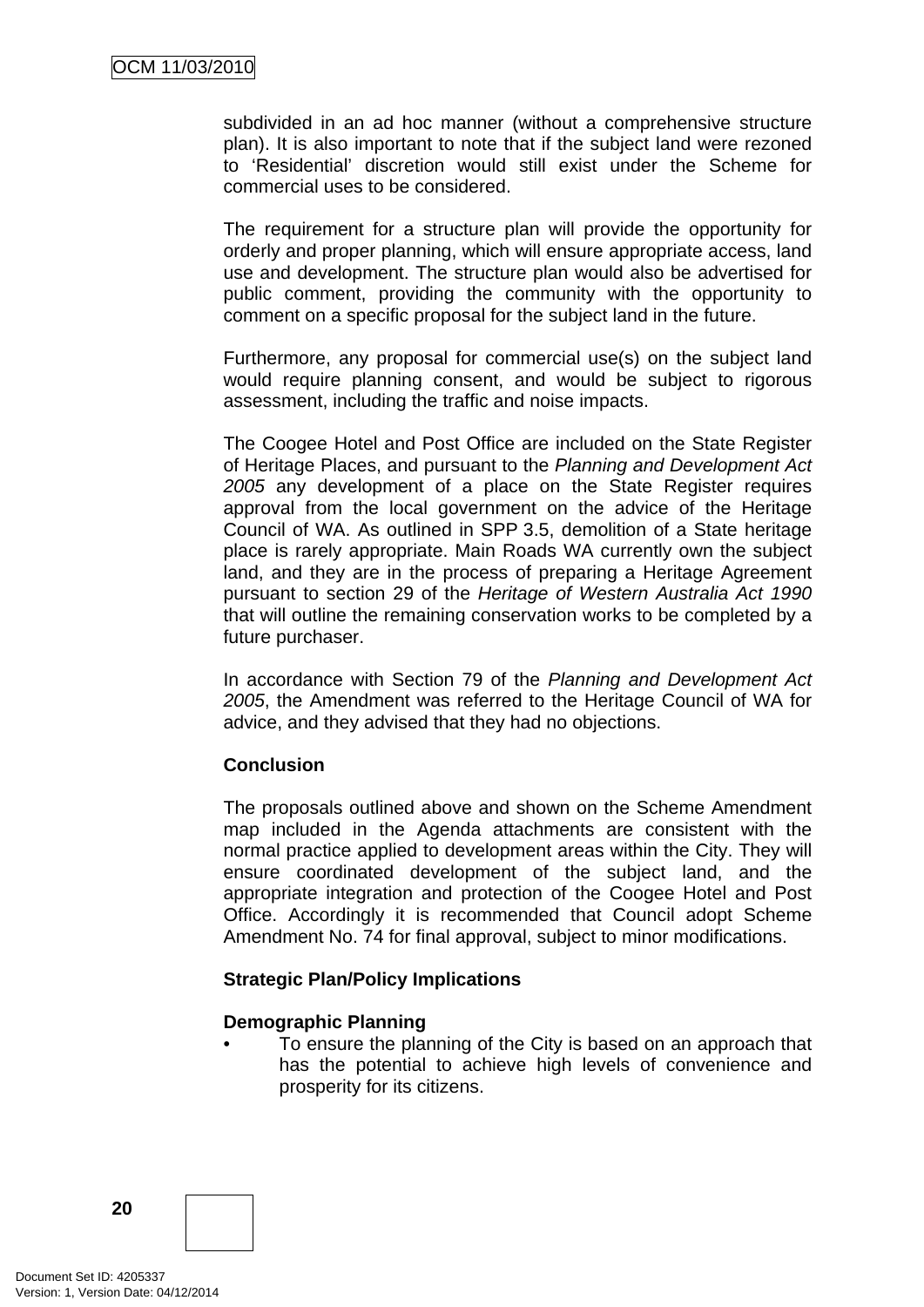## **Lifestyle and Aspiration Achievement**

• To conserve the character and historic value of the human and built environment.

#### **Transport Optimisation**

• To construct and maintain roads which are convenient and safe for vehicles, cyclists and pedestrians.

#### **Budget/Financial Implications**

N/A

#### **Legal Implications**

N/A

## **Community Consultation**

In accordance with the *Town Planning Regulations 1967* consultation was undertaken subsequent to the local government adopting the Scheme Amendment and the Environmental Protection Authority (EPA) advising that the proposal is environmentally acceptable.

Scheme Amendment No. 76 was advertised for comment from 3 November 2009 to 22 December 2009, and included the following:

- letters to surrounding landowners
- \* a sign on the site (corner of Beach Road and Cockburn Road)

#### **Attachment(s)**

- 1. Location Plan
- 2. Scheme Amendment map
- 3. Schedule of Submissions

#### **Advice to Proponent(s)/Submissioners**

The landowner of the subject land and all submissioners has been advised that this matter is to be considered at the 11 March 2010 ordinary meeting of Council.

#### **Implications of Section 3.18(3) Local Government Act, 1995**

Nil.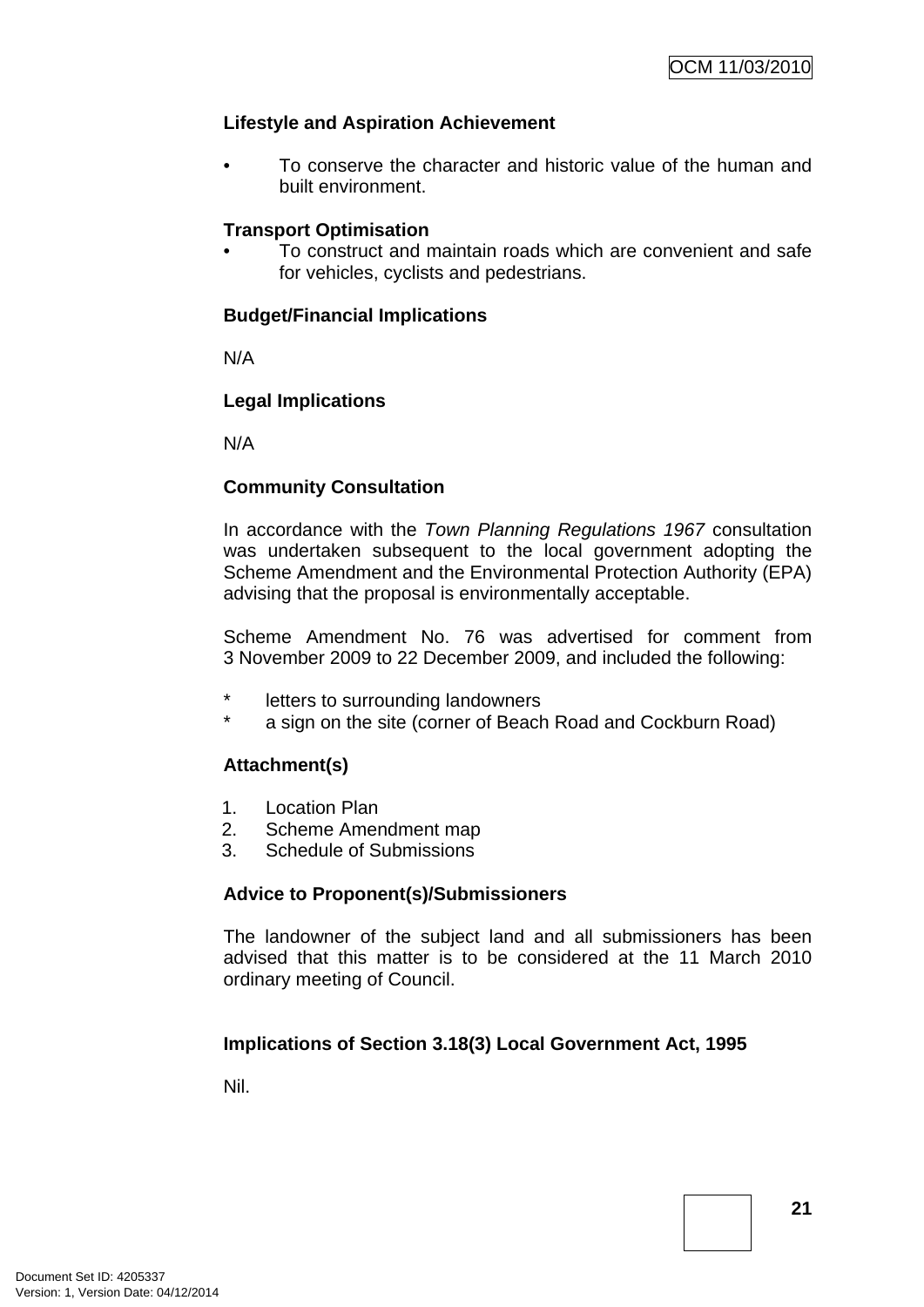<span id="page-25-0"></span>DEPUTY MAYOR ALLEN, CLR ROMANO AND CLR REEVE-FOWKES LEFT THE MEETING AT THIS POINT THE TIME BEING 7.55 PM

#### **DECLARATIONS OF INTEREST**

The Presiding Member advised the meeting that he had received declarations of financial interest on Item 14.3 from:

Deputy Mayor Allen pursuant to Section 5.60B of the Local Government Act, 1995. The nature of the interest being that he is the owner of land within the Phoenix Central Development precinct.

Clr Romano pursuant to Section 5.60B of the Local Government Act, 1995. The nature of the interest being that he is directly related to an owner of land within the Phoenix Central redevelopment precinct.

Clr Reeve-Fowkes pursuant to Section 5.60B of the Local Government Act, 1995. The nature of the interest being that she is the owner of land within one of the development areas which is proposed for modification.

**14.3 (MINUTE NO 4192) (OCM 11/03/2010) - CONSIDERATION TO ADOPT SCHEME AMENDMENT NO. 76 FOR FINAL APPROVAL - REZONING VARIOUS PROPERTIES IN SPEARWOOD AND HAMILTON HILL IN ACCORDANCE WITH THE PHOENIX CENTRAL REVITALISATION STRATEGY; MINOR REZONING OF VARIOUS DRAINAGE RESERVES, ROAD RESERVES AND PEDESTRIAN ACCESS WAYS AND; PREPARATION OF DRAFT LOCAL PLANNING POLICY NO. APD58 (MEDIUM DENSITY RESIDENTIAL DESIGN GUIDELINES) - APPLICANT: CITY OF COCKBURN - OWNER: VARIOUS (93076) (D DI RENZO) (ATTACH)** 

#### **RECOMMENDATION**

- (1) That Council endorse the Schedule of Submissions prepared in respect of Amendment No. 76 to City of Cockburn Town Planning Scheme No. 3 ("Scheme").
- (2) That Council adopt for final approval without modification Amendment No. 76 to the scheme for the purposes of:
	- 1. Rezoning various properties within parts of Spearwood and Hamilton Hill to 'Residential R30', 'Residential R30/40', 'Residential R40', 'Residential R60' and 'Residential R80' in accordance with the adopted Phoenix Central Revitalisation Strategy as shown on the scheme amendment map.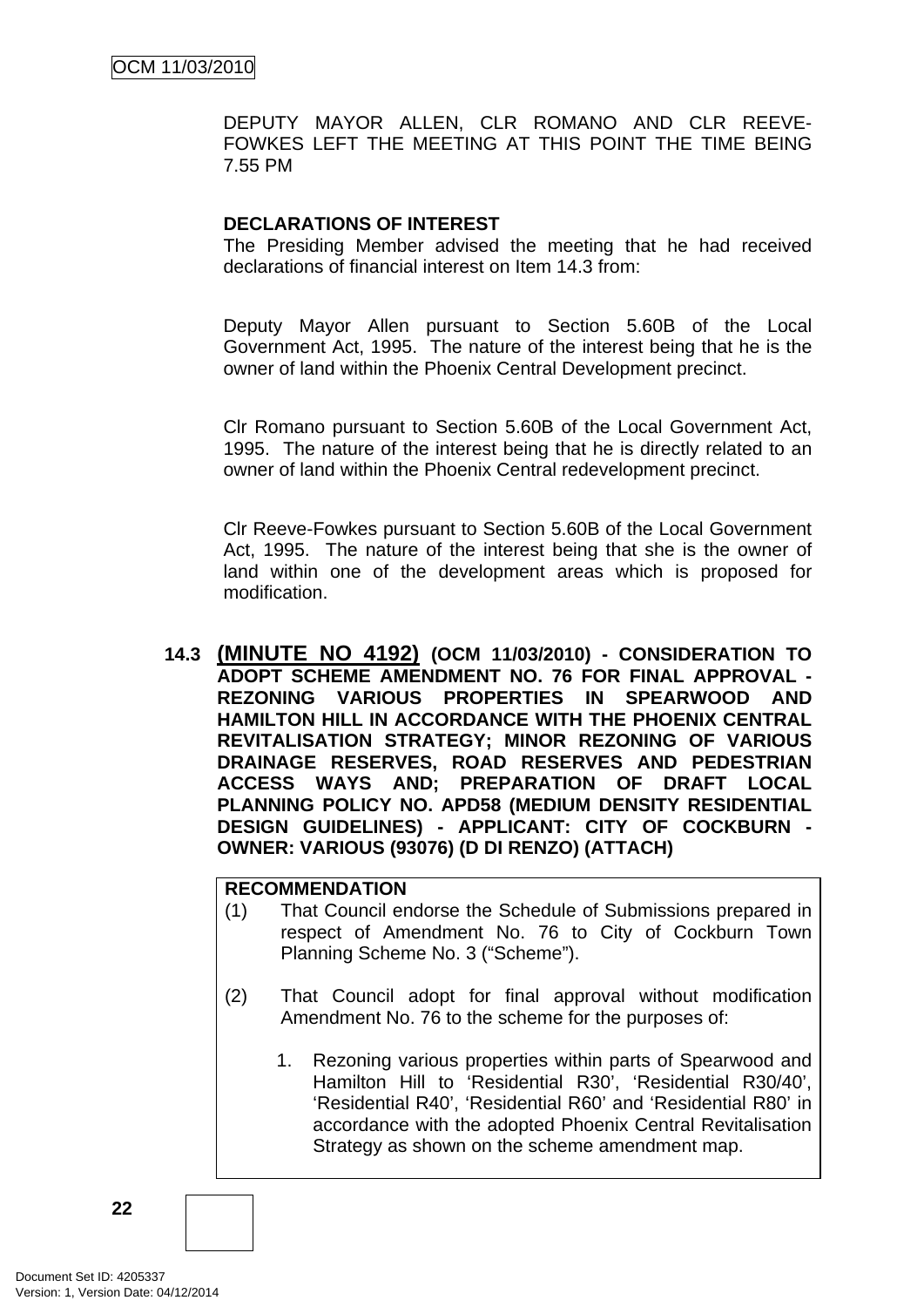| 2.          | Rezoning Lot 431 Rodd Place, Hamilton Hill from<br>'Residential R35' to 'Residential R35/80' and 'Restricted Use<br>15 (RU 15)' as shown on the scheme amendment map. |                                                                                                                                                                                                                                                                                                                                                                                                                                                                                                                                                                                                                                                                                                                                                                                                                                                                                                                                        |  |
|-------------|-----------------------------------------------------------------------------------------------------------------------------------------------------------------------|----------------------------------------------------------------------------------------------------------------------------------------------------------------------------------------------------------------------------------------------------------------------------------------------------------------------------------------------------------------------------------------------------------------------------------------------------------------------------------------------------------------------------------------------------------------------------------------------------------------------------------------------------------------------------------------------------------------------------------------------------------------------------------------------------------------------------------------------------------------------------------------------------------------------------------------|--|
| 3.          |                                                                                                                                                                       | Amending Schedule 3 - Restricted Uses of the scheme text<br>to introduce Restricted Use 15 as follows:                                                                                                                                                                                                                                                                                                                                                                                                                                                                                                                                                                                                                                                                                                                                                                                                                                 |  |
| No.         | Description<br>0f<br>Land                                                                                                                                             | <b>Restricted Use</b>                                                                                                                                                                                                                                                                                                                                                                                                                                                                                                                                                                                                                                                                                                                                                                                                                                                                                                                  |  |
| <b>RU15</b> | Lot 431 (No. 1)<br>Rodd<br>Place,<br><b>Hamilton Hill</b>                                                                                                             | Aged or dependent persons' dwelling and/or<br>hospital for aged or dependent persons.<br>1.<br>Development is restricted to a density<br>of R35 unless it can be demonstrated<br>way of a comprehensive<br>by<br>redevelopment proposal (submitted as<br>an application for planning approval)<br>that the following criteria will<br>be<br>achieved to the satisfaction of the local<br>government:<br>i.<br>Attractive built form in relation to<br>architectural design, site layout,<br>materials, colour, tone, texture and<br>fencing.<br>ii.<br>Provision of safe, functional and<br>attractive<br>access arrangements,<br>which contribute to<br>the overall<br>aesthetics of the development.<br>iii.<br>Building heights at the<br>street<br>frontages maintain a compatible<br>scale with adjacent development<br>where appropriate.<br>The density bonus applicable to aged or<br>2.<br>dependent persons' dwellings under |  |
|             |                                                                                                                                                                       | Section 6.1.3A3i of the R-Codes may<br>only be utilised in respect of the base<br>R35 residential coding.                                                                                                                                                                                                                                                                                                                                                                                                                                                                                                                                                                                                                                                                                                                                                                                                                              |  |
| 4.          | amendment map.                                                                                                                                                        | Rezoning Lot 2242 Amberley Way, Hamilton Hill, Lot 100<br>Lintott Way, Spearwood and Lot 68 and Lot 393 Scroop<br>Way, Spearwood from 'Local Reserve - Lakes<br>and<br>Drainage' to 'Residential R40' as shown on the scheme                                                                                                                                                                                                                                                                                                                                                                                                                                                                                                                                                                                                                                                                                                           |  |

- 5. Rezoning Lot 18 Scales Way and Lot 13 Edeline Street, Spearwood from 'Local Reserve - Lakes and Drainage' to 'Residential R30' as shown on the scheme amendment map.
- 6. Rezoning Lot 4732 Sussex Street, Spearwood from 'Local Reserve - Local Road' to 'Local Reserve - Parks and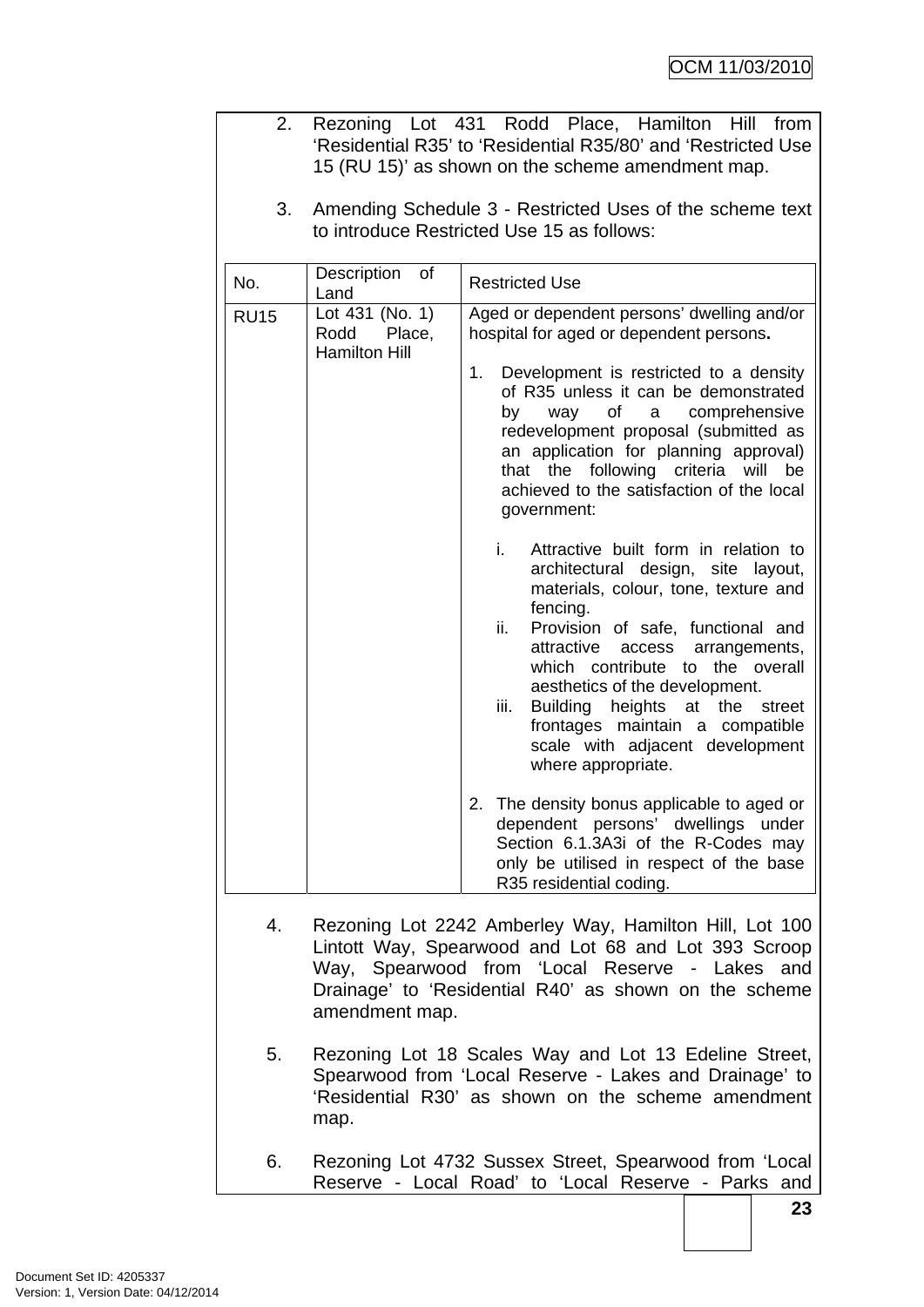Recreation' as shown on the scheme amendment map.

- 7. Rezoning portions of road reserves along Caffrey Place and Sykes Place, Hamilton Hill, and the corner of Rockingham Road and Newton Street, Spearwood from 'Residential R20' to 'Local Reserve - Local Road' as shown on the scheme amendment map.
- 8. Rezoning the Pedestrian Access Way ("PAW") between Rodd Place and Stanyford Place, Hamilton Hill, the PAW south of Lot 431 Rodd Place, Hamilton Hill and portion of the PAW adjacent to the cul-de-sac head of Fenton Way, Hamilton Hill from 'Local Reserve - Road Reserve' to 'Residential R30' as shown on the scheme amendment map.
- 9. Modifying Development Area 1 in Schedule 11 of the scheme text by deleting Provision 3 and renumbering the subsequent provisions.
- 10. Modifying Clause 8.2.1(h) of the scheme text to read as follows:
	- *8.2.1(h) the erection on a single lot of two grouped dwellings (including extensions and ancillary outbuildings) where a grouped dwelling is designated with the symbol 'P' in the crossreference to that Use Class and a Zone in the Zoning Table, and where the development complies with Local Planning Policy No. APD58 (Medium Density Residential Design Guidelines) and the Residential Design Codes.*
- 11. Adding a new Clause 5.8.7 to the scheme text as follows:
	- *5.8.7 Medium Density Residential Development* 
		- *(a) When considering applications for the development of grouped and/or multiple dwellings, the Council shall have due regard to Local Planning Policy No. APD58 (Medium Density Residential Design Guidelines). Where an application does not fulfil the provisions or objectives of Local Planning Policy No. APD58 (Medium Density Residential Design Guidelines), Council may refuse the application notwithstanding its level of compliance with the Residential Design Codes.*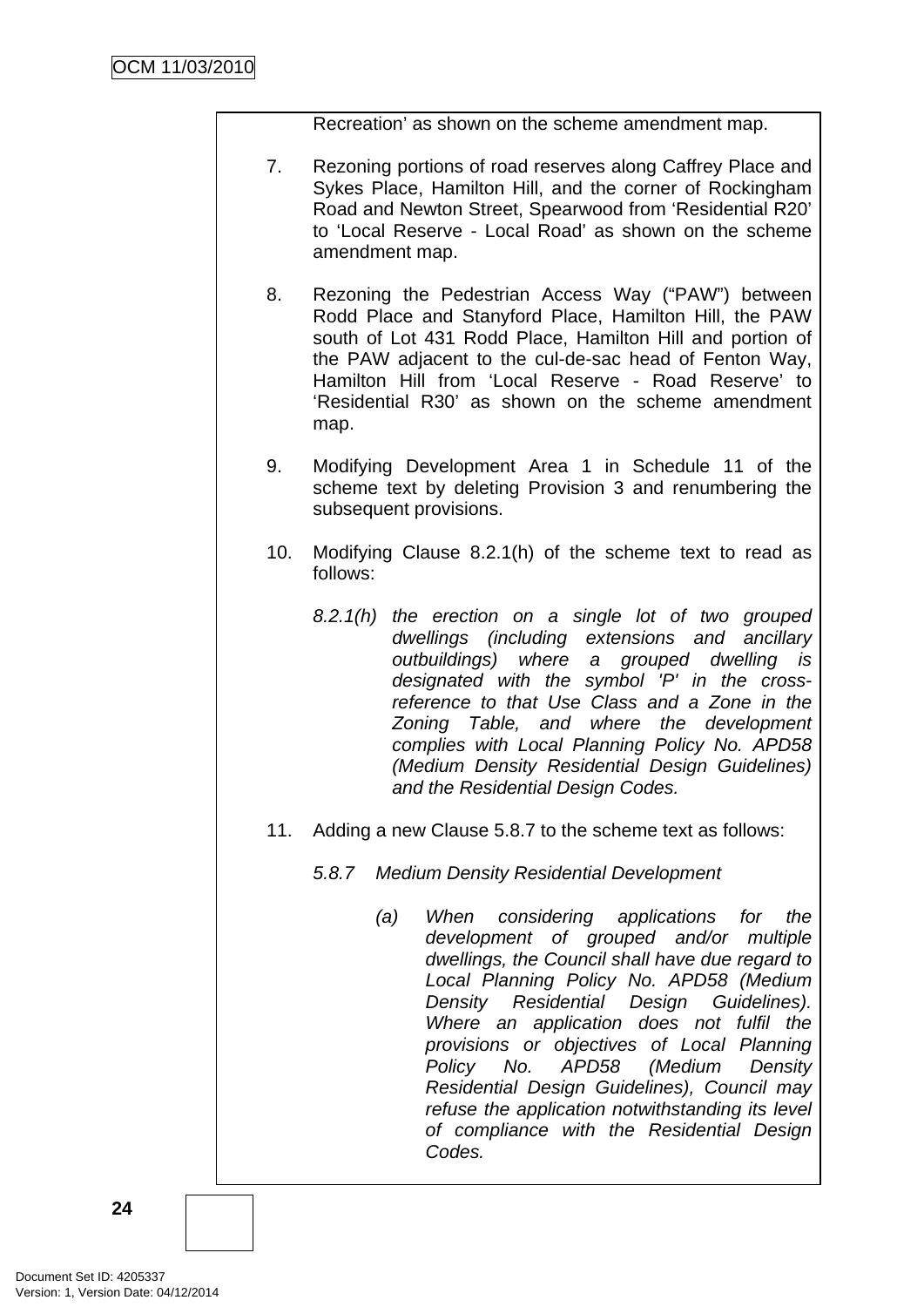- *(b) In considering applications for the subdivision of land within any of the R30/40 split coded areas depicted on the scheme map, the Council may only support subdivision (in the absence of built development) up to a maximum density of R30.* 
	- *(c) In considering applications for the development of land within any of the R30/40 split coded areas depicted on the scheme map, the Council may support development up to the maximum density of R40 subject to the application fulfilling the provisions and objectives of Local Planning Policy No. APD58 (Medium Density Residential Design Guidelines).*
	- *(d) Where residential land abuts a regional road reserve or major road as prescribed by Local Planning Policy No. APD58 (Medium Density Residential Design Guidelines), vehicle access to that road shall be subject to the approval of the local government and the relevant responsible authority (if any).*
- 12. Amending the scheme map accordingly.
- (3) That the amendment documentation be signed and sealed without modification and then submitted to the Western Australian Planning Commission along with the endorsed Schedule of Submissions and steps taken to advertise the amendment with a request for the endorsement of final approval by the Hon. Minister for Planning.
- (4) That those parties that made a submission be advised of Council's decision accordingly.

## **COUNCIL DECISION**

MOVED Clr I Whitfield SECONDED Clr S Limbert that the recommendation be adopted.

**CARRIED 6/1**

## **Background**

Phoenix Central Revitalisation Strategy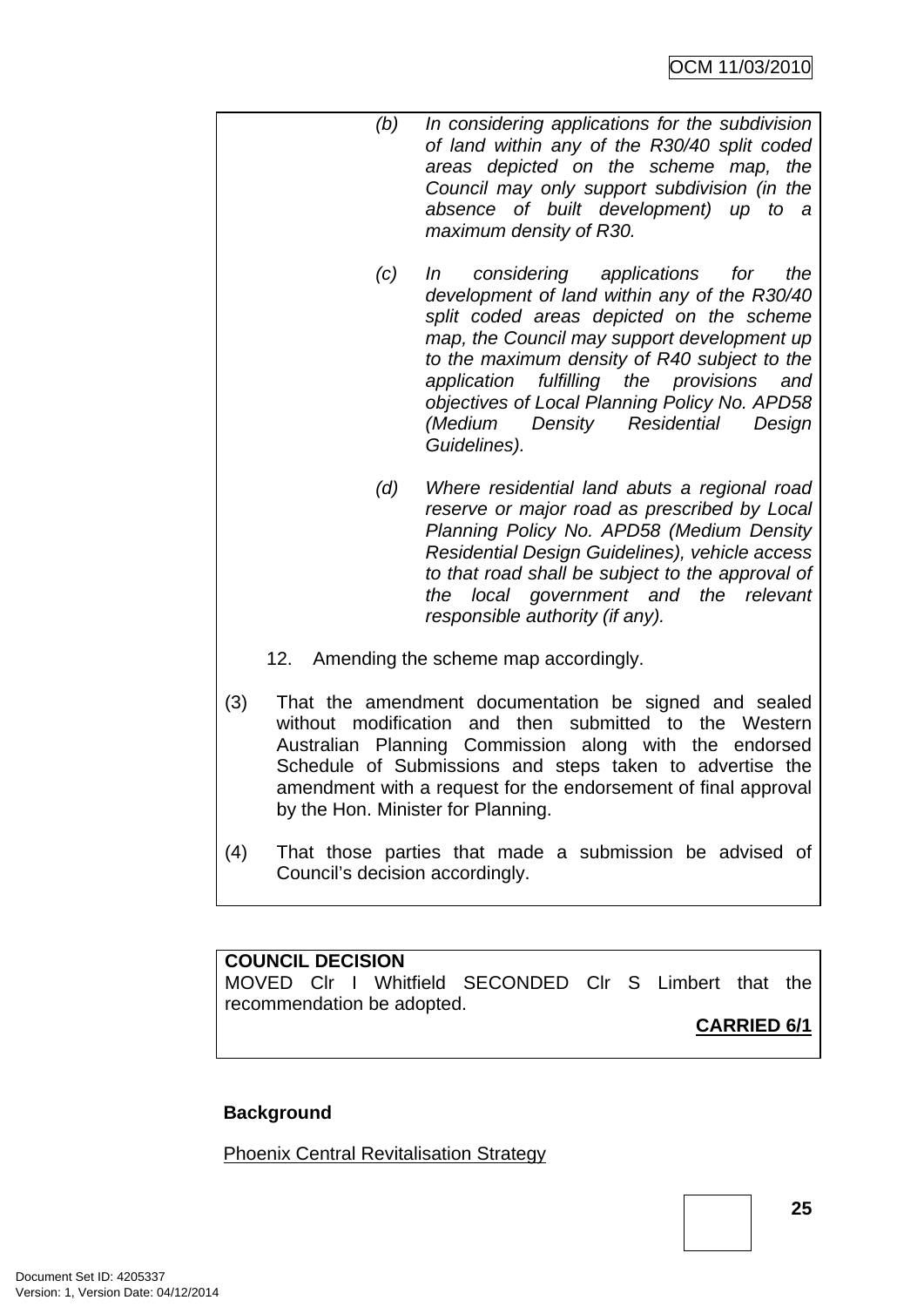The Phoenix Central Revitalisation Strategy ("Revitalisation Strategy") provides a strategic framework for improvements to the Phoenix Town Centre, which includes the surrounding suburbs of Spearwood and Hamilton Hill. This is to specifically guide changes to the study area over the next ten years, focussed on the 800m walkable catchment surrounding the Phoenix Town Centre.

The Revitalisation Strategy includes proposed zoning changes within the study area to increase the residential density, and the proposed scheme amendment seeks to implement these changes.

The amendment also seeks to correct a number of minor zoning anomalies within the study area including portions of various road reserve and pedestrian access ways ("PAWs"), and the rezoning of a number of drainage reserves owned by the City of Cockburn ("the City") that are surplus to the drainage requirements of the area.

#### Overview of Preparation and Community Consultation

Preparation of the Revitalisation Strategy included a comprehensive community consultation program that commenced in October 2007 with a visioning phase, followed by an Enquiry by Design workshop in November 2007 to prepare draft plans and ideas. These plans were then advertised to the wider community for comment during May and June 2008, including brochures sent to all landowners within the study area outlining some of the key ideas and proposals, and two community forums.

#### Interim Council Consideration of Revitalisation Strategy

At its meeting held on 12 June 2008 (Item 21.1), Council resolved:

- 1. not to support the compulsory acquisition of any residential property within the study area for the purpose of creating new road links;
- 2. not to support the inclusion of a bus way or transit way in Rockingham Road; and
- 3. not to proceed with the development of aged persons development on MacFaull Park.

#### Council Consideration to Adopt Revitalisation Strategy

At its meeting held on 11 December 2008 (Item 14.12) Council considered adopting the Revitalisation Strategy, which included a recommendation to modify the proposed zoning in the outer residential area from proposed R30 to proposed R25. Council resolved to defer its consideration of the Revitalisation Strategy, so as to ascertain further feedback from the community on the issue.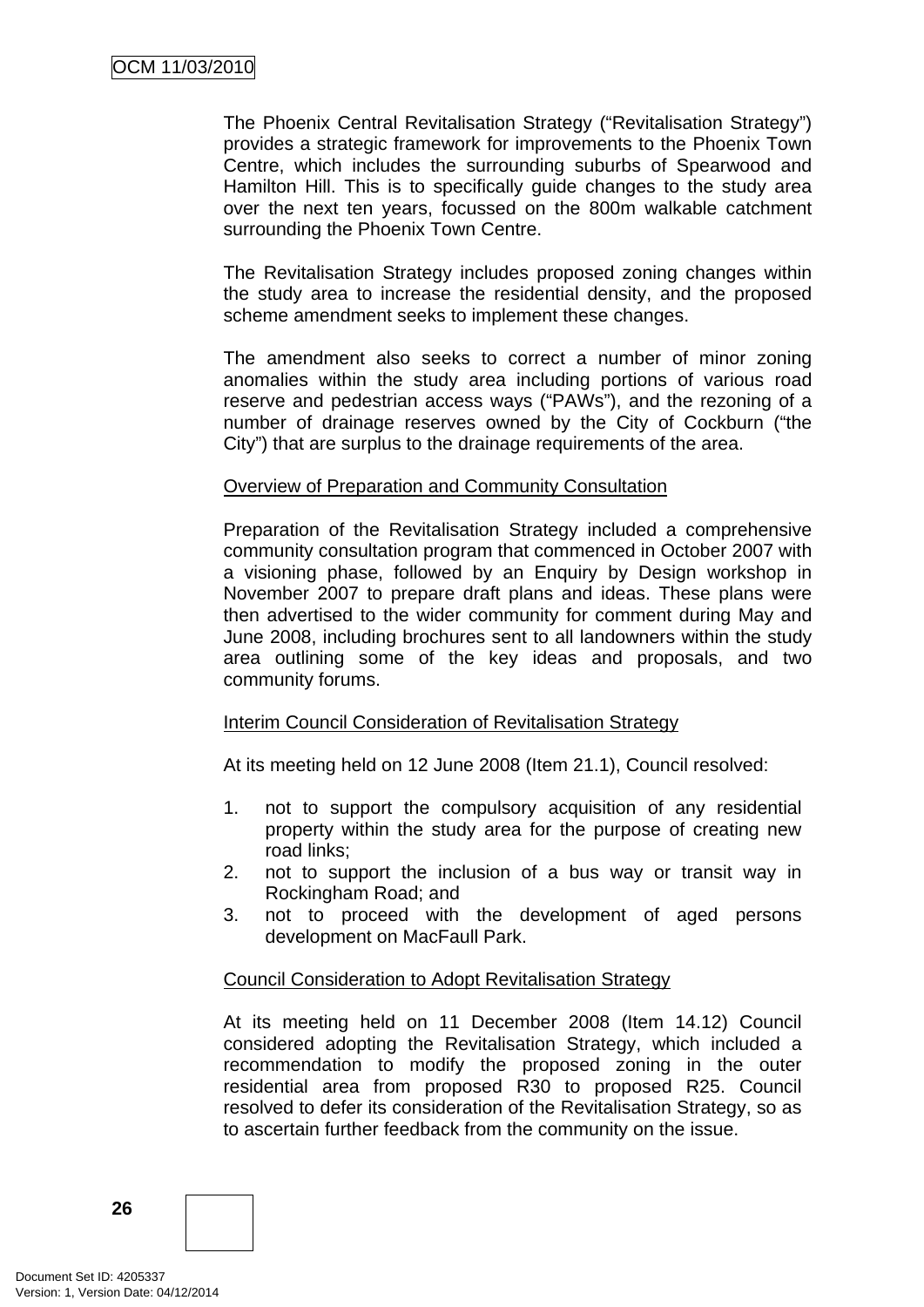In February 2009 further consultation was undertaken on the proposed coding in the outer residential area, including a survey to all landowners and a landowner workshop.

At its meeting held on 14 May 2009 (Item 14.11) Council considered the feedback from this consultation and adopted the Revitalisation Strategy for final approval. This includes the proposed zoning plan (Attachment 2).

#### Packham (Development Area 1)

Scheme Amendment No. 31 was previously adopted by Council on 9 March 2006. This proposed to effectively downcode Development Area No. 1 (Packham) from 'Residential R30' to 'Residential R20', in an attempt to address some concerns about medium density development at the time. It was also proposed in order to clarify the unclear and unworkable provisions which related to Development Area No. 1 at the time.

Since adopting this amendment, Council has embarked on the Phoenix Central Revitalisation Strategy (as discussed in this report), which seeks to create an activity centre for Phoenix. As part of this, a key objective is building critical mass and density in the residential precincts of Spearwood and Hamilton Hill surrounding the Phoenix Town Centre. Scheme Amendment No. 31 is now directly contrary to these planning objectives for Phoenix, which have been widely advertised and supported by the community through the Phoenix Central Revitalisation Strategy process.

At the meeting of 10 September 2009 Council rescinded a previous resolution dated 9 March 2006 (Minute No. 3098) which adopted Scheme Amendment No. 31 for final approval.

Council resolved not to proceed with Amendment No. 31 to the scheme for the following reasons:

- 1. The proposed downcoding is not consistent with the Phoenix Central Revitalisation Strategy, which seeks to build critical mass and density in the residential precincts of Spearwood and Hamilton Hill surrounding the Phoenix Town Centre.
- 2. The proposed downcoding is contrary to the strategies outlined in the Network City Planning Strategy and Draft Directions 2031 document. Both of these documents establish a direction for suburban centres such as Phoenix to evolve into 'activity centres'. Activity centres are designed to facilitate higher density residential development, in association with a mixture of uses including office, retail, entertainment, cultural and civic activities.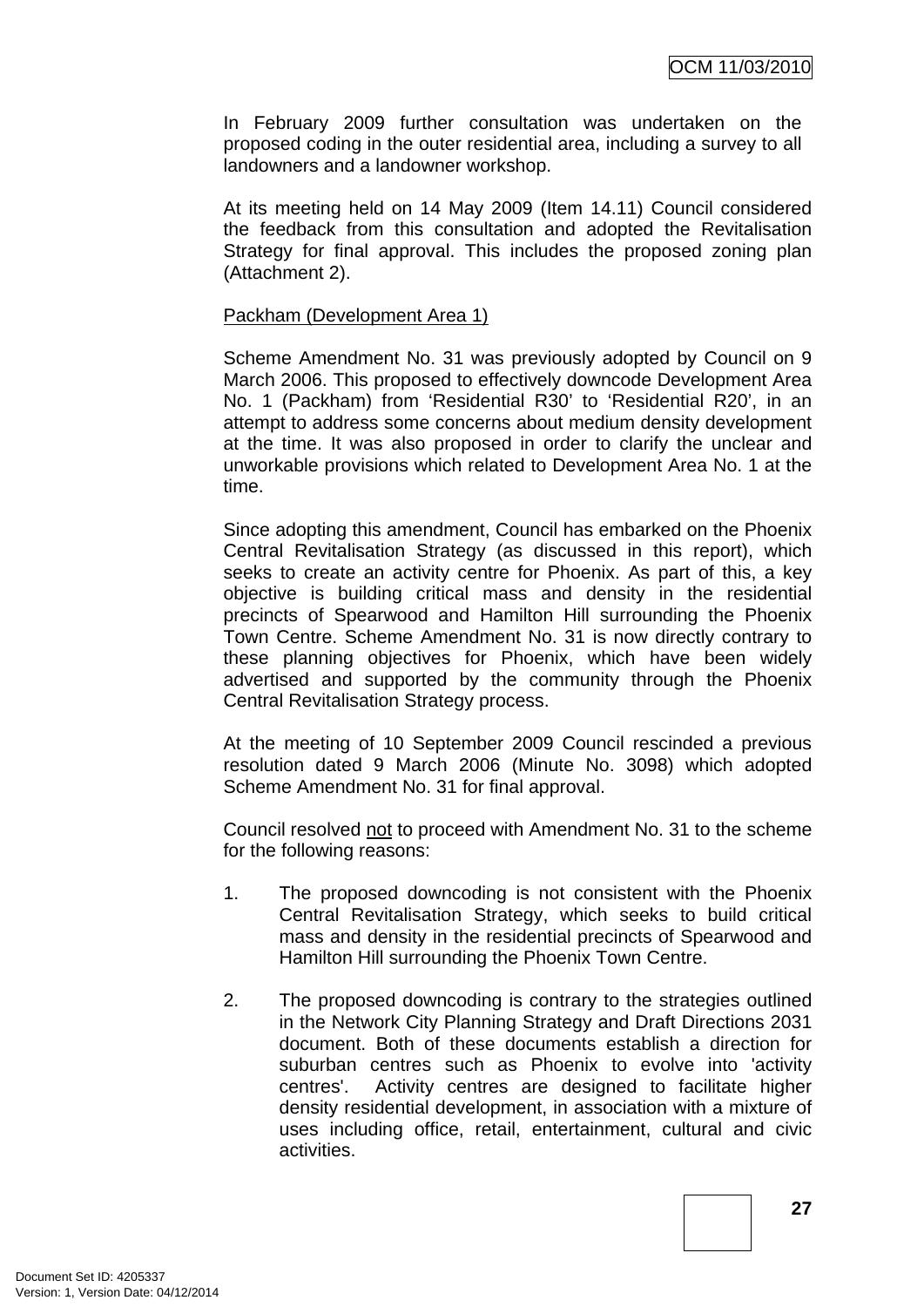- 3. The proposed downcoding is contrary to the strategies included as part of the Network City Planning Strategy and Draft Directions 2031 document, which aim to critically increase the levels of urban consolidation taking place within the metropolitan area. Downcoding of residential density as proposed by Amendment No. 31 is completely contrary to this planning objective.
- 4. The proposed downcoding was not supported by the clear majority of landowners, for reasons that it would remove development potential and the ability for them to redevelop their properties allowing for closer residential development into the future.
- 5. For the reasons mentioned above, the proposed downcoding is not in accordance with proper and orderly planning principles, by virtue of it being contrary to planning objectives for Perth's future growth.

Subsequent to Council's decision the Amendment No. 31 documentation was resubmitted to the Western Australian Planning Commission along with the stated reasons why Council does not wish to proceed with the amendment.

#### Council Adoption of Scheme Amendment No. 76

At its meeting held on 10 September 2009 (Item 14.1) Council adopted Scheme Amendment No. 76 for the purposes of community consultation.

## **Submission**

For Council to consider adopting Scheme Amendment No. 76 for final approval.

#### **Report**

Scheme Amendment No. 76 primarily seeks to implement the proposed residential zoning changes outlined in the Revitalisation Strategy (Attachment 2). This includes proposed zoning change in accordance with the scheme amendment map (Attachment 1) and changes to the scheme text.

The proposed scheme amendment was advertised for public comment from the 22 December 2009 to 16 February 2010.

The amendment is discussed in detail below, including a summary of the key outcomes of community consultation in relation to the proposals. All of the submission that have been received have been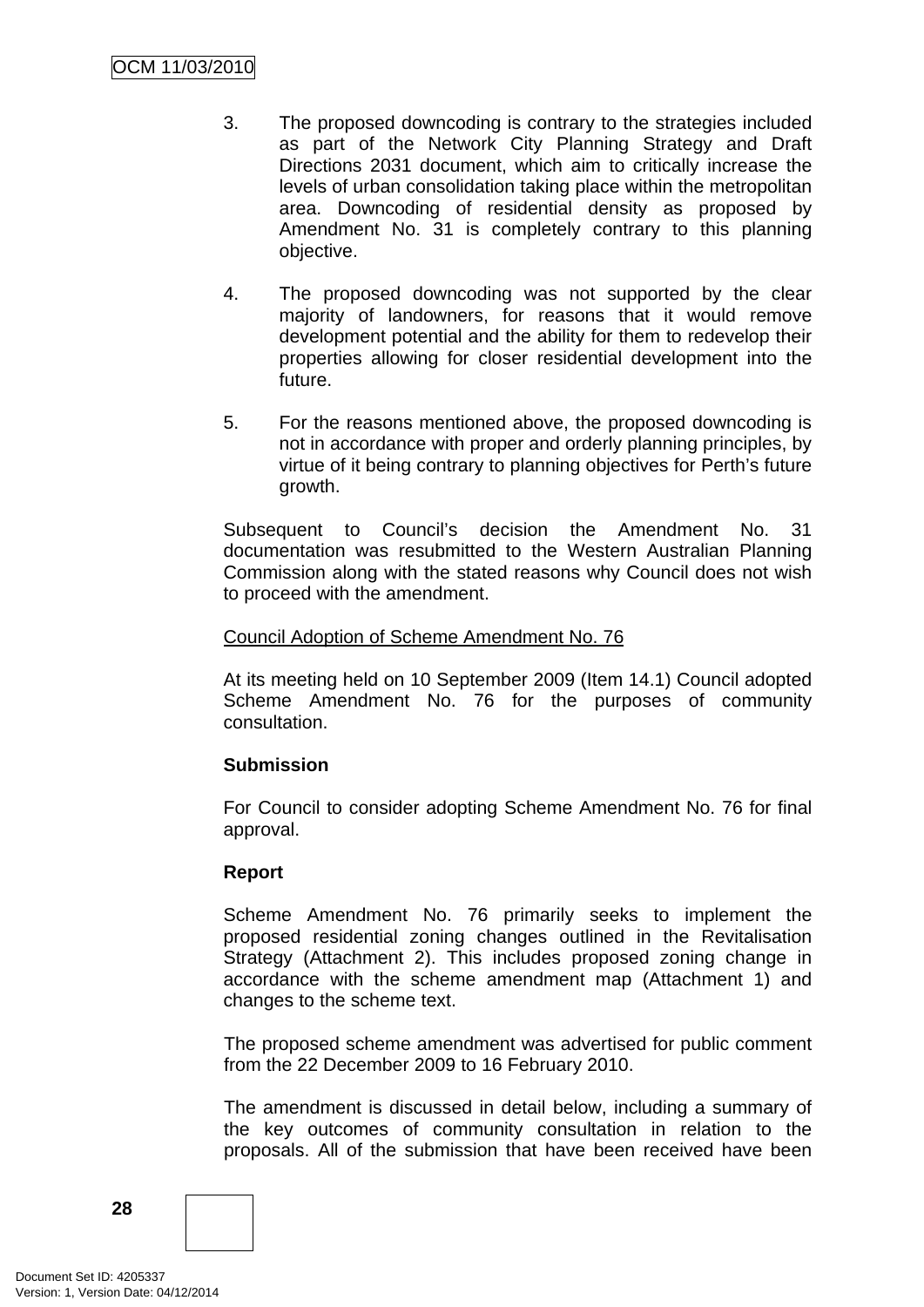specifically addressed in the Schedule of Submissions (Attachments 4).

## Proposed Scheme Amendment - Proposed Zoning Changes

The amendment proposes the rezoning of various properties in parts of Spearwood and Hamilton Hill to increase the residential codings to 'Residential R30', 'Residential R30/R40', 'Residential R40', 'Residential R60' and 'Residential R80' as shown on the scheme amendment map (Attachment 1).

These proposed rezonings represent a radiating density plan that is consistent with the proposed zoning plan contained within the Revitalisation Strategy that was adopted by Council on 14 May 2009 (Attachment 2). It represents a radiating density plan as follows:

- R40 proposed generally within the 400m walkable catchment,
- R30 proposed in the outer residential areas, generally coinciding with the 800m walkable catchment.
- Rezoning of lots fronting parks to R30/R40.
- Expansion of the existing R60 zone around Glendower Way and Shallow Street, on the east side of the Phoenix Town Centre to create a more consistent land use pattern, centred generally around the POS on Shallow Street. This R60 zone was originally based on the location of the sewer and does not follow a logical pattern.
- Rezoning 3, 5, and 7 Glendower Way, Spearwood to 'Residential R80', given the proximity to the Phoenix Town Centre.

The Revitalisation Strategy includes other proposed commercial rezonings; however, this amendment does not include any of the proposed commercial rezonings. These areas will require specific design guidelines to ensure appropriate heights and uses to avoid overlooking and any potential conflicts with existing residential development, and these design guidelines are yet to be developed. This proposed amendment does not include any proposed zoning changes to the City's Administration site, as a comprehensive master plan is required for the community hub, which will include further studies and community consultation.

Therefore, in the interest of expediting the rezoning process it is proposed to initiate an amendment at a later stage for these commercial rezonings, and they will be advertised in conjunction with the relevant design guidelines.

There were a total of 41 submissions received from members of the community regarding the proposed residential rezonings in the Phoenix area. There were 37 submissions of support received, and one objection.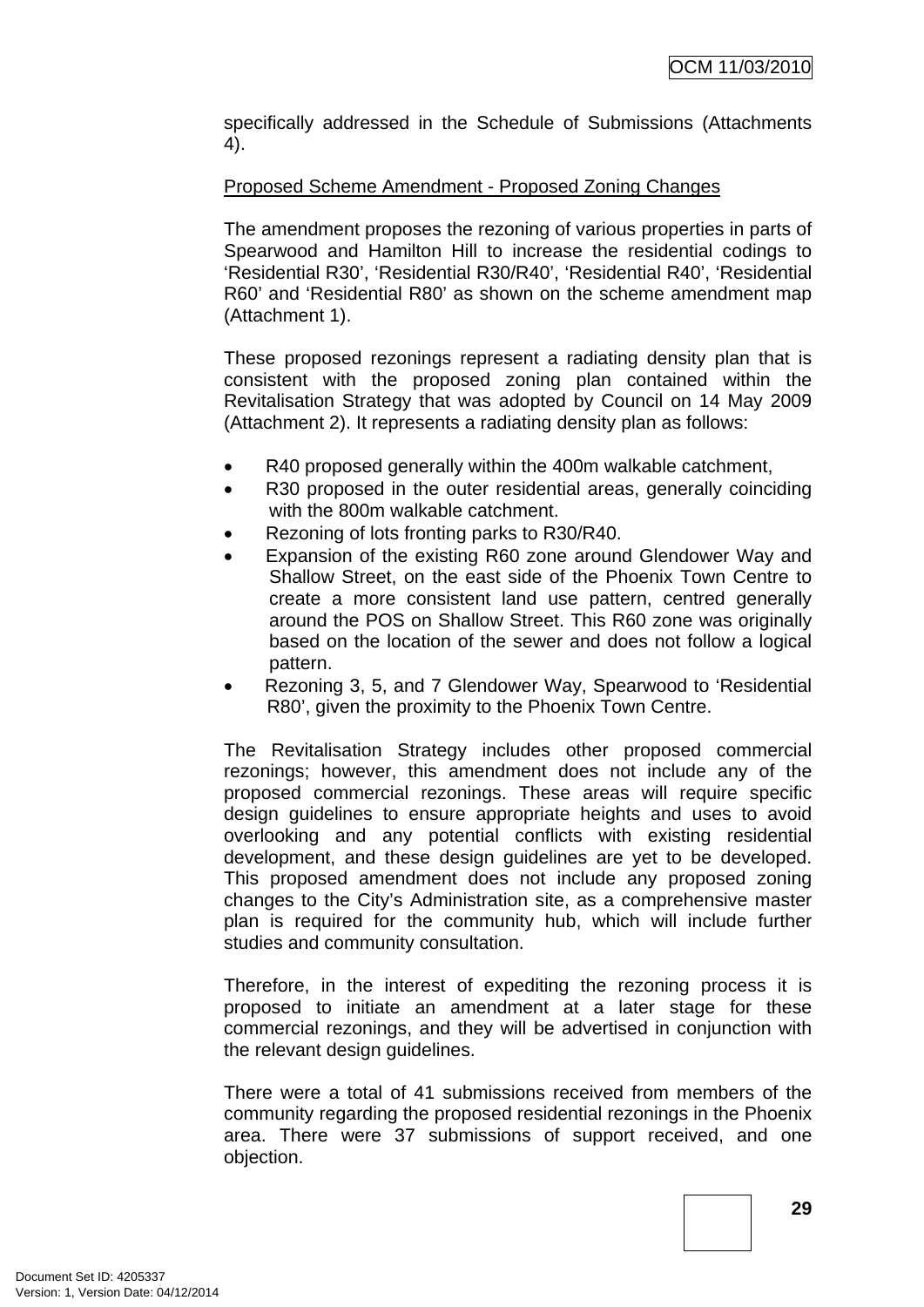There were six requests for various modifications to the boundaries of the proposed rezonings. Each of these requests has been specifically addressed in the Schedule of Submissions (Attachment 4). Essentially, the proposed rezonings reflect the proposed zoning plan that formed part of the Revitalisation Strategy which has been adopted by Council.

There were three submissions received from Government agencies, and none of these raised any objections.

#### Rezoning of 1 Rodd Place, Hamilton Hill

The Revitalisation Strategy proposes the rezoning of an existing retirement village at Lot 1 Rodd Street, Hamilton Hill from 'Residential R35' to 'Residential R35/80' to enable redevelopment of the site to accommodate more aged accommodation. This was in recognition of the need for aged accommodation in this area.

The proposed Amendment seeks to rezone this property from 'Residential R35' to 'Residential R35/R80', with a 'Restricted Use', to restrict the use to aged or dependent dwellings and a hospital for aged or dependent persons. The latter would facilitate the potential for a high dependency aged care facility or hospice which would be defined as a 'hospital' under the scheme.

The proposed 'Restricted Use (RU 15)' sets out criteria for the higher coding to be applicable, including provisions for good built form outcomes to ensure development is attractive and compatible with the surrounding area.

The proposed rezoning of 1 Rodd Place from 'Residential R35' to a split coding of 'Residential R35/R80' is intended to provide a potential density bonus on the basis that the site will only be developed to facilitate more aged and dependent persons accommodation. Therefore the proposed 'Restricted Use (RU 15)' provisions stipulate that the density bonus provided under clause 7.1.2 of the R-Codes is not applicable, as the intention is that R80 will be the highest achievable density on the site. The surrounding residential area is proposed to be rezoned to 'Residential R30', and it is considered that a maximum density of R80 is appropriate in this location.

The landowner of Lot 1 Rodd Street provided a submission expressing strong support for the proposed rezoning, and supporting the proposed 'Restricted Use' provisions which align with their intentions for the subject land. There were no comments received regarding the proposed rezoning of Lot 1 Rodd Street from surrounding landowners or government agencies.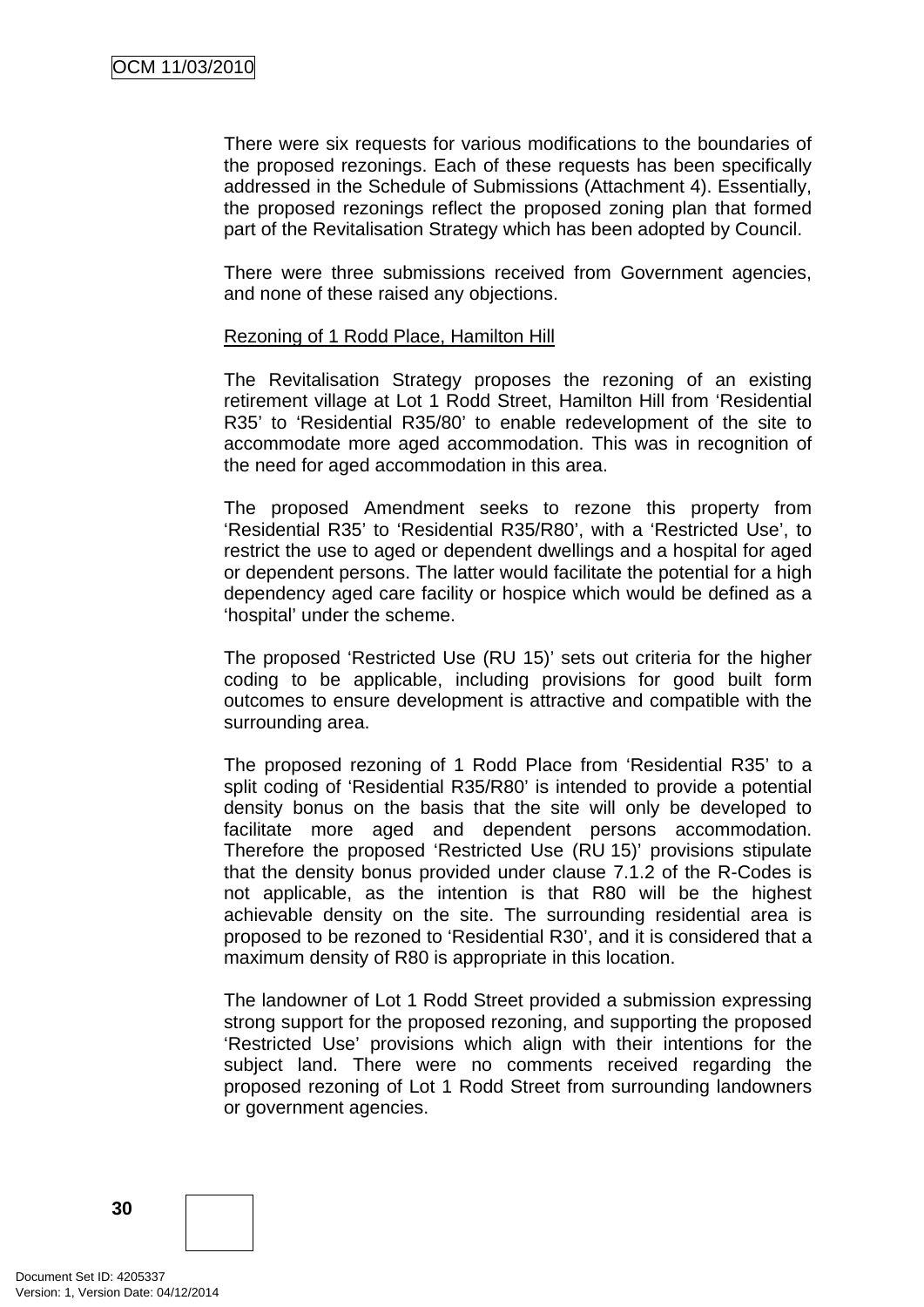#### Rezoning various drainage reserves

There are a number of drainage reserves within the Revitalisation Strategy study area that are owned by the City in freehold and that are surplus to the drainage requirements of the locality. It is proposed that these sites be rezoned in accordance with the proposed coding outlined in the Revitalisation Strategy to facilitate residential development consistent with the character of the surrounding areas, as shown on the scheme amendment map (Attachment 1), and outlined in the scheme amendment text.

There were no submissions received regarding the proposed rezoning of various drainage reserves.

#### Rezoning portion of road reserve

The Amendment includes the correction of some zoning anomalies, including rezoning a portion of closed road reserve adjacent to Beale Park from 'Local Reserve - Local Road' to 'Local Reserve - Parks and Recreation', consistent with the current use of the land which functions as part of the adjacent Beale Park and contains the RSL War Memorial.

There are some other zoning anomalies within the study area where small portions of road reserves (containing constructed roads) are currently zoned 'Residential'. It is proposed to tidy these up as part of this scheme amendment by rezoning these to 'Local Reserve - Local Road' consistent with the current use.

There were no objections received regarding any of the proposed rezoning of road reserves.

#### Rezoning various PAWs identified for closure

The proposed amendment includes the rezoning of a number of PAWs in the Southwell area of Hamilton Hill that are identified for future closure. The Southwell area has a number of unnecessary PAWs that contribute to anti-social behaviour within the locality and future closure of the PAWs is consistent with the Southwell Master Plan adopted by Council on 10 November 2005. These PAWs will be formally closed in the future and that process will include community consultation.

There were no objections received regarding the proposed rezonings of these PAWs identified for closure.

#### Proposed Scheme text changes

The proposed amendment includes changes to the scheme text to insert provisions for medium density development, in particular to ensure that it is consistent with the draft Policy. These proposed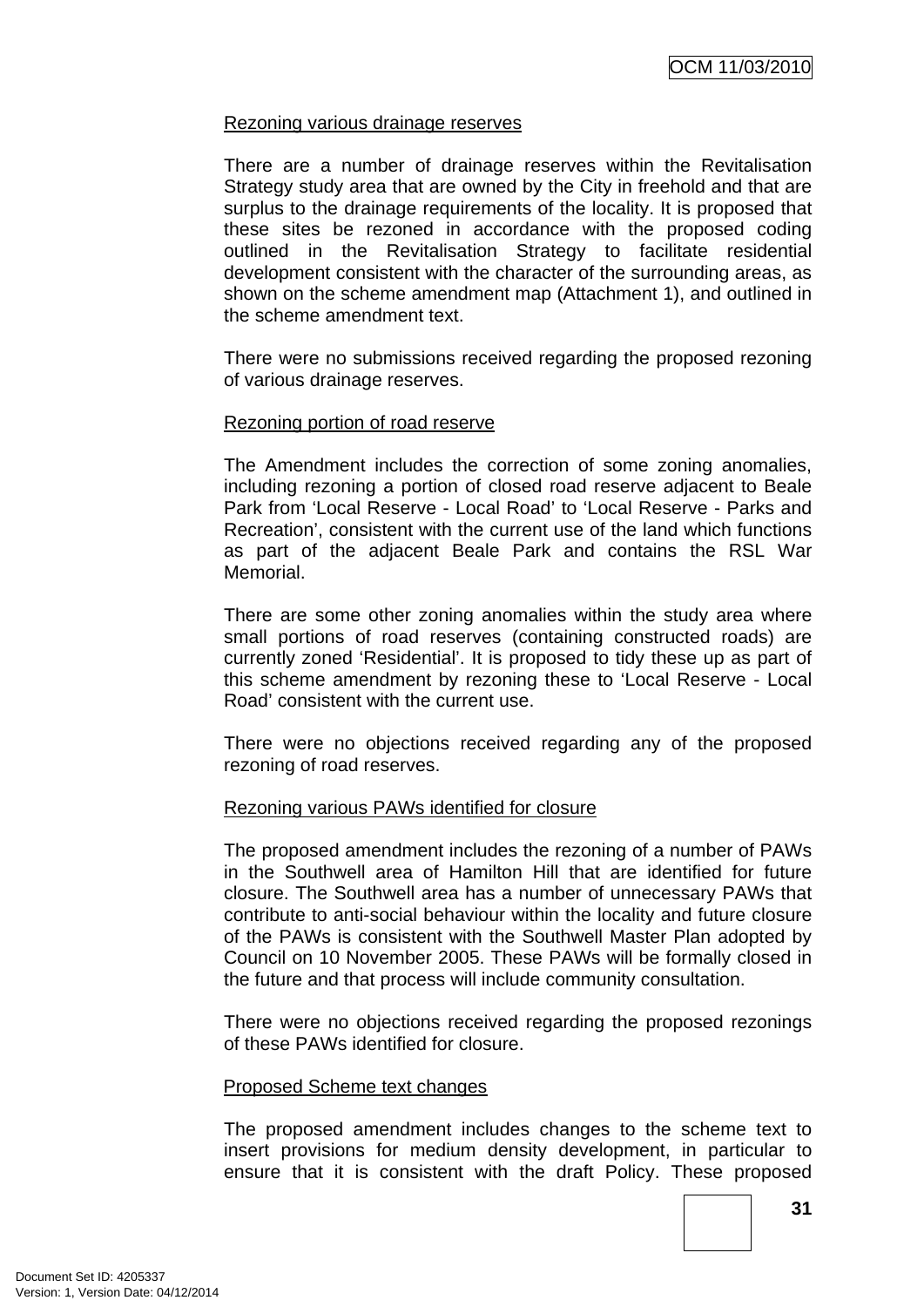provisions set out the statutory framework to ensure that the proposed split codings (R30/R40) are implemented in accordance with the Policy. Proposed clause 5.8.7 sets out that when considering development applications for grouped or multiple dwellings the Council is to have due regard Local Planning Policy No. APD58 (Medium Density Residential Design Guidelines).

Proposed clause 5.8.7(b) stipulates that in considering applications for the subdivision of land within any of the R30/40 split coded areas, the Council may only support subdivision (in the absence of built development) up to a maximum density of R30.

Proposed clause 5.8.7(c) stipulates that in considering applications for the development of land within any of the R30/40 split coded areas depicted on the scheme map, the Council may support development up to the maximum density of R40 subject to the application fulfilling the provisions and objectives of Local Planning Policy No. APD58 (Medium Density Residential Design Guidelines). The draft Policy then sets out the performance criteria.

In order to ensure safe and efficient traffic flows are maintained within urban infill areas proposed clause 5.8.7(d) sets out that where residential land abuts a regional road reserve or major road as outlined by Local Planning Policy No. APD58 (Medium Density Residential Design Guidelines), vehicle access to that road shall be subject to the approval of the local government and the relevant responsible authority.

There were no submissions received regarding the proposed changes to the scheme text.

#### Development Area No. 1 (Packham)

The Amendment includes the following proposals in relation to Development Area No. 1:

- Proposed deletion of the current restriction under the scheme on the percentage of properties that are able to be subdivided (Provision 3 of Development Area No. 1);
- \* Proposed rezoning of properties along Rockingham Road from 'Residential R30' to 'Residential R40', as depicted in the Revitalisation Strategy.

There were six submissions received regarding the proposed changes within Development Area No. 1. There were three submissions of support, two objections, and one submission from a landowner adjacent to the area requesting rezoning from 'R20' to 'R30' (addressed in the Schedule of Submissions - Attachment 4).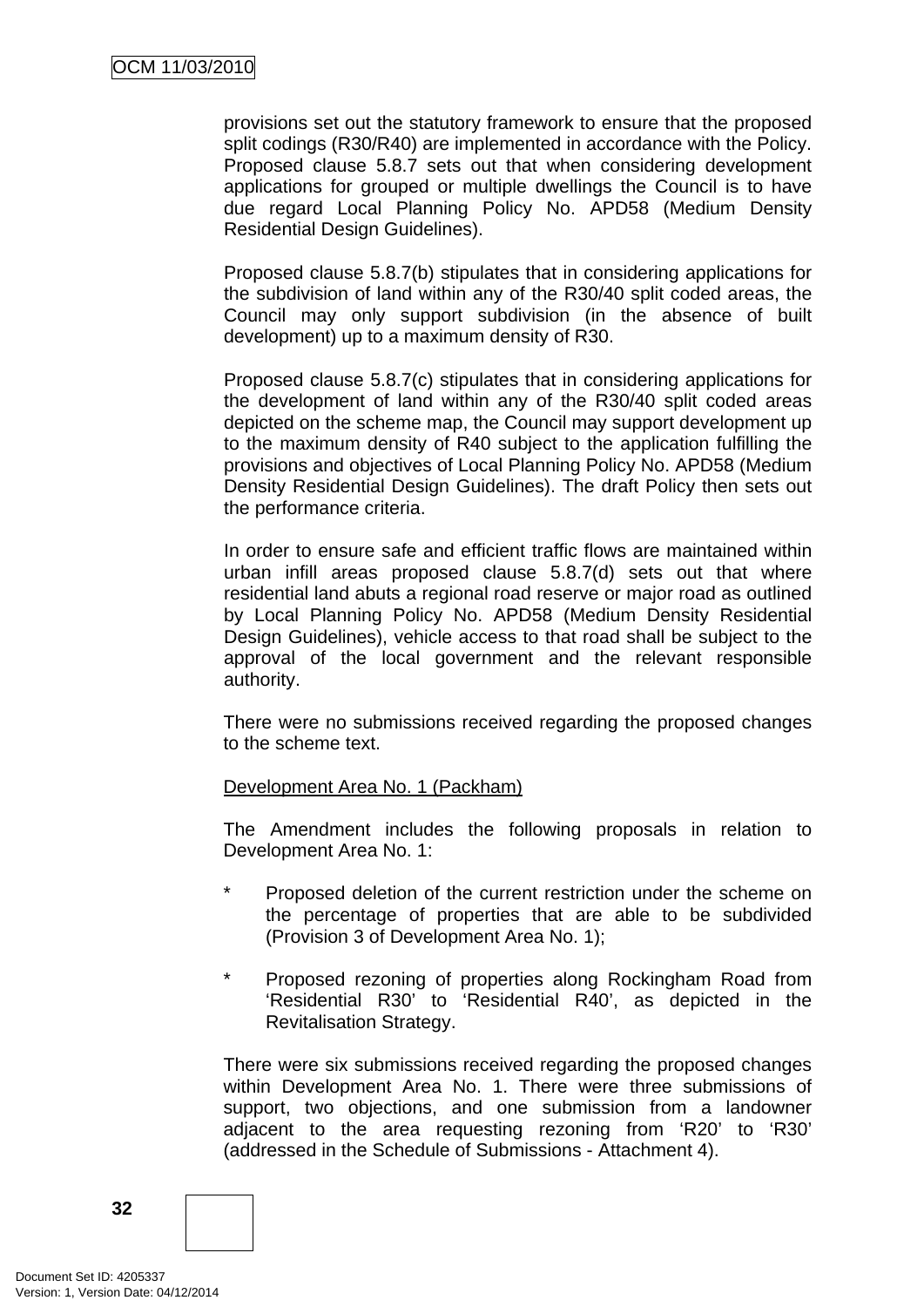The proposed deletion of Provision 3 of Development Area No. 1 is consistent with *Network City: Community Planning Strategy for Perth and Peel* and *Directions 2031* which seek to achieve a more compact urban form, and more efficient use of existing urban land.

It is also noted that many of the properties within 'Development Area No. 1' that are 600m<sup>2</sup> or larger contain substantial dwellings that could not be subdivided without removing the dwelling. Many properties within this area have already been subdivided.

For this reason, it is recommended that Council adopt Scheme Amendment No. 76 for final approval, including the proposed deletion of Provision No. 3 of Development Area 1 (Schedule 11 of the Scheme Text).

### Draft Local Planning Policy No. APD58 - Medium Density Residential Design Guidelines

The Revitalisation Strategy included a recommendation for the preparation of design guidelines to encourage good development, and encourage surveillance of public open space. A draft Policy has been prepared (Attachment 3) to provide a comprehensive set of criteria for new medium density residential development within the City of Cockburn, which will apply in addition to the *Residential Design Codes of Western Australia* ("R-Codes").

This draft Policy was advertised for public comment in conjunction with the amendment, however it is still being finalised, taking into consideration comments that have been received from the Department of Planning. When the draft Policy has been finalised it will be presented to Council for consideration pursuant to clause 2.5.2(b) of the Scheme.

# **Conclusion**

The proposals shown on the scheme amendment map (Attachment 1) and the proposed scheme text changes are consistent with the adopted Revitalisation Strategy.

The Amendment has been widely advertised for public comment, with majority support received for the proposals. Accordingly it is recommended that Council adopt Scheme Amendment No. 76 for final approval.

### **Strategic Plan/Policy Implications**

### **Demographic Planning**

• To ensure the planning of the City is based on an approach that has the potential to achieve high levels of convenience and prosperity for its citizens.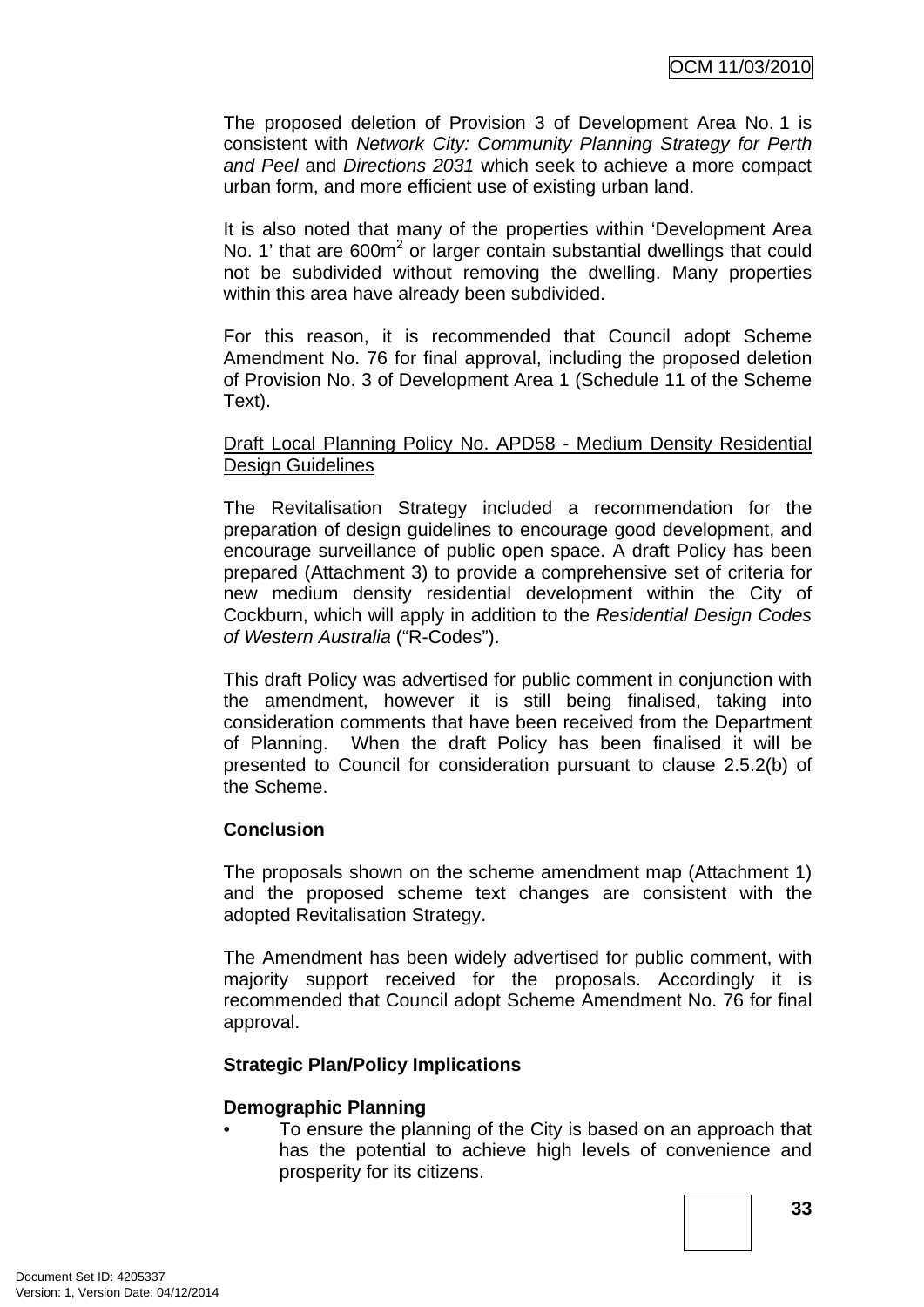To ensure development will enhance the levels of amenity currently enjoyed by the community.

# **Lifestyle and Aspiration Achievement**

• To foster a sense of community spirit within the district generally and neighbourhoods in particular.

### **Budget/Financial Implications**

The funds required for the preparation, advertising and finalisation of the proposed scheme amendment are covered within the 2009/10 and 2010/2011 budget for the Revitalisation Strategy.

#### **Legal Implications**

N/A

### **Community Consultation**

In accordance with the *Town Planning Regulations 1967* consultation was undertaken subsequent to the local government adopting the scheme amendment and the Environmental Protection Authority (EPA) advising that the proposal is environmentally acceptable.

The scheme amendment was advertised in the following manner:

- Letters to all affected landowners within the Phoenix and Packham areas, and landowners adjacent to these areas;
- \* Advertisements in the Cockburn Gazette;
- Display of information at the City's administration building and Spearwood Library, including information brochure.

### **Attachment(s)**

- 1. Scheme Amendment map
- 2. Phoenix Central Revitalisation Strategy Proposed Zoning Plan
- 3. Draft Local Planning Policy No. APD58 Medium Density Residential Design Guidelines.
- 4. Scheme Amendment No. 76 Schedule of Submissions

### **Advice to Proponent(s)/Submissioners**

All submissioners received a letter advising that this matter was going to be considered by Council at this meeting. A notice was included in the Cockburn Gazette advising that this matter was going to be considered by Council at the 11 March 2010 Ordinary Meeting of Council.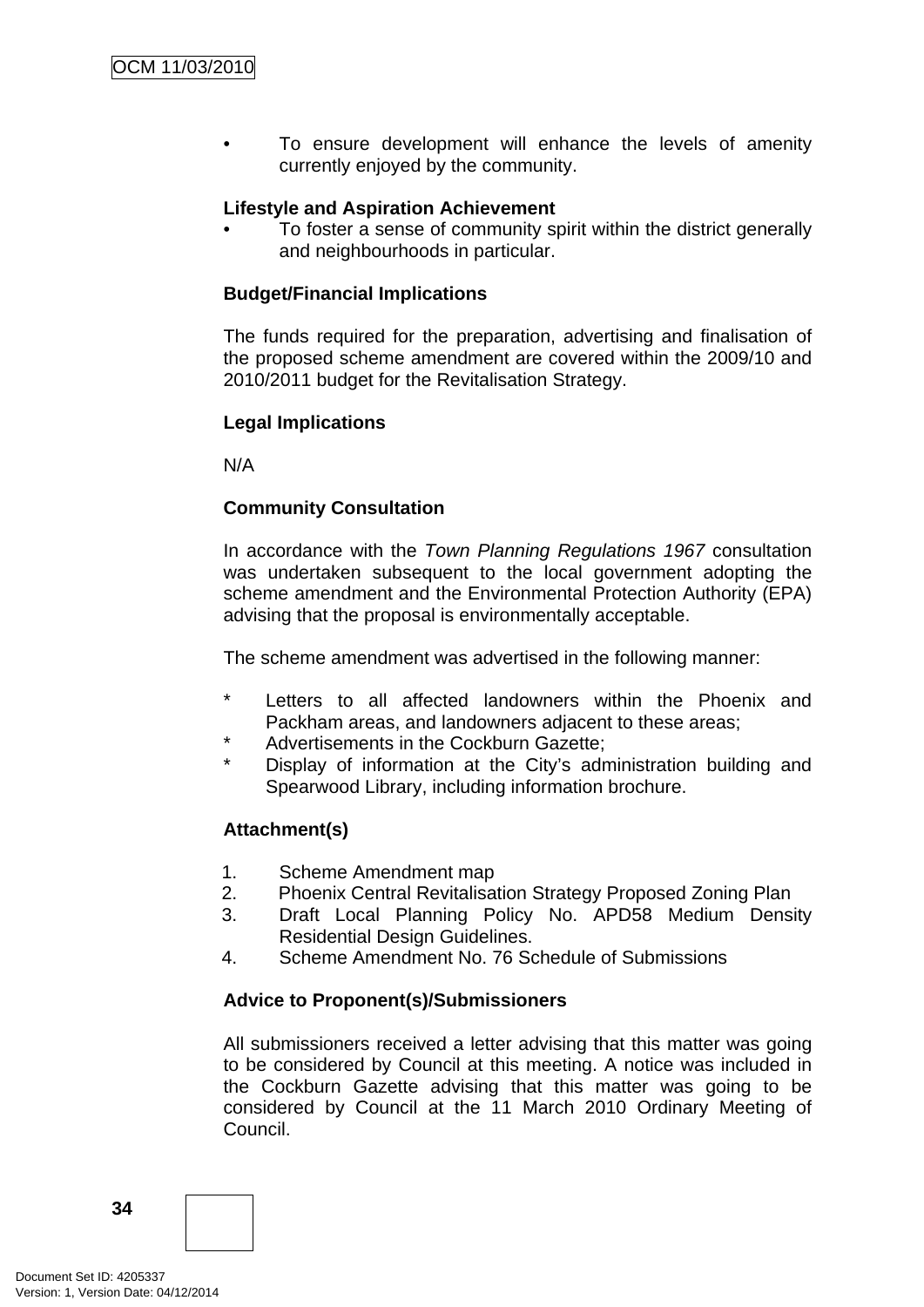# **Implications of Section 3.18(3) Local Government Act, 1995**

Nil.

DEPUTY MAYOR ALLEN, CLR ROMANO AND CLR REEVE-FOWKES RETURNED TO THE MEETING THE TIME BEING 8.08 PM

THE PRESIDING MEMBER ADVISED DEPUTY MAYOR ALLEN, CLR ROMANO AND CLR REEVE-FOWKES OF THE DECISION OF COUNCIL WHILE THEY WERE ABSENT FROM THE MEETING

**14.4 (MINUTE NO 4193) (OCM 11/03/2010) - DEDICATION OF LAND AS ROAD RESERVE PURSUANT TO SECTION 56 OF LAND ADMINISTRATION ACT 1997 - PORTION OF LOT 460 (PLAN 48298) WATTERTON AND CASSIO PLACE, HAMILTON HILL - OWNER: STATE OF WESTERN AUSTRALIA - APPLICANT: DEPARTMENT OF HOUSING (450395, 450399, 6004493) (K SIM) (ATTACH)** 

# **RECOMMENDATION**

That Council:

- (1) request the Minister for Lands to dedicate portion of Lot 460 on Plan 48298 Watterton and Cassio Place, Hamilton Hill as road reserve, pursuant to Section 56 of the *Land Administration Act 1997*; and
- (2) indemnify the Minister for Lands against reasonable costs incurred in considering and granting this request.

### **COUNCIL DECISION**

MOVED Clr S Limbert SECONDED Clr I Whitfield that the recommendation be adopted.

### **CARRIED 10/0**

# **Background**

The land to be dedicated is in two sections - the first being a 0.8 m wide strip at the head of Watterton Place and the second being a 2.2 m wide strip at the head of Cassio Place, Hamilton Hill. McMullen Nolan consulting surveyors (on behalf of the landowner of adjoining Lot 452 Cassio Place) have forwarded a written request to have the land dedicated as road reserve.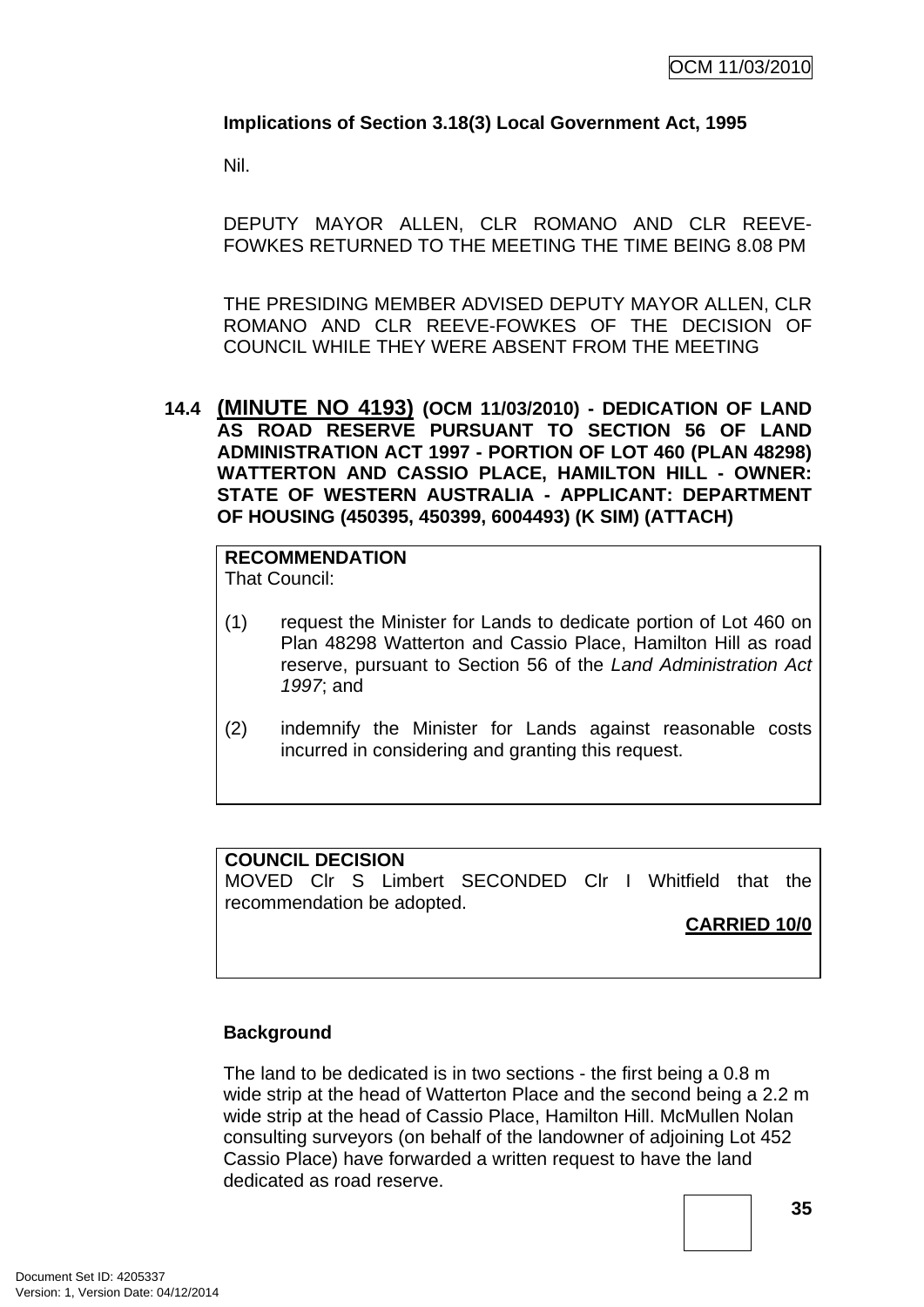# **Submission**

NA

# **Report**

The section of land to be dedicated as road reserve was formally a Pedestrian Access Way ("PAW"). Agreement to close the PAW was approved by the relevant State Government agency many years ago. Until last year however the Department of Housing had not formally undertaken to purchase the closed PAW. This essentially held up the process of disposing of the PAW, including the section which is proposed to be included in the Watterton and Cassio Place road reserves.

The Department of Housing have now committed to purchase the 3m full width section of the PAW between Watterton and Cassio Place. The balance of the PAW land will be included in the Watterton and Cassio Place road reserves (this report) as well as amalgamated and purchased with the adjoining Lot 2 Watterton Place and Lot 452 Cassio Place.

This proposed allocation of land from the former PAW is consistent with the Phoenix Rise Master Plan. It is recommended that Council facilitate the road widening by requesting the Minister for Lands to dedicate the required portion of land as road reserve. The procedure for dedication is set out in Section 56 of the *Land Administration Act 1997*, with Section 56(4) specifically requiring the local government to indemnify the Minister in respect to all costs and expenses reasonably incurred by the Minister in considering and granting the request. This forms the essence of the officer recommendation.

### **Strategic Plan/Policy Implications**

### **Demographic Planning**

- To ensure the planning of the City is based on an approach that has the potential to achieve high levels of convenience and prosperity for its citizens.
- To ensure development will enhance the levels of amenity currently enjoyed by the community.

### **Budget/Financial Implications**

The dedication is pursuant to Section 56 of the *Land Administration Act 1997*, which requires the City to indemnify the Minister in respect to all costs and expenses, incurred considering and granting the request. These cannot be quantified at this time, but are expected to be minor.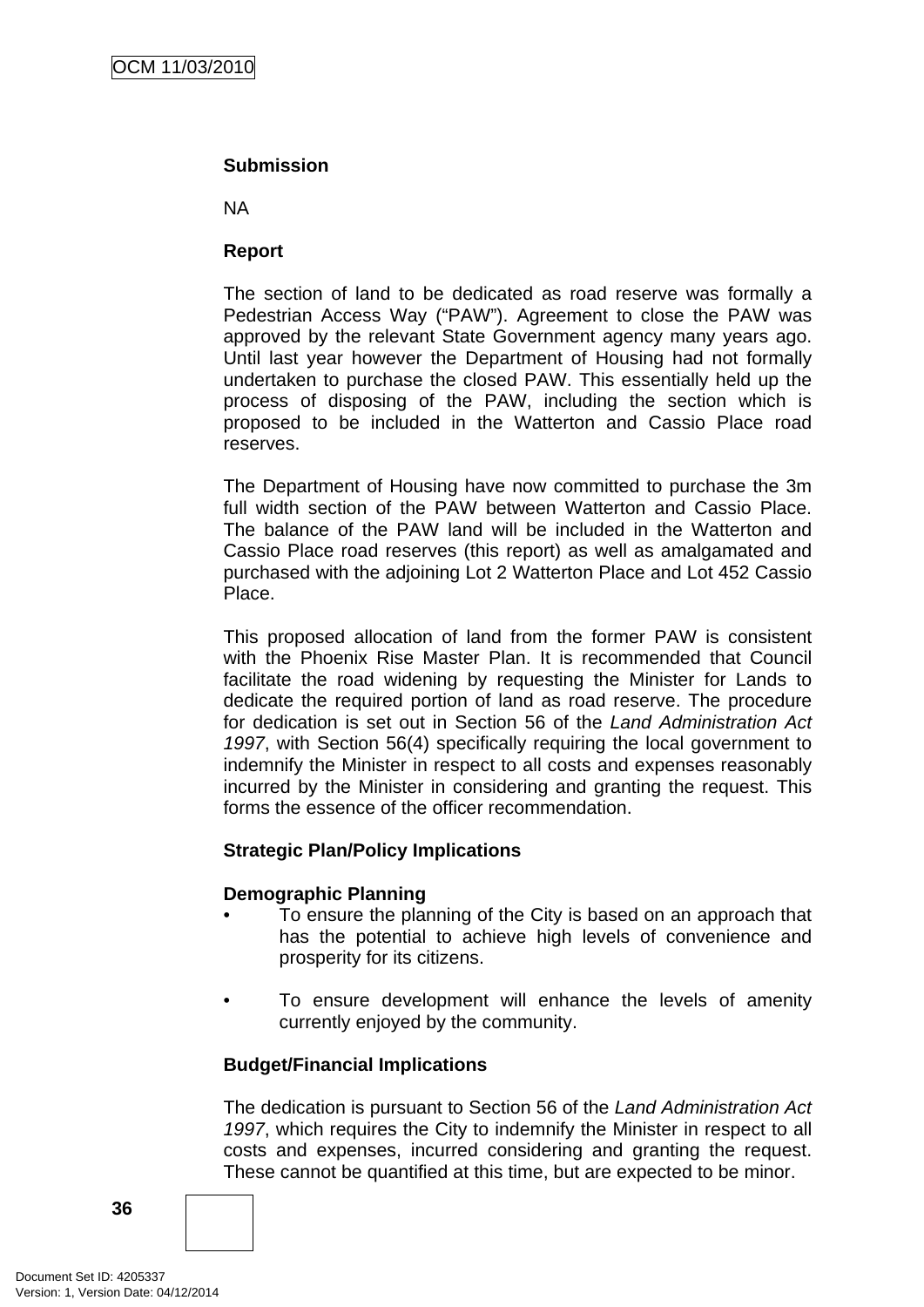# **Legal Implications**

*Land Administration Act 1997* 

# **Community Consultation**

Undertaken as part of previous process to close PAW and as part of Phoenix Rise Master Plan.

# **Attachment(s)**

Location Plan

# **Advice to Proponent(s)/Submissioners**

N/A.

**Implications of Section 3.18(3) Local Government Act, 1995**

Nil

**14.5 (MINUTE NO 4194) (OCM 11/03/2010) - FINAL CONSIDERATION OF AMENDMENT NO. 77 TO CITY OF COCKBURN TOWN PLANNING SCHEME NO. 3 - REZONING PORTION OF LOT 503 PHOENIX ROAD, BIBRA LAKE FROM 'LIGHT AND SERVICE INDUSTRY' TO 'INDUSTRY' AND 'MIXED BUSINESS' AND FINAL CONSIDERATION OF LOCAL PLANNING POLICY APD59 'PHOENIX BUSINESS PARK DESIGN GUIDELINES' - OWNER: PRIMEWEST - APPLICANT: GREG ROWE AND ASSOCIATES (93077) (M CARBONE) (ATTACH)** 

**RECOMMENDATION** That Council:

- (1) adopt the Schedule of Submissions;
- (2) adopt the amendment without modifications and in anticipation of the Hon. Minister's advice that final approval will be granted, the documents be signed, sealed and forwarded to the Western Australian Planning Commission;
- (3) adopt, pursuant to Clause 2.5.2(b) of the Scheme, Local Planning Policy APD59 "Phoenix Business Park Design Guidelines";
- (4) publish notice of the adopted Local Planning Policy APD59 in accordance with Clause 2.5.3(a) of the scheme; and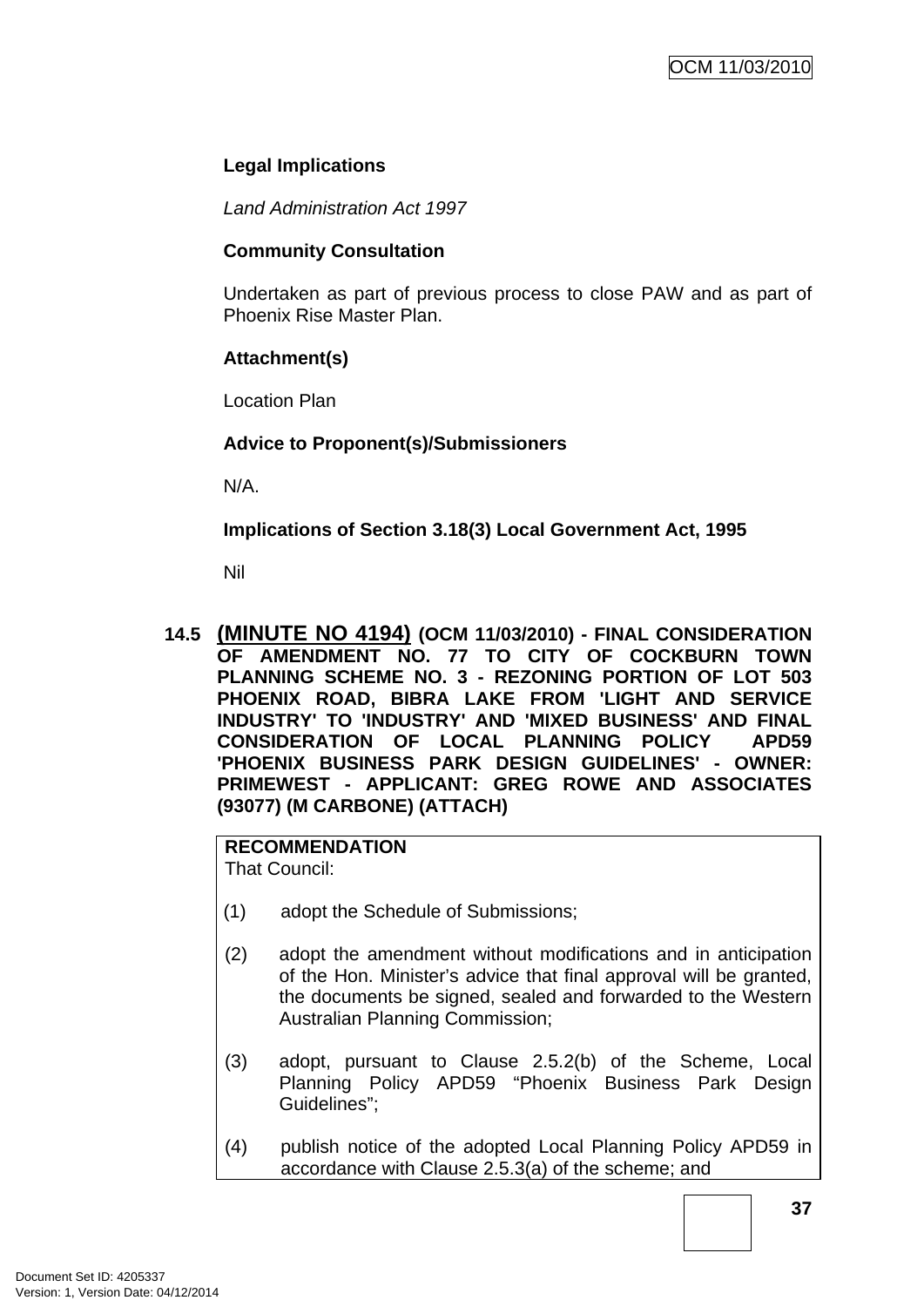(5) advise the proponent, people who made submissions and the Western Australian Planning Commission of Council's decision

# **COUNCIL DECISION**

MOVED Clr S Limbert SECONDED Clr I Whitfield that the recommendation be adopted.

**CARRIED 10/0**

### **Background**

Council at its meeting held on the 8 October 2009 resolved to initiate Amendment No. 77 to City of Cockburn Town Planning Scheme No. 3 ("Scheme") for the purposes of advertising. The amendment proposed to rezone portion of Lot 503 Phoenix Road from 'Light and Service Industry' to 'Mixed Business' and 'Industry'.

At the same meeting Council also resolved to advertise Local Planning Policy APD59 "Phoenix Business Park Design Guidelines".

### **Submission**

As per Council's previous resolution the Scheme Amendment and Design Guidelines were advertised for 42 days. This report considers the submissions received and recommends adoption of the Scheme Amendment and Design Guidelines.

### **Report**

#### Proposed Scheme Amendment

The scheme amendment was referred to the Environmental Protection Authority ("EPA") in accordance with Section 7 of the *Environmental Protection Act 1986*. The EPA advised that the overall environmental impact of the amendment would not be severe enough to warrant formal assessment under the *Environmental Protection Act 1986*. The amendment was subsequently advertised seeking public comment in accordance with the *Town Planning Regulations 1967* for 42 days.

The scheme amendment attracted six submissions, one from a surrounding landowner providing comment and five from State Government agencies/service authorities providing advice or no objections. It is considered that the submissions do not require explanation over and above that outlined in the schedule of submissions contained within the agenda attachments.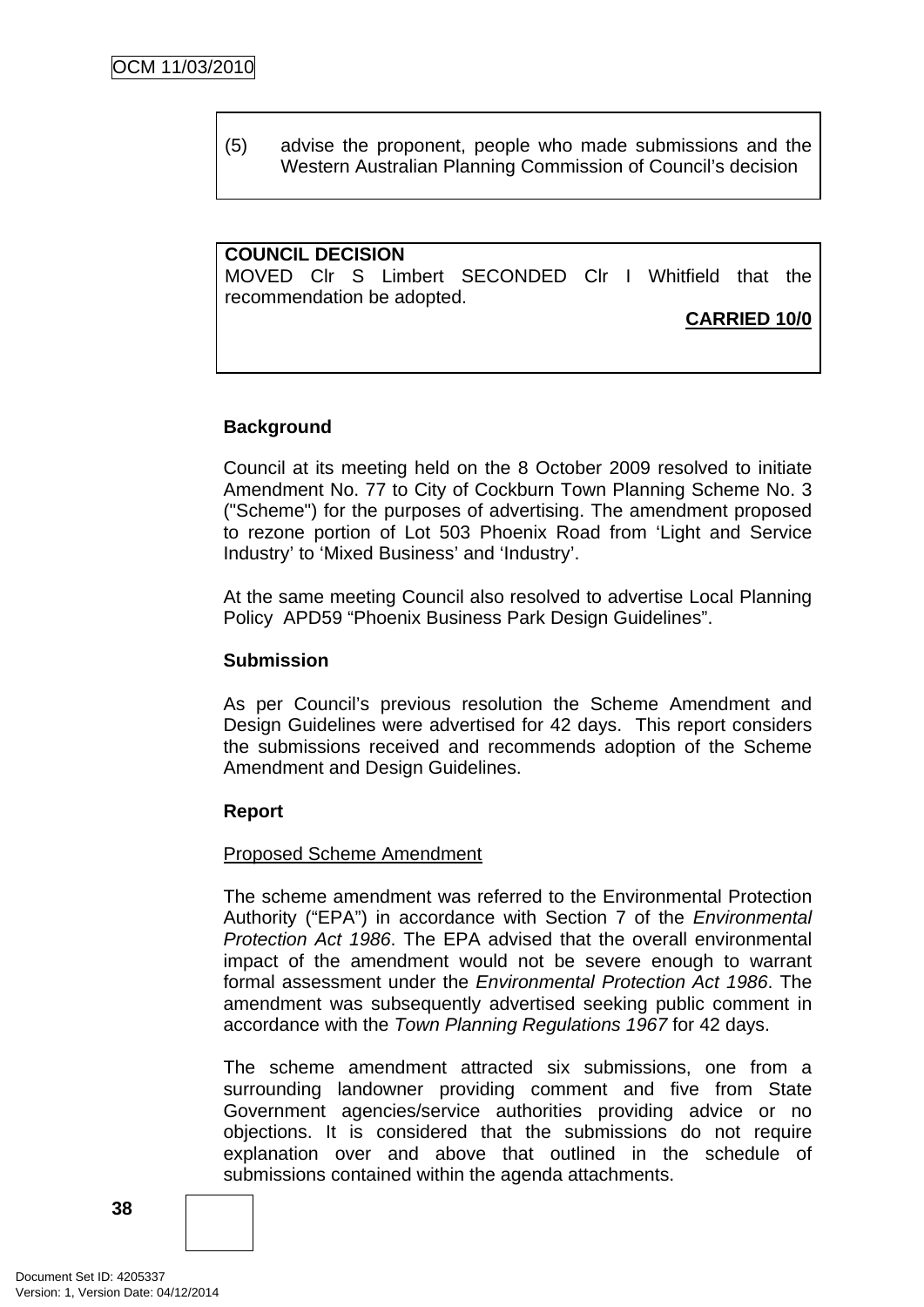The purpose of the amendment is to rezone portion of the site (3.6ha) from 'Light and Service Industry' to 'Industry' and 4178  $m^2$  of the site from 'Light and Service Industry' to 'Mixed Business'. The zoning change will avoid unusual cadastral boundaries and will also ensure that the subject land has the same zoning as the adjoining land.

Usually 'Light and Service Industry' zones are used to provide a land use transition or buffer between industrial and sensitive land uses such as residential. In this case, the 'Light and Service Industry' zone does not serve any purpose as the land to the east, west and south are already zoned 'Industry' and there are no residential uses in these directions. There is already a 'Mixed Business' zone to the north, together with a landscaping buffer on either side of Phoenix Road which provides a suitable land use transition or buffer to the residential properties to the north. The proposed change will not bring industrial lots any closer to residential properties than what currently exists on the subject and adjoining site.

# Draft Local Planning Policy APD59 "Phoenix Business Park Design Guidelines"

Council at its meeting held on 8 October 2009 resolved to prepare Local Planning Policy APD59 "Phoenix Business Park Design Guidelines" and undertake advertising in accordance with the Scheme requirements. The design guidelines were advertised for a period of 42 days, including two consecutive notices in the local newspaper and letters to all adjoining and affected landowners. Refer agenda attachment 4 for copy of the design guidelines.

One submission was received from a landowner on the northern side of Phoenix Road, raising concerns with building height, signage and dust. These issues are adequately addressed in the schedule of submissions (refer agenda attachment 3) and does not require further explanation.

The applicant has liaised extensively with the City's planning staff and the design guidelines are acceptable to guide future development. The design guidelines will ensure quality and functional development can be achieved and are similar to the design guidelines for the adjacent Cockburn Commercial Park. The design guidelines supplement and provide additional controls to the Scheme requirements.

### **Conclusion**

It is recommended that Amendment 77 be adopted by the Council and forwarded to the WA Planning Commission for final approval. It is also recommended that Council formally adopts Local Planning Policy APD59 "Phoenix Business Park Design Guidelines" under the Scheme.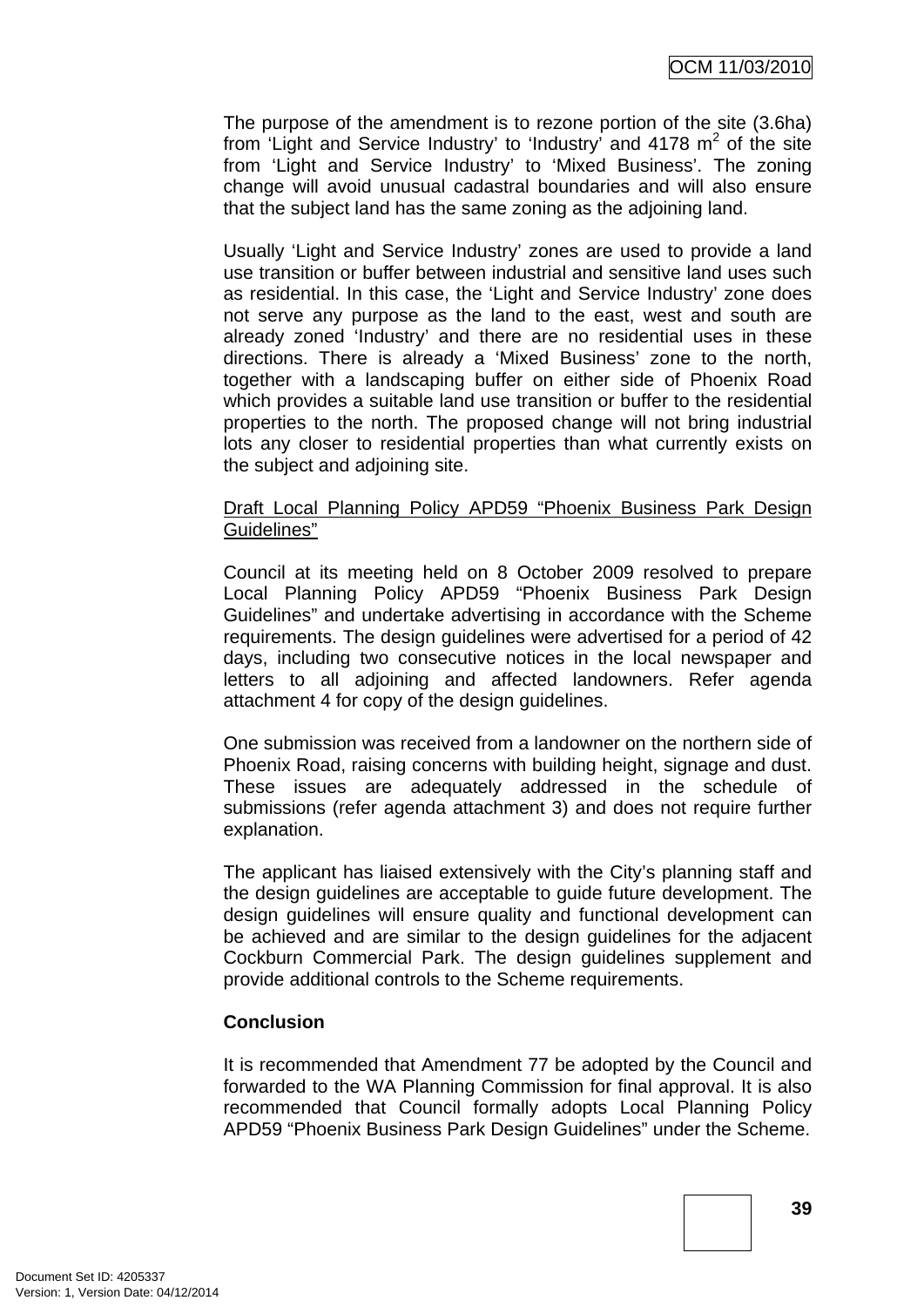# **Strategic Plan/Policy Implications**

### **Employment and Economic Development**

• To plan and promote economic development that encourages business opportunities within the City.

### **Natural Environmental Management**

• To ensure development of the district is undertaken in such a way that the balance between the natural and human environment is maintained.

The planning policy which applies to this item is Policy APD2 "Industrial Subdivision" Policy.

### **Budget/Financial Implications**

N/A

### **Legal Implications**

Planning and Development Act 2005 City of Cockburn Town Planning Scheme No. 3 Town Planning Regulations 1967

### **Community Consultation**

Following receipt of advice from the EPA, the amendment and design guidelines were advertised for a 42 day period. This concluded on 2 February 2010. The Scheme amendment attracted six submissions, one from a surrounding landowner providing comment and five from State Government agencies/service authorities providing advice or no objections.

The design guidelines attracted one submission from a surrounding landowner raising concerns with the proposal.

### **Attachment(s)**

- 1. Location plan
- 2. Proposed zoning plan
- 3. Schedule of submissions
- 4. Local Planning Policy No. APD59 "Phoenix Business Park Design Guidelines"

### **Advice to Proponent(s)/Submissioners**

The Proponent(s) and those who lodged a submission on the proposal have been advised that this matter is to be considered at the 11 March 2010 Council Meeting.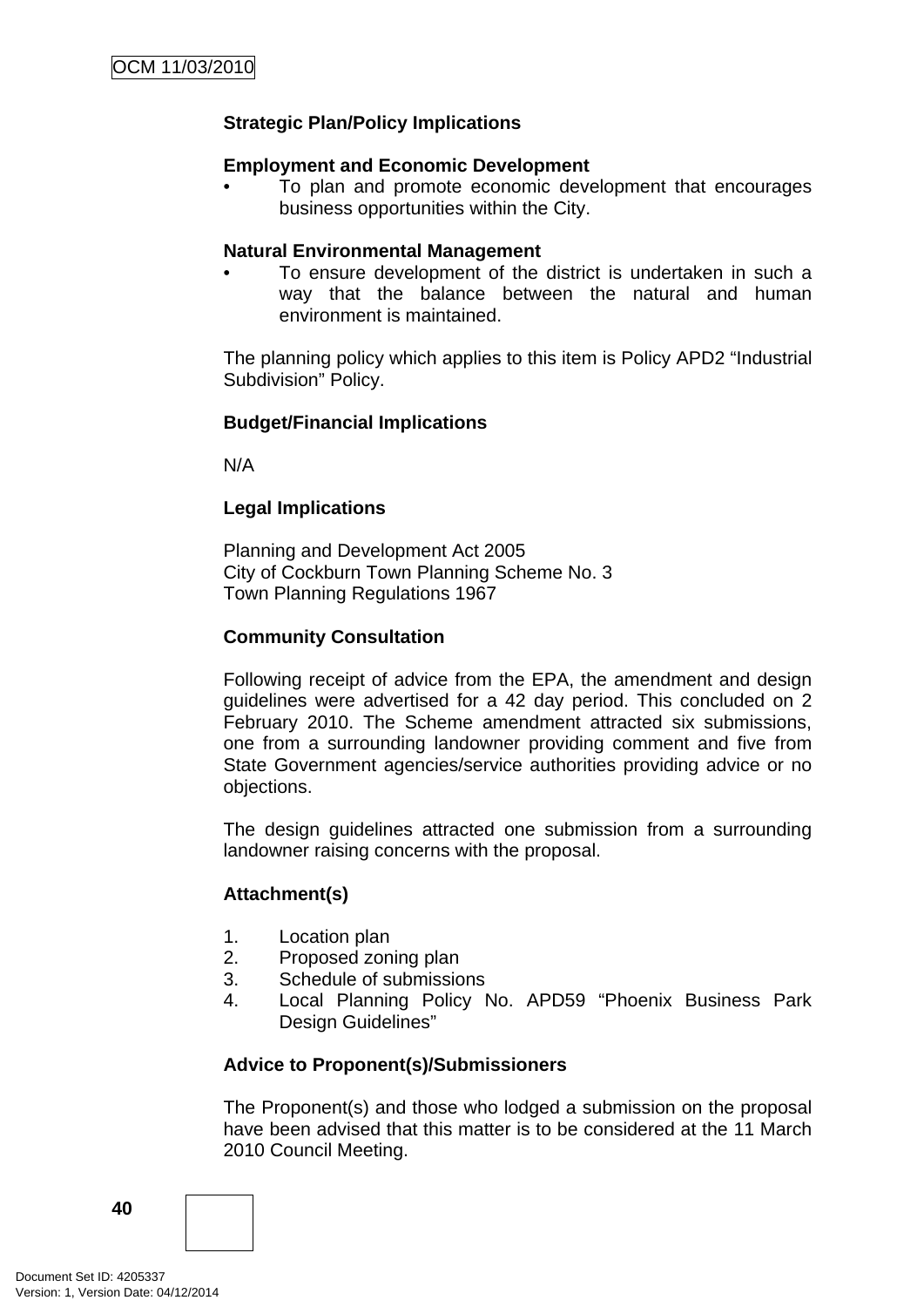# **Implications of Section 3.18(3) Local Government Act, 1995**

Nil

# **14.6 (MINUTE NO 4195) (OCM 11/03/2010) - AMENDMENT TO POLICY AFCS6 'RENEWAL OF LEASES AND LICENSES FOR COUNCIL OWNED OR CONTROLLED PROPERTY' (L GATT) (CC/P/003) (ATTACH)**

#### **RECOMMENDATION** That Council:

- (1) adopt amendments to Policy AFCS6 'Renewal of Leases and Licenses for Council Owned or Controlled Property', as attached to the agenda; and
- (2) adopt for inclusion in the Policy the new checklist titled 'Request for Approval by CEO under Delegated Authority in accordance with Policy AFCS6'.

# **COUNCIL DECISION**

MOVED Clr S Limbert SECONDED Clr I Whitfield that the recommendation be adopted.

**CARRIED 10/0**

# **Background**

Policy AFCS6 concerns the process whereby existing leases or licences of Council owned/controlled property may be extended. The current Policy requires minor amendment to improve both its application and administration by Council staff.

# **Submission**

N/A

# **Report**

Policy AFCS6 'Renewal of Leases and Licenses for Council Owned or Controlled Property' was first adopted 8 June 2006. The purpose of the Policy was to provide a method for renewing a lease or license (provided it met detailed criteria) in a more expeditious manner. These criteria concerned ensuring that only those leases/licences which had demonstrated compliance with all associated requirements and which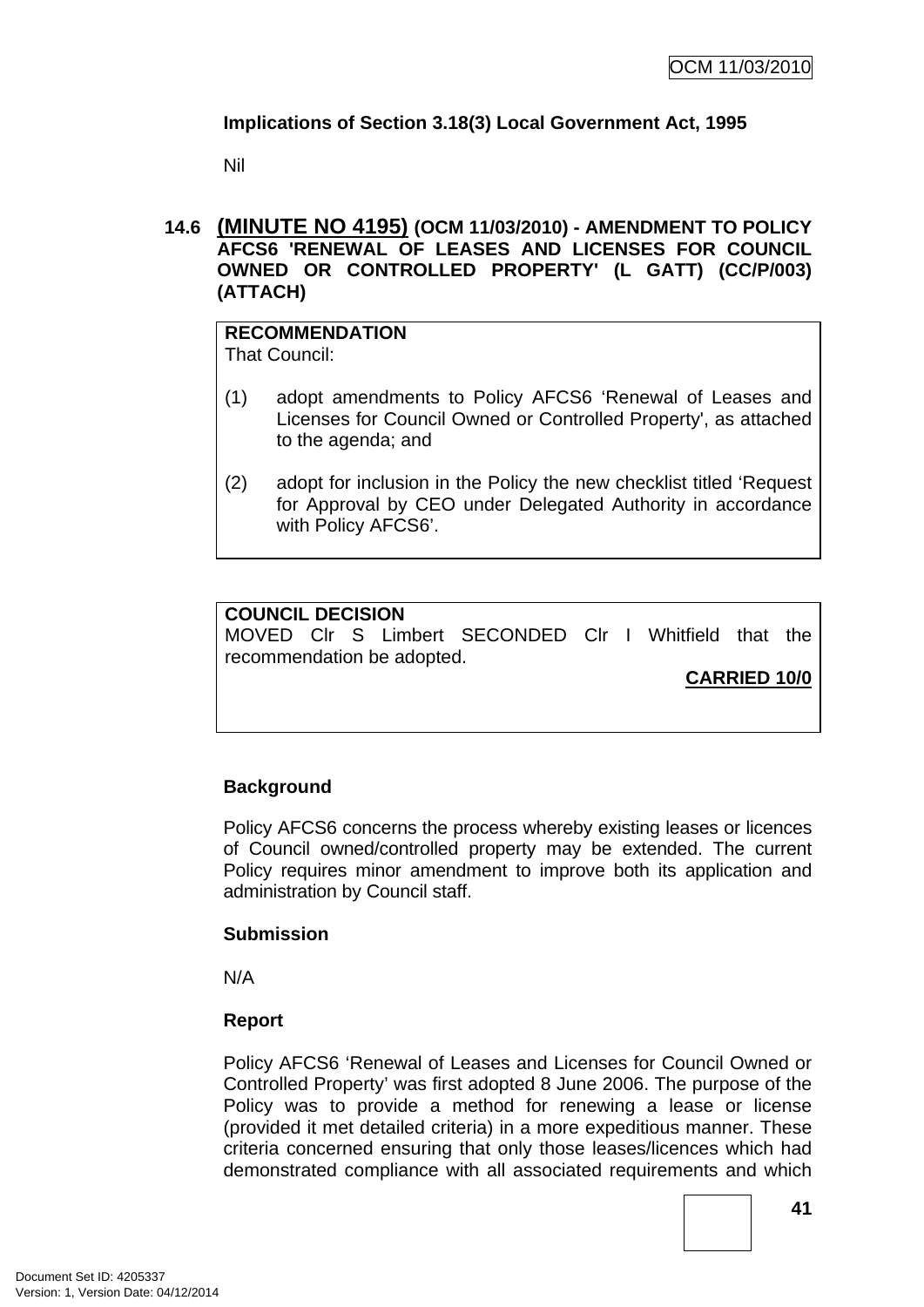were essentially seeking a continuation of the existing lease/licence in accordance with the applicable terms; could be dealt with under delegated authority. Where there were problems, or new terms/conditions were being sought by either party, the Policy would require the lease/licence to be presented back to Council.

This report seeks to modify the Policy to improve both its application and administration by Council staff. The amendments concern specifying officer roles more clearly, as well as providing a new checklist in order to clearly record each renewal proposal in accordance with the Policy. It is recommended that the Policy modifications be adopted as recommended.

# **Strategic Plan/Policy Implications**

### **Demographic Planning**

- To ensure the planning of the City is based on an approach that has the potential to achieve high levels of convenience and prosperity for its citizens.
- To ensure development will enhance the levels of amenity currently enjoyed by the community.

# **Budget/Financial Implications**

N/A

# **Legal Implications**

These amendments are in accordance with current legislation and policies.

### **Community Consultation**

N/A

### **Attachment(s)**

- 1. Policy AFCS6 'Renewal of Leases and Licenses for Council Owned or Controlled Property' with amendments, track changes detailed.
- 2. New Policy Checklist.

### **Advice to Proponent(s)/Submissioners**

N/A

# **Implications of Section 3.18(3) Local Government Act, 1995**

Nil.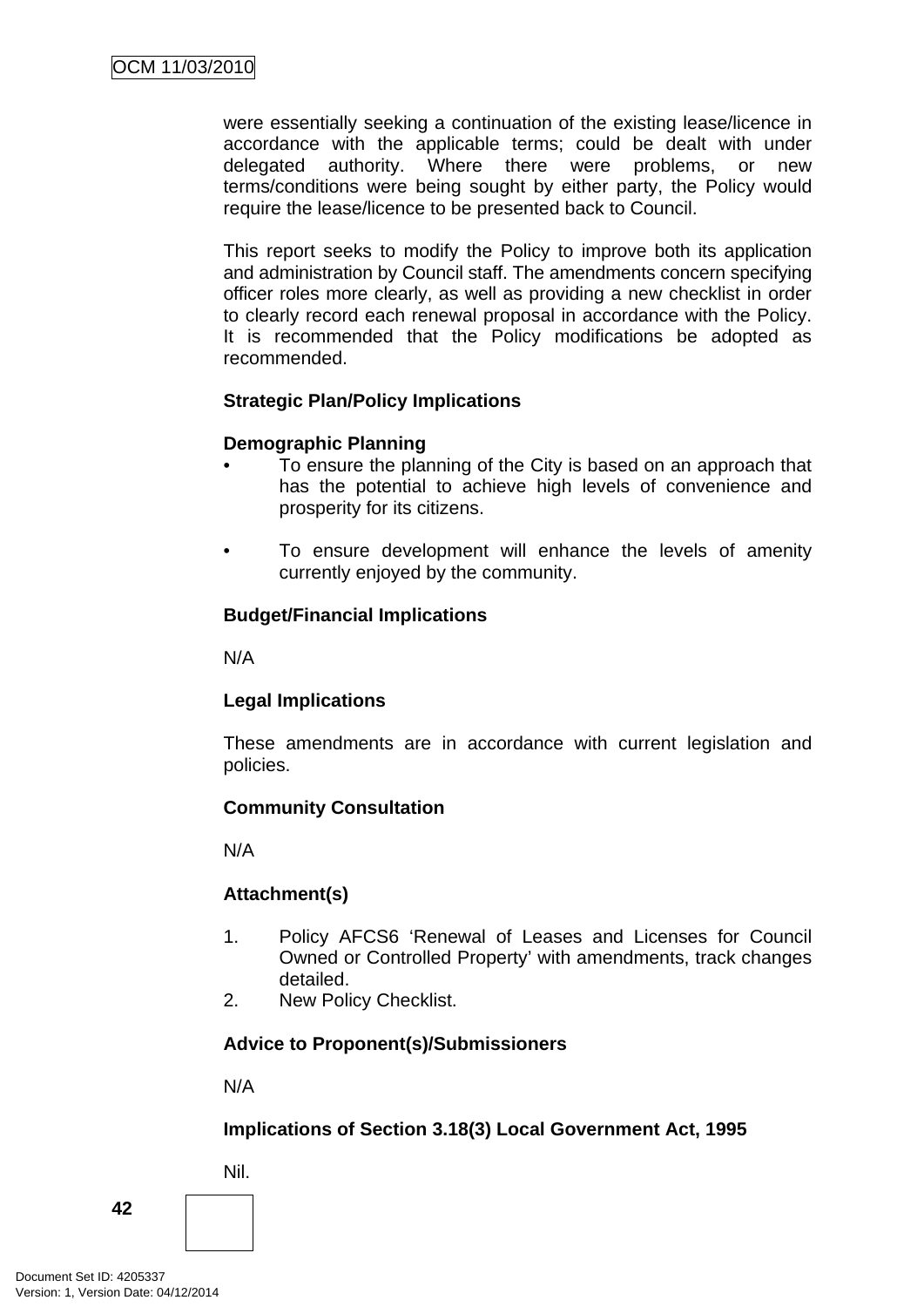# CLR WHITFIELD LEFT THE MEETING AT THIS POINT THE TIME BEING 8.09 PM

### **DECLARATIONS OF INTEREST**

The Presiding Member advised the meeting that he had received declarations of financial interest on Item 15.1 from:

Clr Whitfield pursuant to Section 5.62 (1)(b) of the Local Government Act, 1995. The nature of the interest being that he is an employee of Coogee Primary School who were recipients of funds from Council.

### **15. FINANCE AND CORPORATE SERVICES DIVISION ISSUES**

### **15.1 (MINUTE NO 4196) (OCM 11/03/2010) - LIST OF CREDITORS PAID - JANUARY 2010 (5605) (N MAURICIO) (ATTACH)**

# **RECOMMENDATION**

That Council receive the List of Creditors Paid for January 2010, as attached to the Agenda.

#### **COUNCIL DECISION**

MOVED Clr S Limbert SECONDED Clr H Attrill that the recommendation be adopted.

**CARRIED 9/0**

### **Background**

It is a requirement of the Local Government (Financial Management) Regulations 1996, that a List of Creditors be compiled each month and provided to Council.

#### **Submission**

N/A

#### **Report**

The list of accounts for August 2009 is attached to the Agenda for consideration. The list contains details of payments made by the City in relation to goods and services received by the City.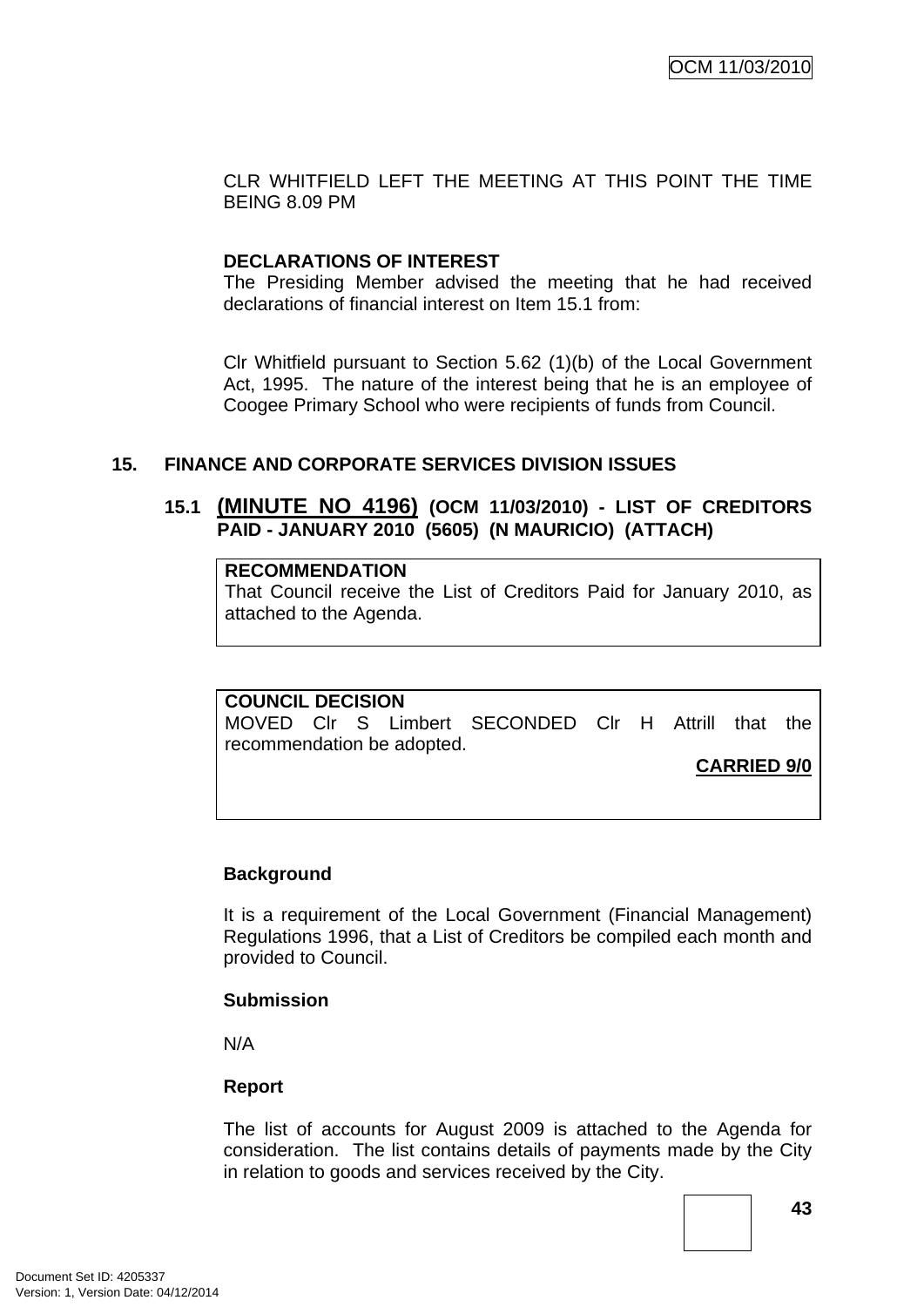# **Strategic Plan/Policy Implications**

### **Governance Excellence**

• To conduct Council business in open public forums and to manage Council affairs by employing publicly accountable practices.

### **Budget/Financial Implications**

N/A

### **Legal Implications**

N/A

### **Community Consultation**

N/A

# **Attachment(s)**

List of Creditors Paid – January 2010

# **Advice to Proponent(s)/Submissioners**

N/A

# **Implications of Section 3.18(3) Local Government Act, 1995**

Nil.

# CLR WHITFIELD RETURNED TO THE MEETING THE TIME BEING 8.10 PM

THE PRESIDING MEMBER ADVISED CLR WHITFIELD OF THE DECISION OF COUNCIL WHILE HE WAS ABSENT FROM THE MEETING.

# **15.2 (MINUTE NO 4197) (OCM 11/03/2010) - STATEMENT OF FINANCIAL ACTIVITY AND ASSOCIATED REPORTS (5505) (N MAURICIO) (ATTACH)**

# **RECOMMENDATION**

That Council receive the Statements of Financial Activity and associated reports for January 2010, as attached to the Agenda.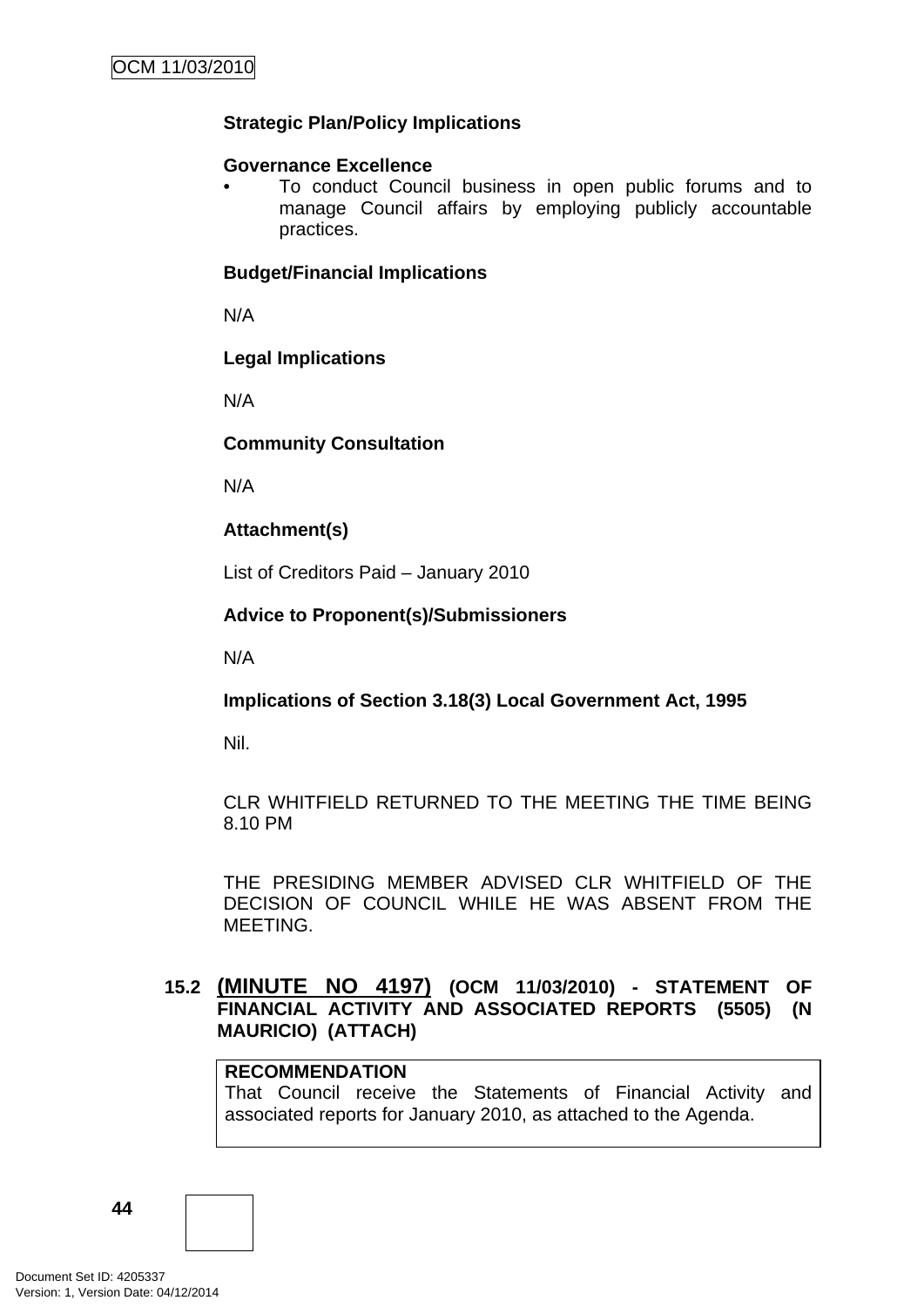#### **COUNCIL DECISION**

MOVED Clr S Limbert SECONDED Clr I Whitfield that the recommendation be adopted.

#### **CARRIED 10/0**

# **Background**

Regulation 34(1) of the Local Government (Financial Management) Regulations 1996 prescribes that a local government is to prepare each month a Statement of Financial Activity.

Regulation 34(2) requires the Statement of Financial Activity to be accompanied by documents containing:–

- (a) details of the composition of the closing net current assets (less restricted and committed assets);
- (b) explanations for each material variance identified between YTD budgets and actuals; and
- (c) any other supporting information considered relevant by the local government.

Regulation 34(4)(a) prescribes that the Statement of Financial Activity and accompanying documents be presented to Council within 2 months after the end of the month to which the statement relates.

The regulations require the information reported in the statement to be shown either by nature and type, statutory program or business unit. The City has chosen to report the information according to its organisational business structure, as well as by nature & type.

Financial Management Regulation 34(5) requires Council to annually set a materiality threshold for the purpose of disclosing budget variance details. To this end, Council has adopted a materiality threshold variance of \$100,000 for the 2009/10 financial year

#### **Submission**

N/A

### **Report**

Council's financial performance to the end of January continues to track within global budgetary parameters. There are no unexpected results of any material nature or concern.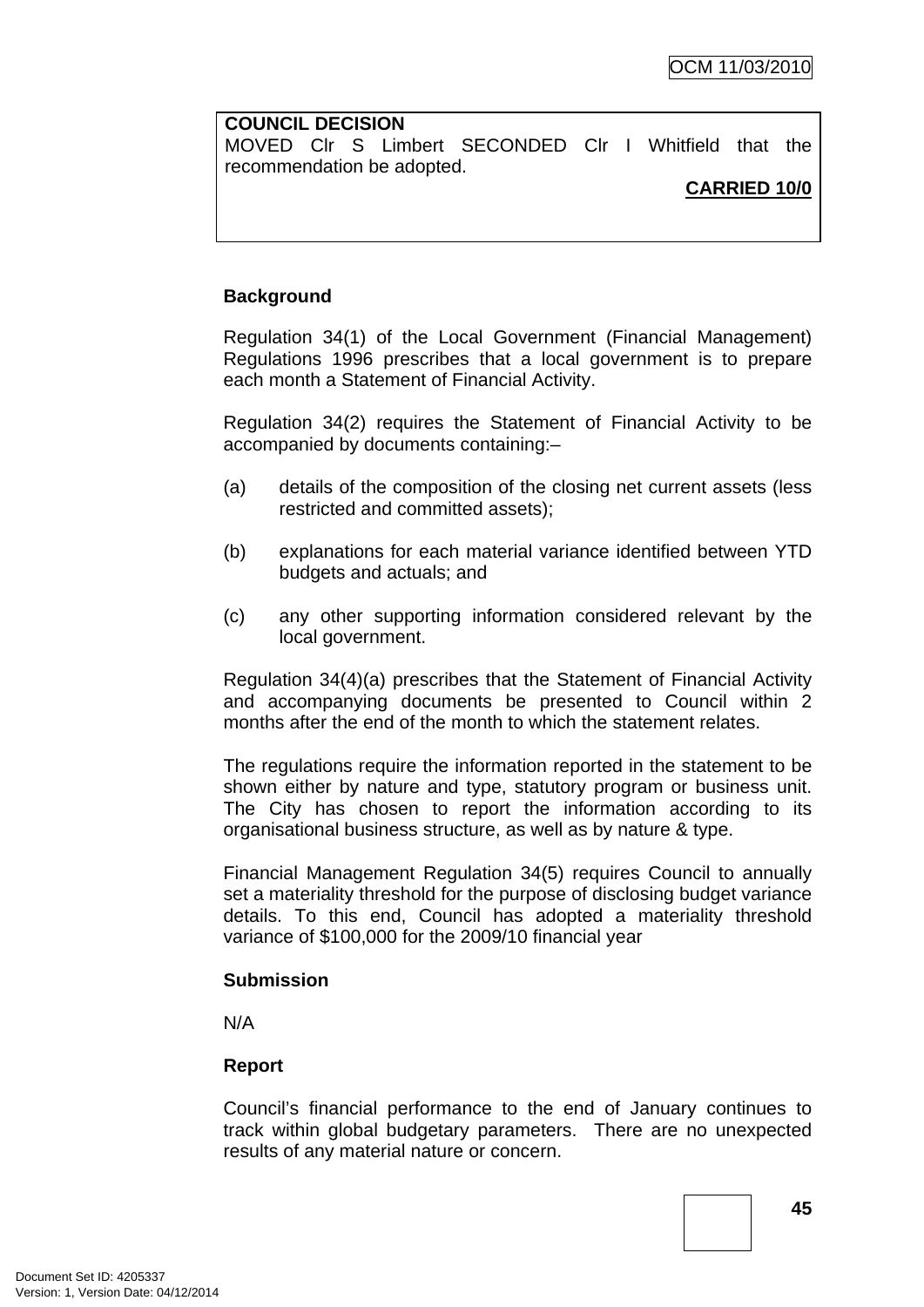Several significant and permanent budget variances previously identified were addressed in the mid-year budget review adopted by Council at the February meeting. The required changes will be reflected in the February Statement of Financial Activity.

# Closing Funds

Council's closing funds (adjusted net current position) continues to reflect a healthy financial position. At \$35.5M, this is \$6.7M higher than the forecast set for this time of year. This is mainly due to our operating expenses tracking behind the ytd budget by \$5.3M. The main reason for this is a lag in receiving and processing supplier invoices.

Council's cash and investment holdings (including restricted items) stands at \$71.7M. Cash reserves and other restricted cash comprise \$35.5M of this total, with the balance of \$36.2M available to fund remaining commitments and operations for the 2009/10 year.

### Operating Revenue

On a consolidate level, operating revenues are right on the ytd budget. However, there are several major variances that compensate for each other.

Investment earnings on both municipal and reserve funds continue to outperform the budget, mainly due to rising yields from bank issued Term Deposits. To the end of January, this area contributed \$444k to the overall variance. The budget was revised upwards in the mid-year budget review.

General purpose grant revenue is showing a favourable variance of \$347k, although this is a timing issue only.

Rubbish removal charges levied are \$272k ahead of ytd budget and \$136k ahead of the full year budget. However, these funds are applied to waste collection services and it is proposed that any year end surplus over service costs be quarantined and used to subsidise future costs.

Income from building licences was \$122k ahead of budget and will outperform the full year budget target for 2009/10. This item was addressed in the mid-year budget review.

Conversely, landfill income is below ytd budget by \$1.3M. The majority of this variance is due to the delayed introduction of the new waste levy fee structure by the State Government. The reduced income is offset by budget savings in waste levy expenses payable. Both items were addressed in the mid-year budget review.

### Operating Expenditure

**46**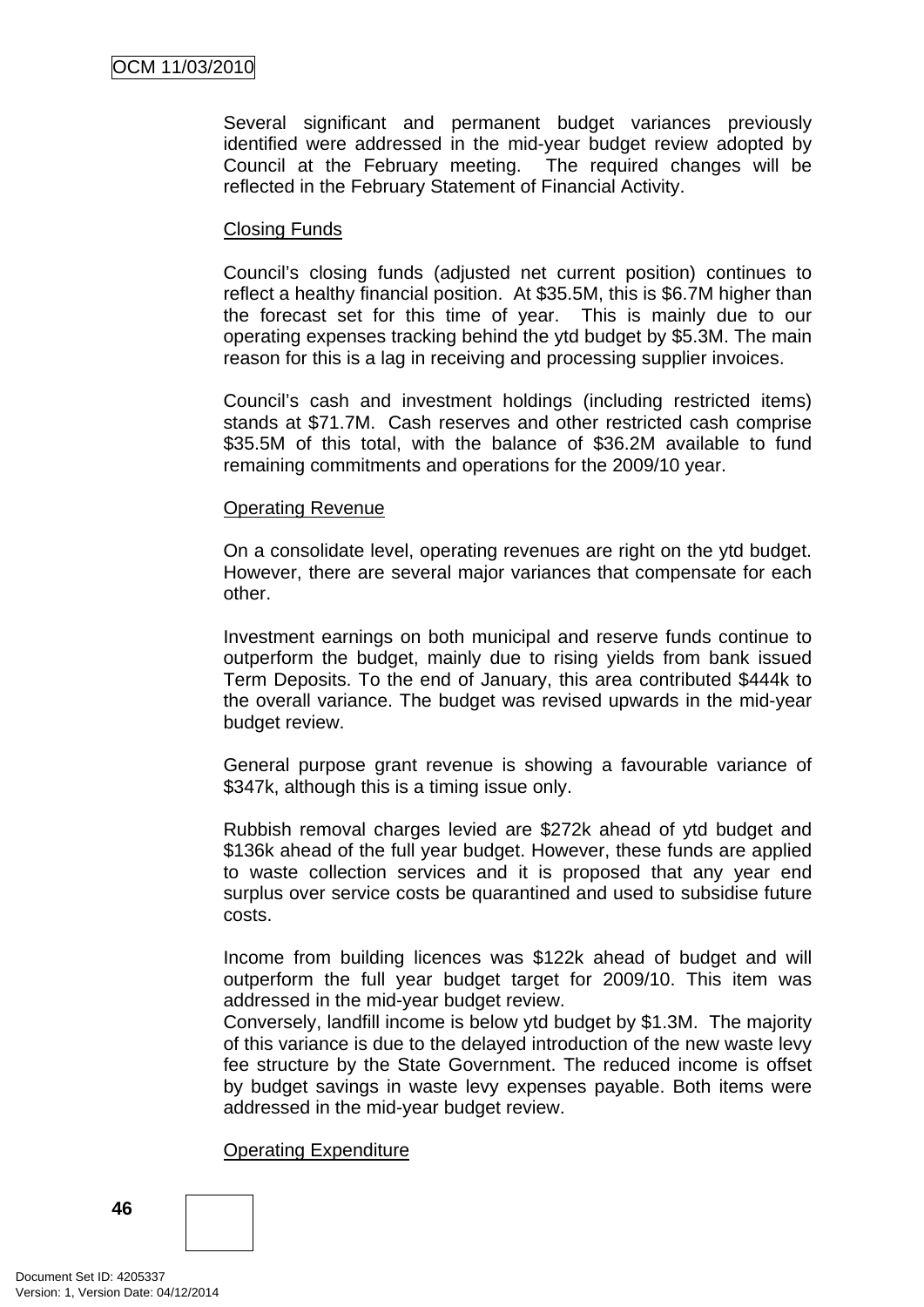Cash operating expenditure is tracking well below the ytd budget at \$34.9M (\$5.3M below). The major contributing items at a nature & type summary level is materials and contracts at \$3.0M and other expenses at \$1.5M. Councils biggest expense line item, employee costs, is tracking the budget in accordance with expectations.

Most business units are tracking below budget, however several significant areas contribute mostly to the \$5.3M variance.

Waste Services have a ytd budget variance of \$2.4M comprising:

- RRRC entry fees down \$750k;
- Waste Recovery Park operating expenses down \$340k;
- Landfill levy expenses down \$1.3M (offsetting reduced income) due to delayed introduction of new fee structure by the State Government.

Operating costs within the Parks & Environment are down \$966k, whilst those within Community Services are down \$460k respectively.

The apparent underspending in materials and contracts across the board can be largely attributed to the lag in supplier invoicing and processing. This is a common phenomenon for the City each year and tends to rectify itself the closer we get to end of financial year.

#### Capital Expenditure

Council's capital spend continues to follow the historical pattern of underperforming the budget on a cash basis. As at 31 January, the actual spend was \$13.3M, being \$8.6M below YTD budget targets.

Council's building infrastructure program contributes \$4.5M to this variance and our land development program \$1.5M. These underspends are temporary in nature, as most of the funds have been committed to works and contracts.

The upside to this scenario is that the monies from internal funding sources (mainly reserves and consolidated revenue) are able to contribute additional investment earnings to Council's bottom line.

#### Description of Graphs & Charts included within Statements

Consistent with the aim of continually improving the quality of the information reported in the monthly statements, the format of the Capital Expenditure graph has been revised. This now includes an additional trend line for the total of YTD actual expenditure and committed orders. This gives a better indication of how the capital budget is being consumed, than purely actual cost alone.

A liquidity graph shows the level of Council's net current position (adjusted for restricted assets) and trends this against previous years.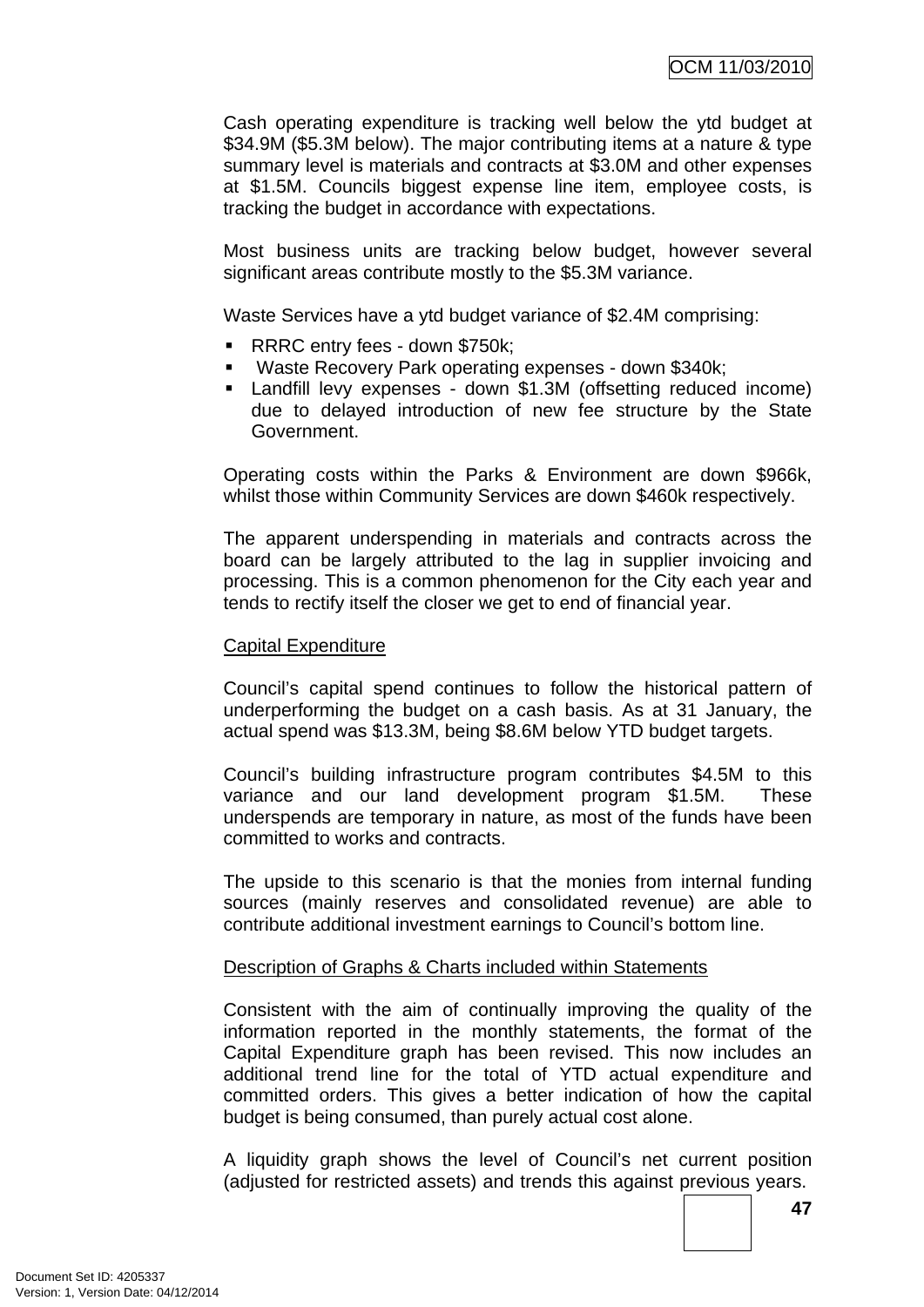This gives a good indication of Council's capacity to meet its financial commitments over the course of the year.

Council's overall cash & investments position is also provided in a line graph with a comparison to last year's numbers. This is currently showing a very strong position.

There is a bar graph tracking Business Unit operating expenditure against budget. This provides a very quick view of how the different areas are tracking and the comparative size of their budgets.

Pie charts included show the break up of actual operating income and expenditure by nature and type and the make up of Council's current assets and liabilities (comprising the net current position)

#### **Strategic Plan/Policy Implications**

#### **Governance Excellence**

• To conduct Council business in open public forums and to manage Council affairs by employing publicly accountable practices.

#### **Budget/Financial Implications**

Material variances of a permanent nature (ie. not due to timing issues) were included in the mid-year budget review adopted at the February Council meeting. These changes will be reflected in the February statements.

#### **Legal Implications**

N/A

### **Community Consultation**

N/A

### **Attachment(s)**

Statements of Financial Activity and associated Reports - January 2010.

### **Advice to Proponent(s)/Submissioners**

N/A

### **Implications of Section 3.18(3) Local Government Act, 1995**

Nil.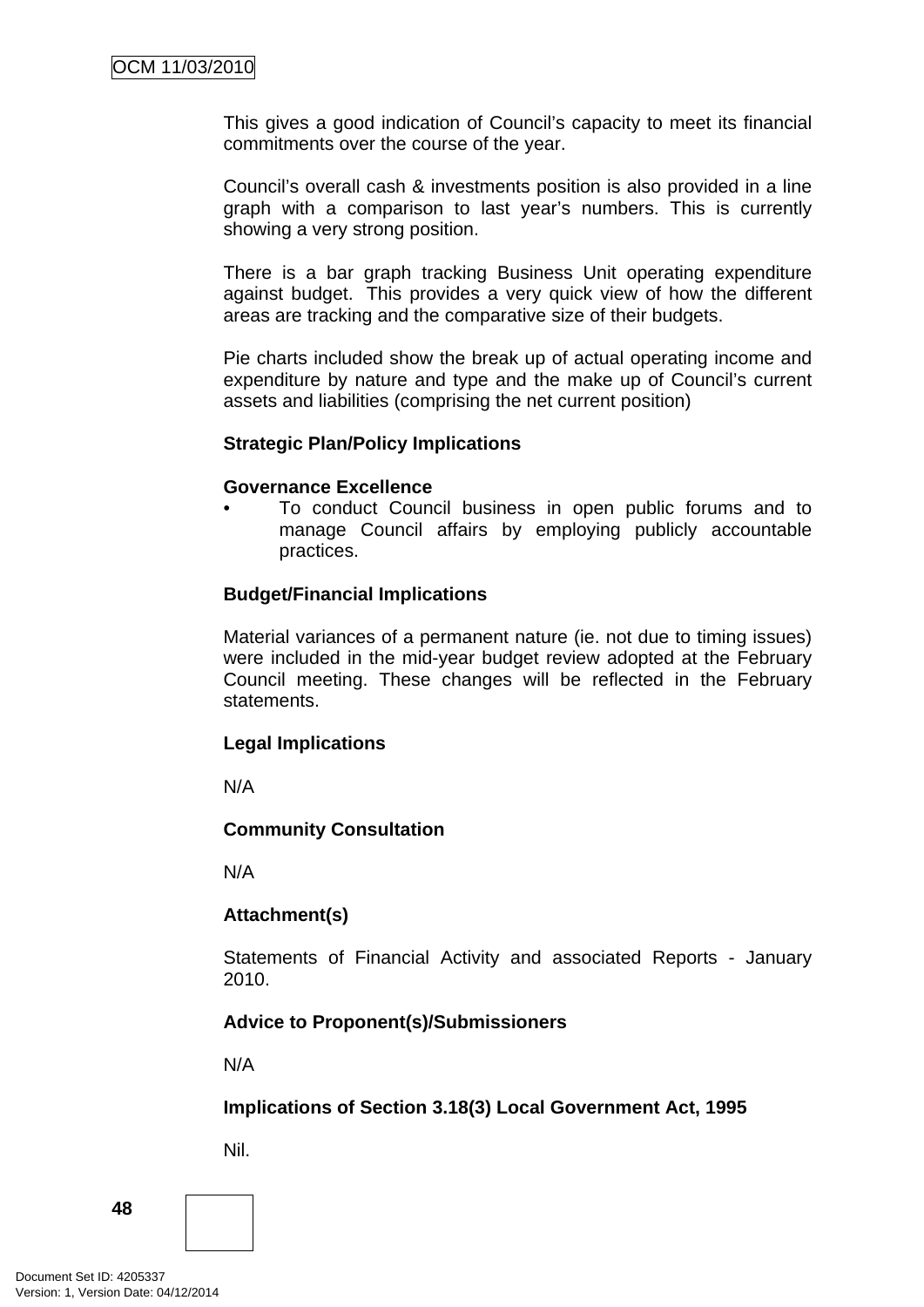# **16. ENGINEERING AND WORKS DIVISION ISSUES**

Nil

# **17. COMMUNITY SERVICES DIVISION ISSUES**

# **17.1 (MINUTE NO 4198) (OCM 11/03/2010) - TENDER NO. 44/2009 - SECURITY SERVICES (MOBILE PATROLS ETC.) (RFT 44/2009) (D GREEN) (ATTACH)**

# **RECOMMENDATION**

That Council:

- (1) accepts the tender submitted by Perth Security Services for Tender No. 44/2009 – Security Services - for the provided contract value of \$790,398.72 (GST exclusive) and the rates for additional services, as contained in the Schedule of Rates (GST exclusive);
- (2) provide funds of up to \$30,000 for the immediate establishment and fit out of office space and base for the Service, located adjacent to the current Ranger Services accommodation at the Council Operations Centre;
- (3) provide funds of up to \$20,000 in the 2009/10 Municipal Budget to provide for the employment of a Contract Supervisor / Service Support Officer to assist in the initial establishment and administration and the ongoing monitoring of the Service; and
- (4) draw funds required for the implementation of (2) and (3) above from the Community Surveillance Levy Reserve Fund.

**TO BE CARRIED BY AN ABSOLUTE MAJORITY OF COUNCIL**

# **COUNCIL DECISION**

MOVED Clr V Oliver SECONDED Clr S Limbert that Council

- (1) not accept any of the tenders submitted;
- (2) adopt the in-house submission (Option 2) prepared by Council staff based on utilising an expanded ranger service to deliver a similar Security Service Model as that requested by the Tender, at an estimated cost of \$1,293,755 (year 1), as contained in the attachment to the Agenda;
- (3) provide funds of up to \$20,000 in the 2009/10 budget to provide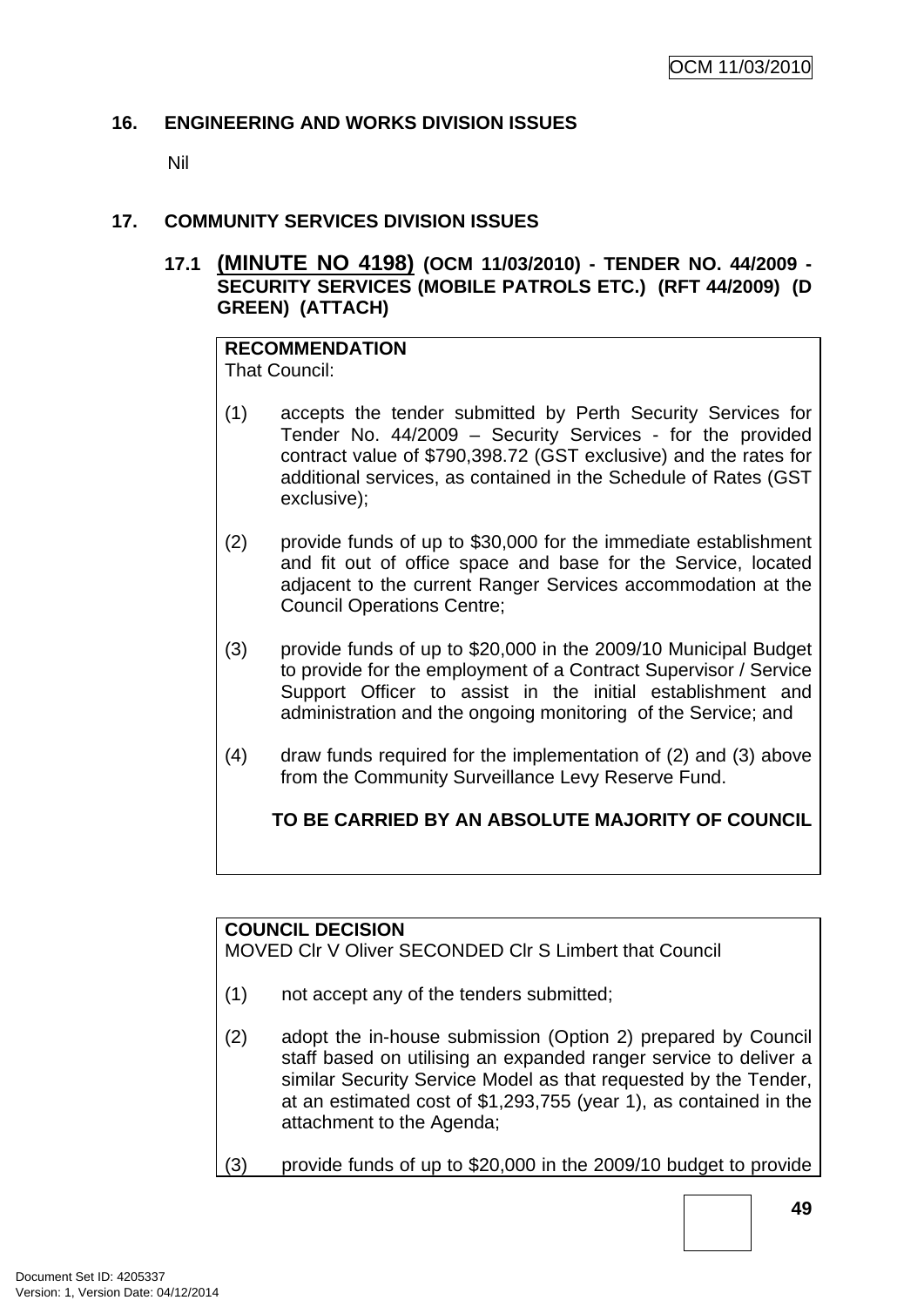for the appointment of a Ranger and Security Co-ordinator to assist in the initial establishment and ongoing administration of the Service;

- (4) provide funds of up to \$30,000 for the immediate establishment and fitout of office space and base for the Service, located adjacent to the current Ranger Services accommodation at the Council Operations Centre; and
- (5) draw funds required for the implementation of (3) and (4) above from the Community Surveillance Levy Reserve Fund.

# **MOTION LOST 4/6**

MOVED Clr I Whitfield SECONDED Clr H Attrill that Council:

- (1) accepts the tender submitted by Perth Security Services for Tender No.44/2009 Security Services to deliver a 12 hour after hours service for the contract value of \$480,070.56 (GST exclusive) and the rates for the additional services, as contained in the schedule of rates (GST exclusive);
- (2) accepts the in house submission to deliver a 12 hour day shift security service utilising an expanded Ranger Service (Option 1 Hybrid) at an estimated cost of \$444,910.00;
- (3) as per current sub recommendation (2);
- (4) as per current sub recommendation (3); and
- (5) draw funds required for the implementation of (3) and (4) above from the Community Surveillance Levy Reserve Fund.

# **MOTION LOST 2/8**

MOVED Clr K Allen SECONDED Clr T Romano that Council:

- (1) accepts the tender submitted by Perth Security Services for Tender No 44/2009 - Security Services - for the provided contract value of \$1,287,392.64 (GST exclusive) and the rates for additional services, as contained in the Schedule of Rates (GST exclusive);
- (2) as recommended;
- (3) as recommended; and
- (4) as recommended.

**MOTION LOST 3/7**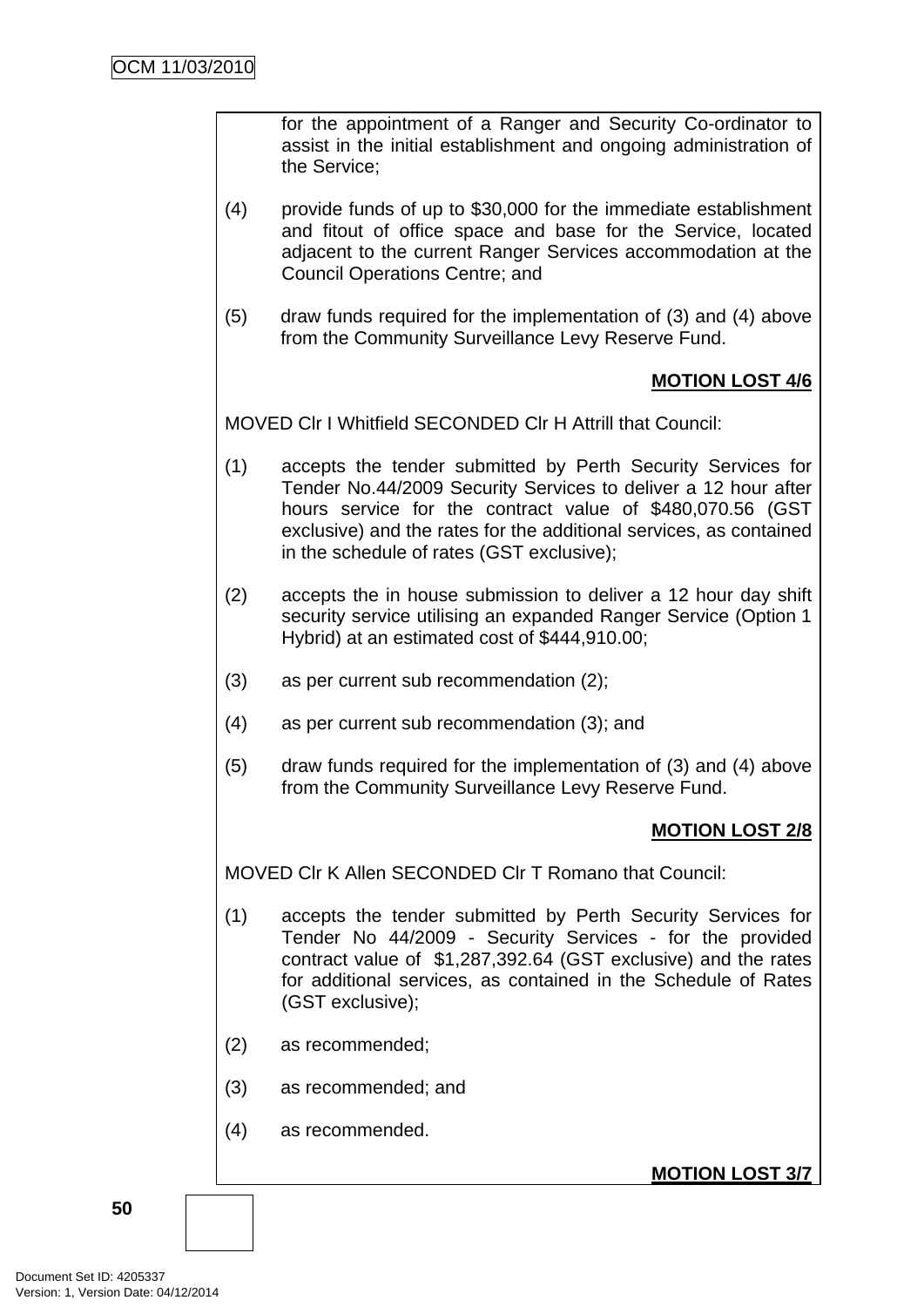MOVED Clr C Reeve-Fowkes SECONDED Clr S Limbert that Council defer it's decision on this matter so that a workshop can be conducted as soon as possible to deal with the issues raised, and allowing the item be brought back to the April 2010 Council Meeting, or a Special Council Meeting if required.

# **CARRIED 7/3**

# **Reason for Decision**

There are a lot of issues that require further discussion on and it would also allow the Councillors the opportunity to address concerns and issues before coming to a decision.

# **Background**

Council at its meeting of 10 September 2009 resolved as follows:

- *(1) advises the City of Melville that it intends to withdraw from the current Community Safety Service (CSS) partnership arrangement upon the expiry of the current term on 30 June 2010;*
- *(2) calls tenders for the provision of a similar security patrol service to be contract managed internally by the City of Cockburn;*
- *(3) requires a fully costed internal community security service, based on the expansion of Council's Ranger Services to an 'around the clock' operation, to be provided as a comparison to the external provision of this function.*
- *(4) include in the Service Brief that options for the delivery of the service other than on a "24/7" basis will be considered; and*
- *(5) conduct a workshop of Elected Members following the October 2009 Council elections to ensure they are all fully conversant with the intent and purpose of the proposed service.*

In accordance with the Council decision tender documentation was prepared and advertised on 4 November 2009. Elected Members were provided with a briefing on the tender on 19 November 2009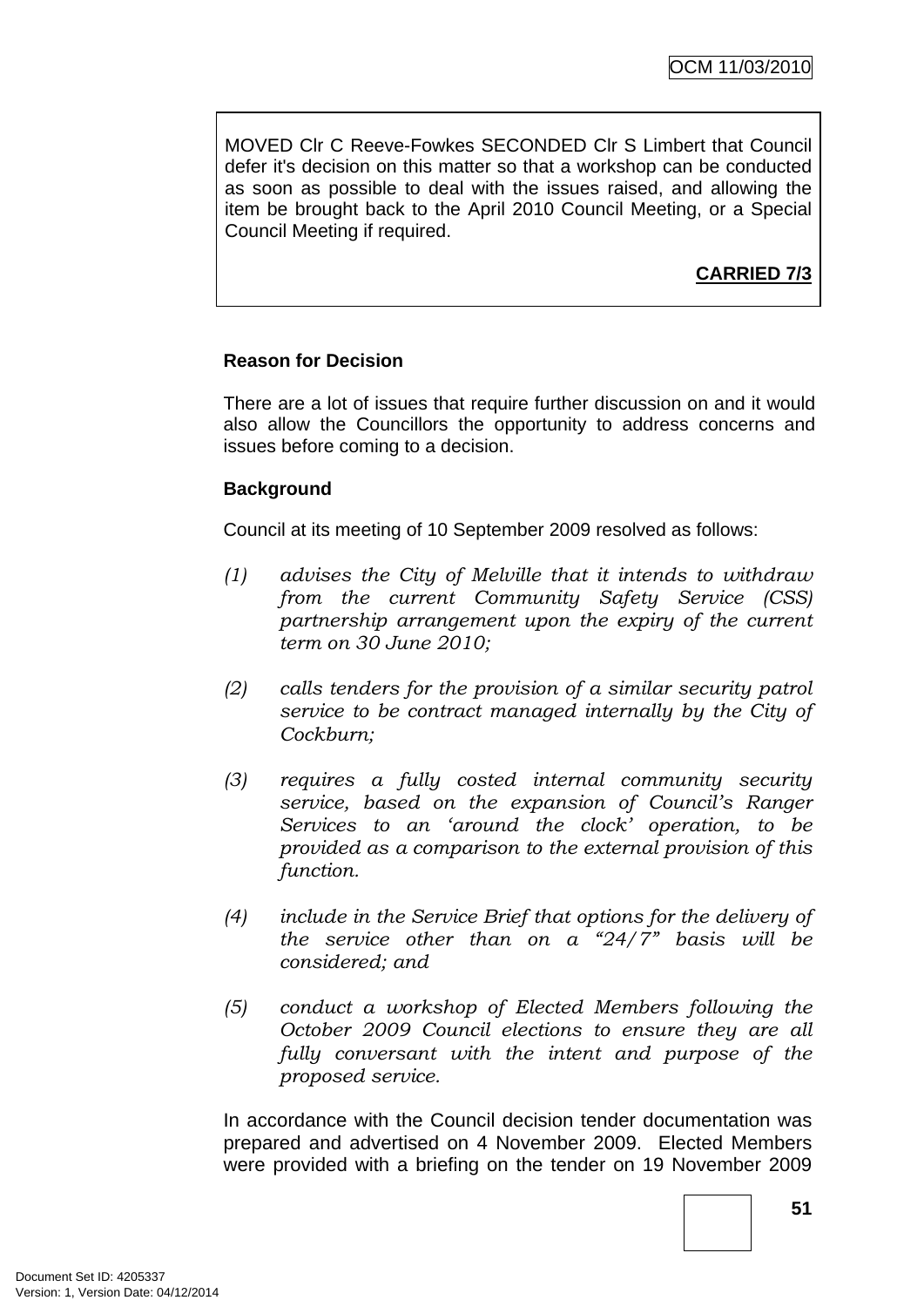and a copy of the presentation was also emailed to all Elected Members.

An alternative proposal for an expanded Ranger Service was prepared by the Rangers and Community Safety Manager in lieu of a tendered security patrol service. This was prepared and evaluated completely independent of the external security tender. A copy of relevant content of the proposal is attached to the Agenda.

# **Submission**

The Security Services (Mobile Security Patrols etc) Request for Tender (RFT) 44/2009 closed on 19 November 2009. There were 8 tenders received.

- 1. Charter Group Security Pty Ltd
- 2. Wilson Security
- 3. Southern Cross Protection Pty Ltd
- 4. Australian Assets Protection Pty Ltd
- 5. Accord Security Pty Ltd
- 6. ANSS Australian Pty Ltd
- 7. Kencross Pty Ltd T/A TMS Services
- 8. MCW Corporation Pty Ltd T/A Perth Security Services

#### **Report**

Of the 8 tenders received 7 were deemed compliant. The tender submission from Australian National Security Service was deemed non compliant with regards to Price Schedule and Conditions of Tendering. Wilson Security deemed themselves non complaint as they have been advised by their own legal firm that they would be unable to comply with the indemnity clauses in the tender. The City's insurers have advised that the requirements related to Insurance Indemnity in the standard tender are not appropriate for the specific tender for the security service and hence the tender from Wilson Security can be accepted.

### Compliancy Outcome

| <b>Tenderer's Name</b> |                                              | <b>Compliance Criteria</b><br><b>Overall Assessment</b> |
|------------------------|----------------------------------------------|---------------------------------------------------------|
|                        | <b>Charter Security</b>                      | Compliant                                               |
| ົ                      | <b>Wilson Security</b>                       | Compliant                                               |
| વ                      | <b>Southern Cross Security</b>               | Compliant                                               |
|                        | <b>Australian Asset Protection</b>           | Compliant                                               |
|                        | <b>Accord Security</b>                       | Compliant                                               |
| 6                      | <b>TMS Services</b>                          | Compliant                                               |
|                        | <b>Perth Security</b>                        | Compliant                                               |
|                        | <b>Australian National Security Services</b> | Non Compliant                                           |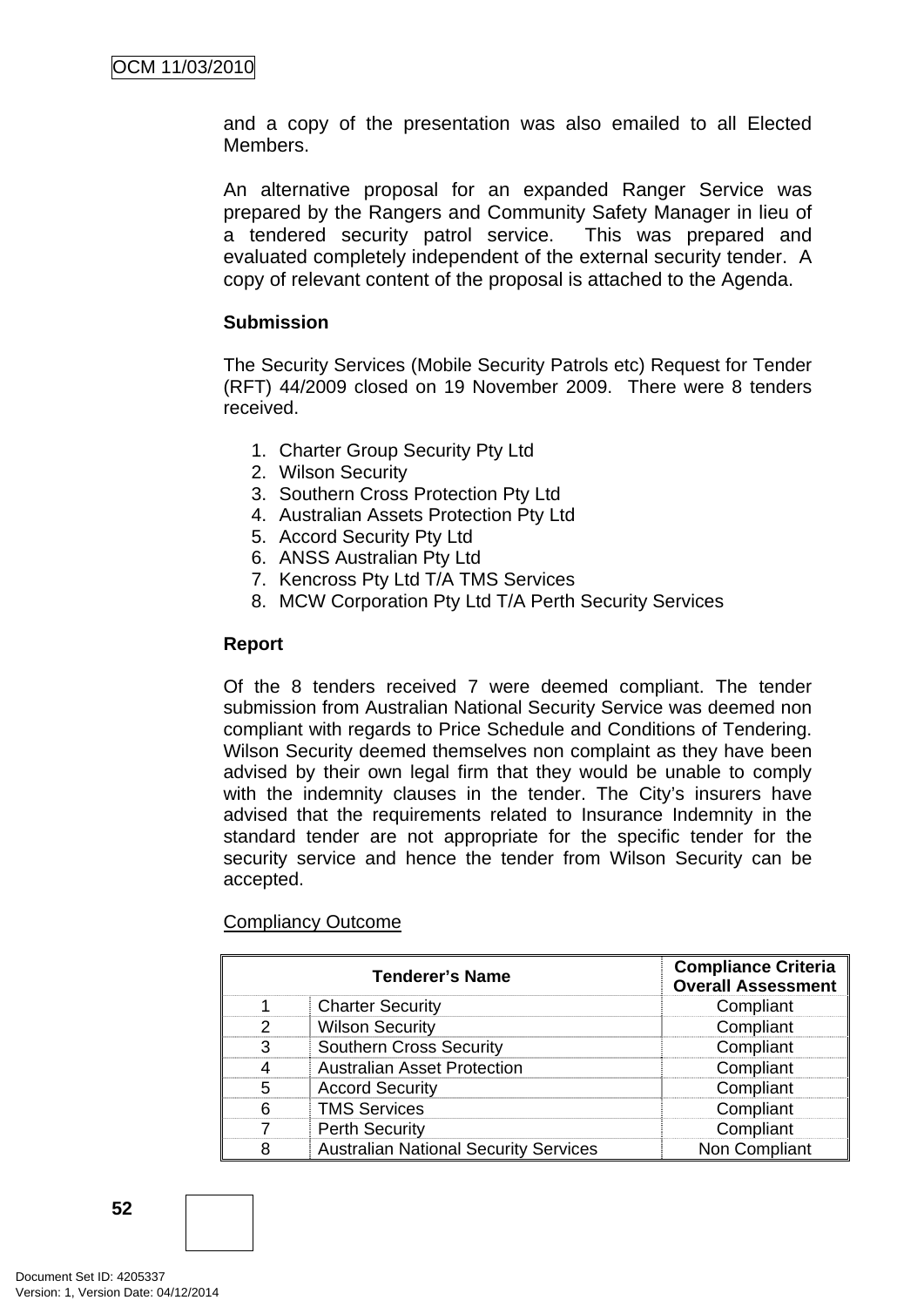| <b>Assessment Criteria:</b>       |     |  |  |  |
|-----------------------------------|-----|--|--|--|
| Price                             | 35% |  |  |  |
| Demonstrated experience           | 20% |  |  |  |
| Response times and Contactability | 15% |  |  |  |
| <b>Tenders Personnel</b>          | 15% |  |  |  |
| Tenders resources                 | 15% |  |  |  |
| ΤΟΤΑL                             | nn% |  |  |  |

The services required include but are not limited to:

- Random and targeted mobile security patrols available on a twenty-four (24) hours a day 365 days a year basis.
- Community relations role on behalf of the Principal
- Liaising with and reporting to Western Australia Police
- Provision of a staffed Control Room; twenty-four (24) hours a day 365 days a year, with the ability to include CCTV monitoring at a future stage.
- Provision of an opening and closing (securing) service for specified facilities
- Provision of security escort services of the Principal's staff at nominated facilities or on a 'as requested' basis.

Tender submissions were evaluated by:

- 1. Robert Avard Manager Community Services.
- 2. Nelson Mauricio Manager, Management Accounting and **Budgeting**
- 3. Philip Crabbe Facilities and Plant Manager

| <b>Scores:</b>                        |                                                                         |                                                           |                       |  |  |  |
|---------------------------------------|-------------------------------------------------------------------------|-----------------------------------------------------------|-----------------------|--|--|--|
| <b>Tenderer's Name</b>                | <b>Non-Cost</b><br><b>Criteria</b><br><b>Assessment</b><br><b>Score</b> | <b>Cost Criteria</b><br><b>Assessment</b><br><b>Score</b> | Total<br><b>Score</b> |  |  |  |
| <b>Charter Security</b>               | 41.50%                                                                  | 22.95%                                                    | 64.45%                |  |  |  |
| <b>Wilson Security</b>                | 57.75%                                                                  | 30.36%                                                    | 88.11%                |  |  |  |
| <b>Southern Cross Security</b>        | 51.25%                                                                  | 25.55%                                                    | 76.8%                 |  |  |  |
| <b>Australian Asset</b><br>Protection | 50.75%                                                                  | 34.09%                                                    | 84.84%                |  |  |  |
| <b>Accord Security</b>                | 44.25%                                                                  | 33.31%                                                    | 77.56%                |  |  |  |
| <b>TMS Services</b>                   | 38.00%                                                                  | 32.27%                                                    | 70.27%                |  |  |  |
| <b>Perth Security Services</b>        | 53.75%                                                                  | 35%                                                       | 88.75%                |  |  |  |

Perth Security Service is a small firm with local government experience at the Cities of South Perth and Gosnells both of whom gave extremely positive feedback on their contract performance. Their price is very competitive and their industrial pay arrangements stable. Perth Security Service have committed to establishing a 24/7 control centre to meet the needs of the City and will have the allocated premises located at the City's Depot as the Cockburn operational base. The core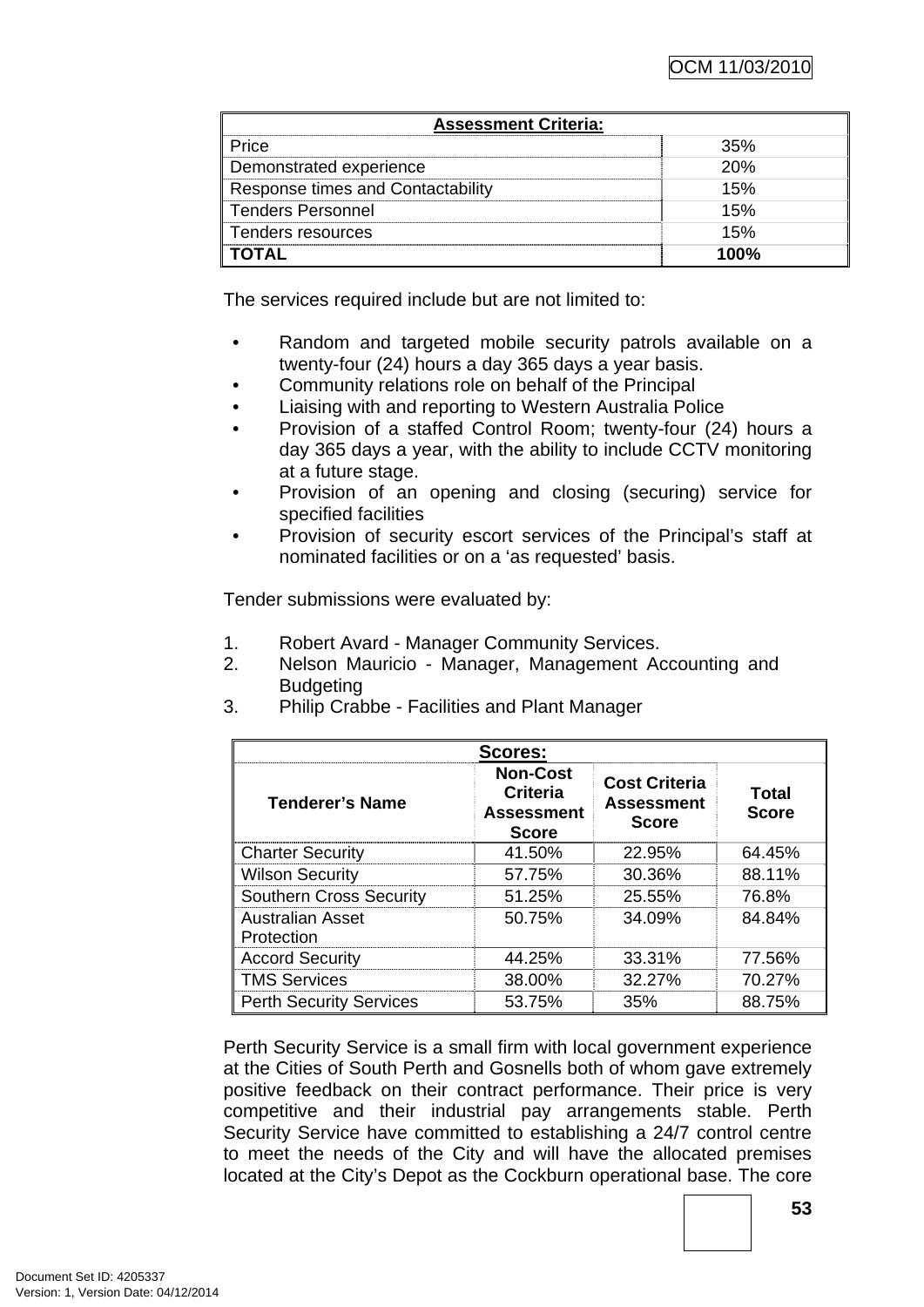team proposed for the City contract is experienced and appear competent.

#### In-house submission.

In accordance with Councils decision of September, 2009, a comprehensive submission was prepared by Council staff based on utilising an expanded Ranger Service to deliver a similar model as that requested by the Tender.

An abridged copy of the submission has been provided to Elected Members under separate cover as a confidential attachment, together with comments from senior Council Financial staff on the validity of the document.

In summarising the submission, it provides a credible alternative to the outsourced tender model, in that it would provide Council with complete control over the resources allocated to the Service, together with the inherent benefit of flexibility that in house resources can provide.

However, with the initial establishment costs estimated to be around \$300,000 in excess of the preferred external Contractor for year 1 and between \$200,000 - \$250,000 per year thereafter, it is difficult to develop a case for choosing the in house submission, based on cost – benefit comparisons, ahead of the outsourced option.

A primary consideration in recommending the outsource option is that the Service can be tailored to suit any circumstances and additional resources can allocated / reduced/ re – deployed on an as needs basis to satisfy the requirements of the City. The preferred tenderer has provided an assurance that any reasonable request for the provision of additional resources would be effected within ½ hour of the requirement.

Given these circumstances, there is a compelling position for the original service standard to adopt a "minimum standard" approach, which provides for 24/7 coverage of the District by a minimum of 2 patrol vehicles for 3 days each week, 3 vehicles 2 days each week and 4 vehicles 2 days each week, the latter designed to cater for the traditional "peak" periods of weekend activity. This is the level of service which can be expected for the recommended tender price of \$790, 398.72. Such an approach is recommended on the basis that there are extensive periods during the week when vehicles do little more than patrol the streets, without any specific task or objective being assigned. This is considered predominantly to be unproductive time for which the Council (and ultimately ratepayers) are paying unnecessarily.

It is intended that Council staff can, in conjunction with the Patrol Officers, derive a more planned approach to the objectives of the Service and target priority functions and allocate resources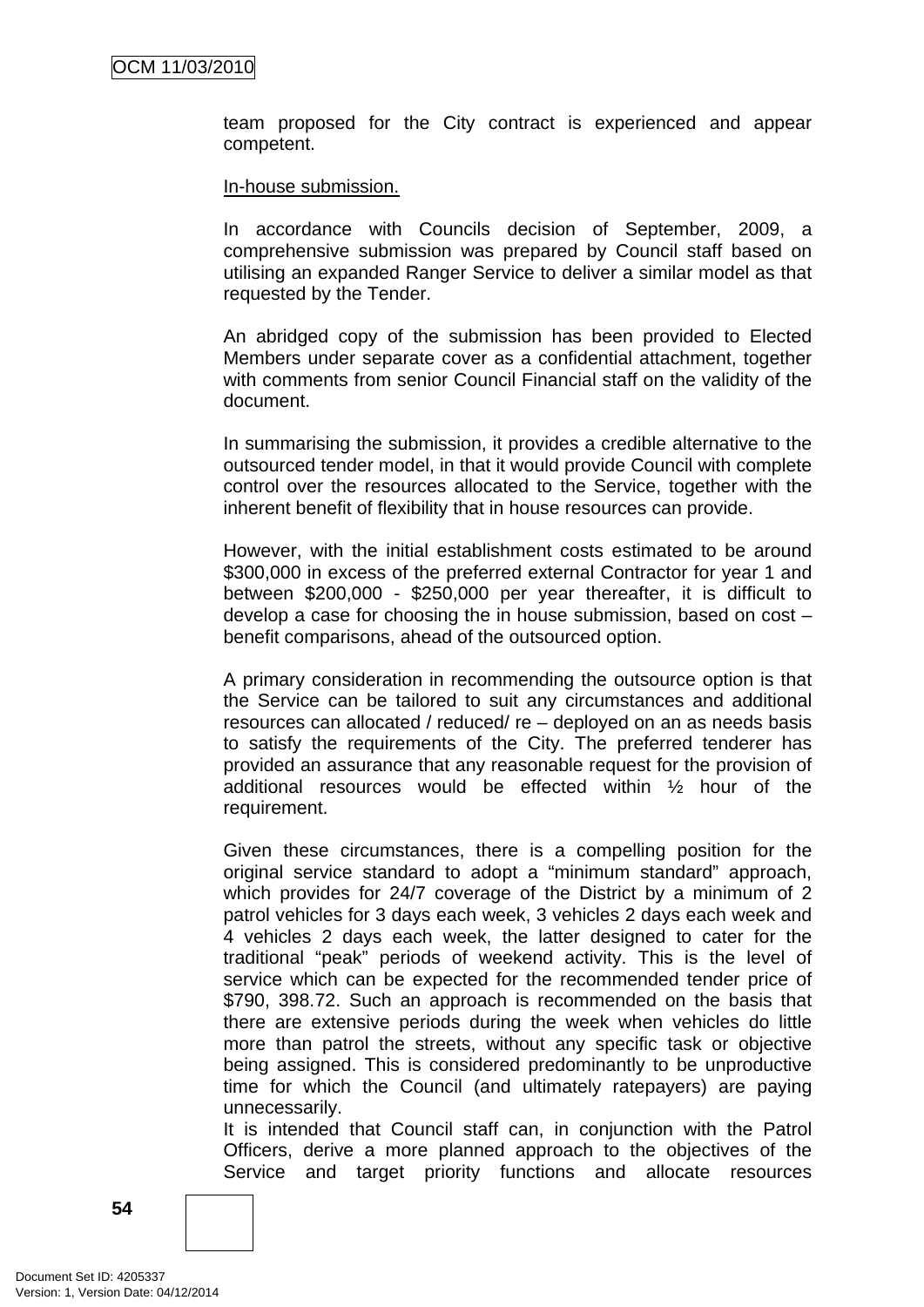accordingly. This is obviously contingent upon the assurance that additional resources can be allocated swiftly upon being requested by the City, as and when the need arises. While this part of the Service will necessarily require careful management and implementation, it is considered to be a more efficient method of resource utilisation, as an alternative to having non productive passive patrolling at periods of low activity.

Alternatively, should Council opt for the same service coverage as currently provided (i.e. 4 patrol vehicles 24/7) the associated tender cost has been calculated to be in the vicinity of \$1,300,000.

Should this be the level of coverage required by Council, then it is considered that the cost differential with a full in house provided service would be more significant and therefore an in house submission for comparative purposes has not been calculated.

#### Summary

Consequently, it is recommended that the outsourced option as tendered, with the capacity to call out additional service at short notice as necessary, be selected as the preferred methodology.

While there are valid reasons in considering the cost savings apparent in the recommended outsourced Tender model, it must also be recognised that delivery standards can sometimes be compromised where the Service is ultimately controlled by another party. For this reason it is considered imperative that some in house resource be provided to the Service in a support role to assist in the establishment and to ultimately monitor the ongoing standard and overall performance of the Contractor.

This methodology is apparent in many Council awarded construction contracts where Council staff work closely with builders to ensure the ultimate outcome of the project is consistent with initial expectations.

In this case, there are not the spare resources available in house to provide the necessary up front and ongoing support and supervision to ensure a high level of quality control is provided to monitor that the objectives of the Service are being met on an ongoing basis.

It is proposed that a Contract Supervisor / Service Support Officer be employed as soon as possible to assist in the establishment and ongoing supervision of the Contract and its overall performance.

It is proposed that the advance expenditure required for both this and the establishment of a base facility for the Service to be located at the Operations Centre (being the transportable building previously used at Coolbellup Library) be drawn from the Community Surveillance Levy Reserve Fund and funded as a cost against the Security Levy.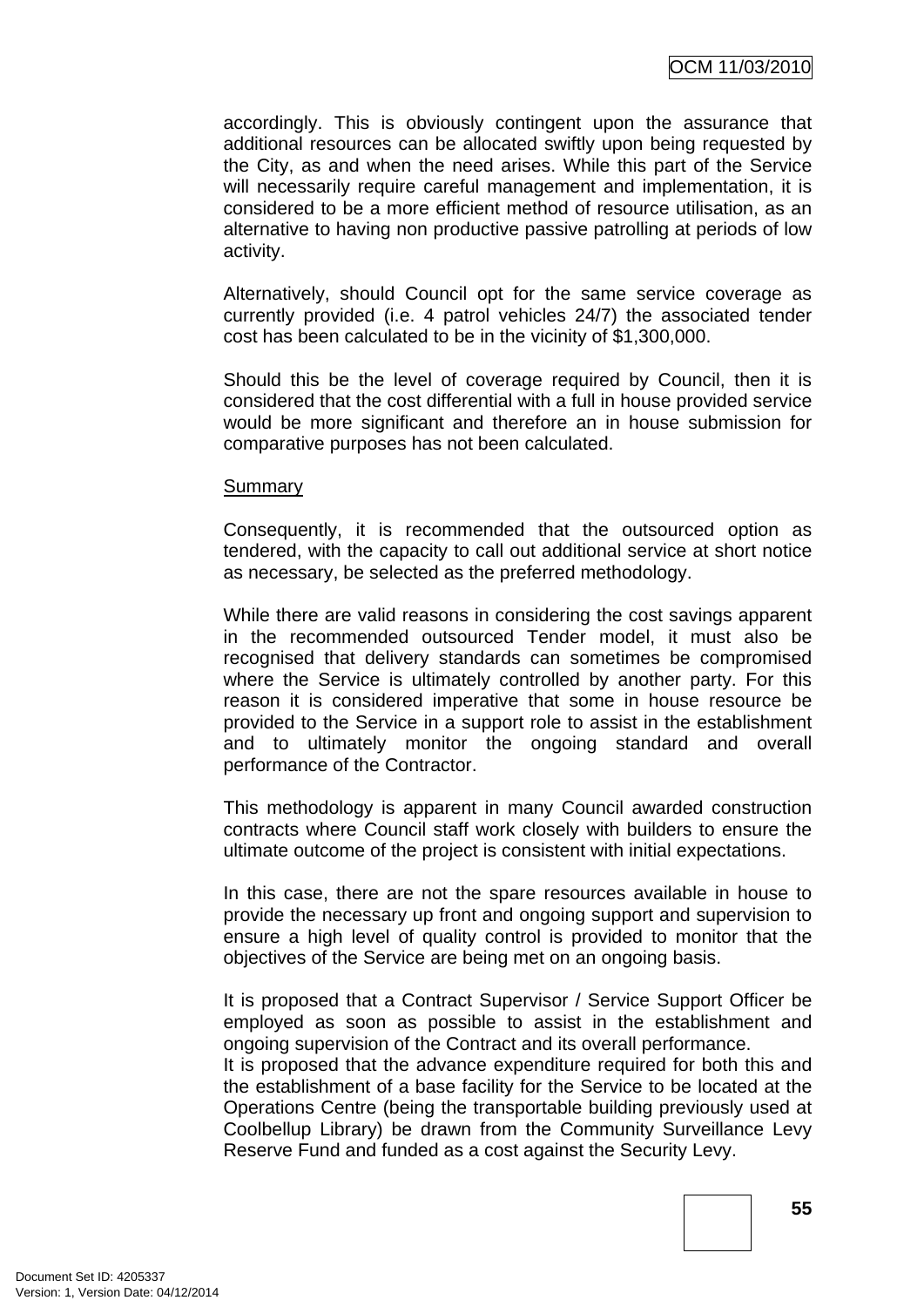The greater proportion of this expenditure will be required for the physical establishment, provision of utilities and fit out of a basic depot for the Patrol Officers, which also provides available space for the Contract Supervisor/ Service Support Officer to work from.

This will be offset to some extent in future by not having to employ a full time Clerical Support Officer for the Rangers / Community Safety Unit, which is proposed in the current Plan for the District (New Staff Plan) for 2010/11, as part of the duties proposed for that position would have been to provide administrative support to the Security Service, in whatever form it was to take in future.

# **Strategic Plan/Policy Implications**

### **Lifestyle and Aspiration Achievement**

• To deliver our services and to manage resources in a way that is cost effective without compromising quality.

### **Governance Excellence**

- To conduct Council business in open public forums and to manage Council affairs by employing publicly accountable practices.
- To provide effective monitoring and regulatory services that administer relevant legislation and local laws in a fair and impartial way.

### **Budget/Financial Implications**

In the 2008/09 financial year there was a total of \$2,050,075 spent on the security patrol service with an allocation of \$2,000,000 for 2009/10.

Should Council proceed with the current level of service which is 4 cars on the road 24 hours per day 7 days per week the cost of the service will be in the vicinity \$1,500,000 depending on the tender selected.

A 24 hours per day 7 days a week service that has a minimum of 2 cars on the road at any one time and peaked at 4 cars on Friday and Saturday nights would cost in the vicinity of \$900,000 depending upon the selected tender.

The current security levy of \$50 per property may be reduced depending upon the decision of Council on the level and nature of the service required.

Besides the direct tender costs there will also need to be factored into the budget allocated internal costs which will be approximately \$90,000.

A service centre for the security staff to utilise is proposed to be established at the Council Operations Depot and accommodated in the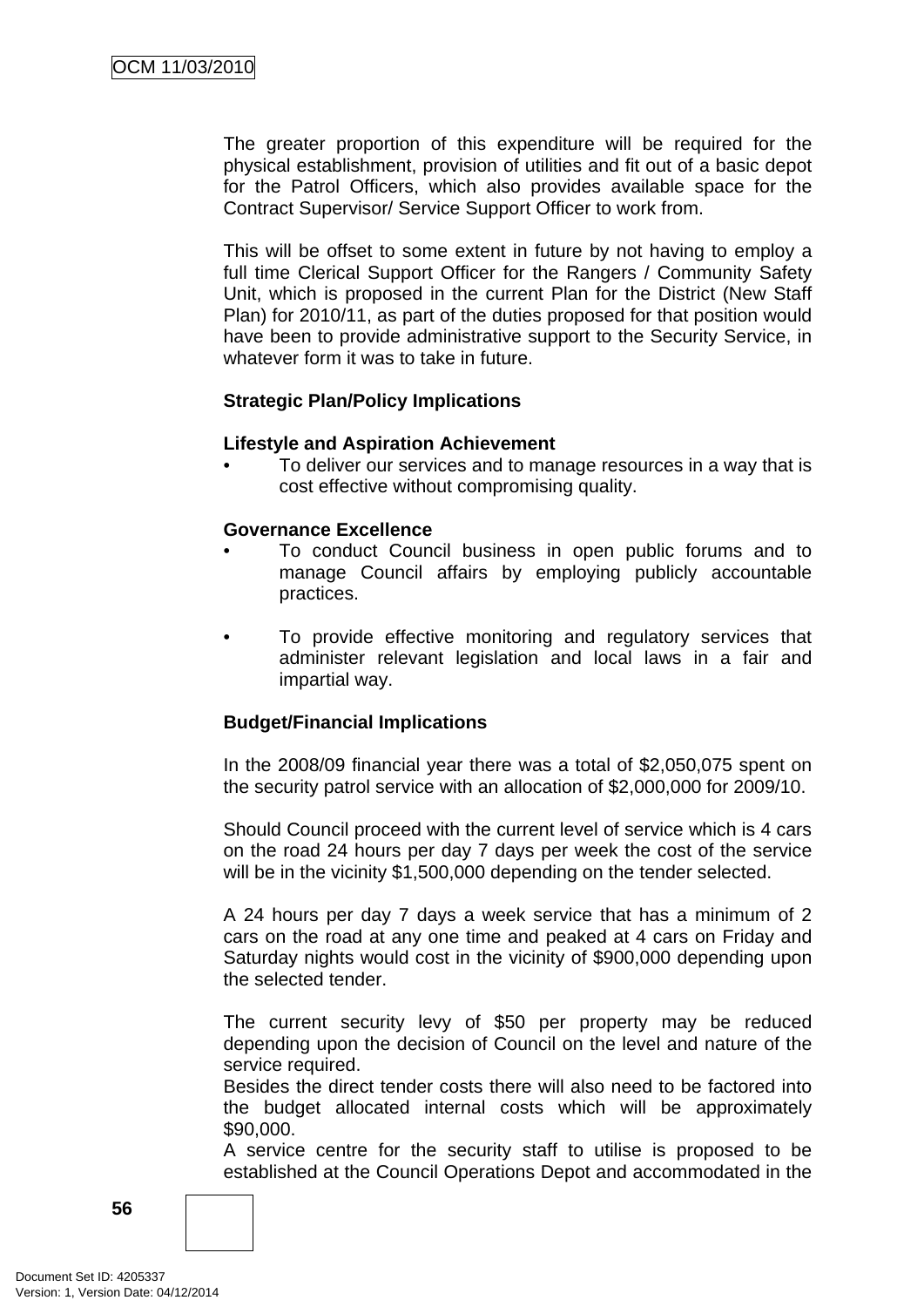demountable building recovered from the Coolbellup Library redevelopment. The provision of services, furnishing and fit out costs are estimated to be in the order of \$35,000.

It is also proposed to incorporate a Contract Supervisor role for the initial 2 year term of the contract, to ensure consistent management and monitoring of all aspects of the service to the City's satisfaction at an estimated annual cost of \$75,000.

Costs for the initial establishment and staff requirements can be provided from the Community Surveillance Levy Reserve Fund.

# **Legal Implications**

Section 3.57 of the Local Government Act 1995 and Part 4 of the Local Government (Functions and General) Regulations 1996 refers.

# **Community Consultation**

The tender appeared in the West Australian Newspaper on 4 November 2009 and attracted eight (8) responses by the closing date of 19 November 2009.

# **Attachment(s)**

- 1. Extract from proposal for expanded Rangers Service (provided under separate confidential cover)
- 2. Comments City of Cockburn Financial Services staff (provided under separate confidential cover)
- 3. Compliance Criteria Checklist (provided under separate confidential cover)
- 4. Tender Evaluation Sheet (provided under separate confidential cover)
- 5. Tendered Prices (provided under separate confidential cover)

### **Advice to Proponent(s)/Submissioners**

The Proponent(s) and those who lodged a submission on the proposal have been advised that this matter is to be considered at 11 March 2010 Council Meeting.

### **Implications of Section 3.18(3) Local Government Act, 1995**

Nil.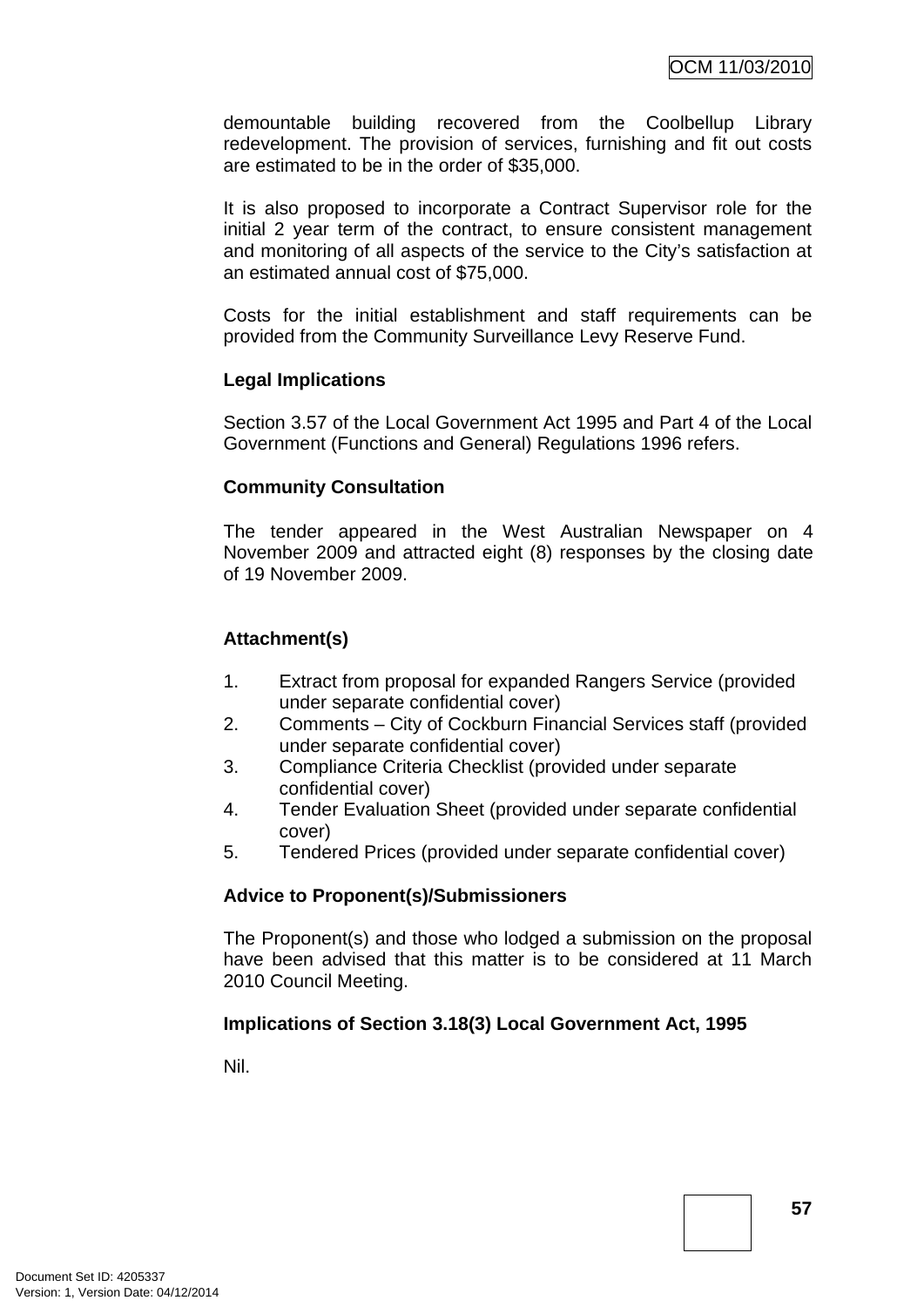# **18. EXECUTIVE DIVISION ISSUES**

# **(MINUTE NO 4199) (OCM 11/03/2010) - EXTENSION OF TIME**

#### **COUNCIL DECISION**

MOVED Clr I Whitfield SECONDED Clr S Limbert at the time being 8.52pm Council extend the meeting for a period of 30 minutes, in accordance with Clause 4.14 of Council's Standing Orders Local Laws.

# **CARRIED 10/0**

#### **Reason for Decision**

To enable Council to complete the business listed on the Agenda.

# **18.1 (MINUTE NO 4200) (OCM 11/03/2010) - LOCAL GOVERNMENT REFORM PROCESS - REGIONAL TRANSITION GROUP RESPONSE (1054) (S CAIN) (ATTACH)**

# **RECOMMENDATION**

That Council advise the Minister for Local Government that it does not intend joining a Regional Transtion Group at this time.

# **COUNCIL DECISION**

MOVED Clr S Limbert SECONDED Clr I Whitfield that the recommendation be adopted.

**CARRIED 10/0**

### **Background**

Following submission of responses from all Local Governments to the Minister for Local Government on structural reform in August 2009, the Minister has invited Local Governments to consider joining a Regional Transition Group (RTG). The RTGs would provide a pathway for Local Governments considering voluntary amalgamation, with the aim of harmonising their administrative systems over a two to four year period in preparation for amalgamation. The Minister has written to the City of Cockburn, copy attached, requesting that it consider forming a Regional Transition Group with neighbouring, but unnamed Local Governments. The deadline for a response is 26 March 2010.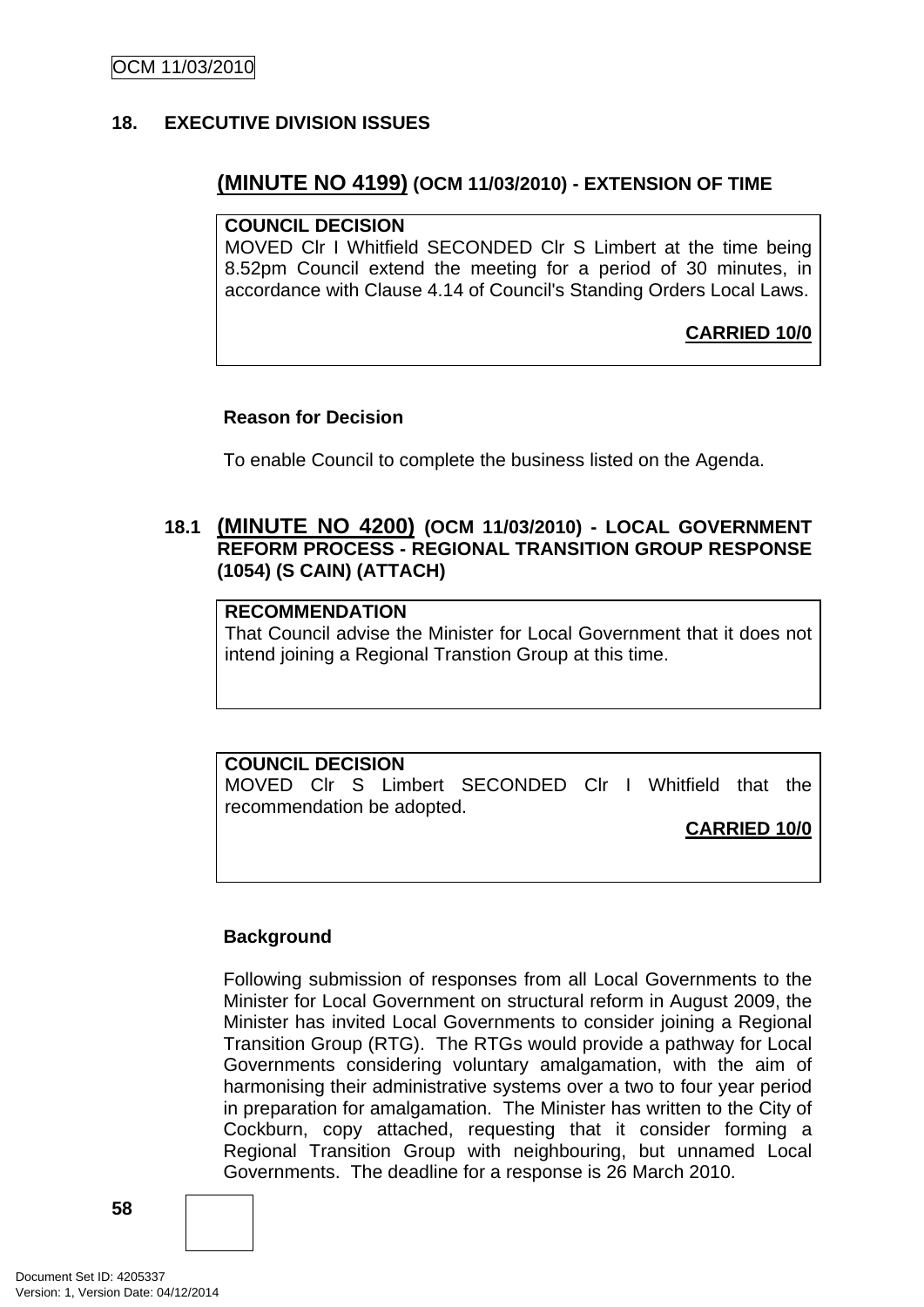# **Submission**

N/A

# **Report**

*Previous Reports and Council Decisions*. Structural reform of Local Government reform has been the subject of four reports to Council during 2009. Following the commencement of the Reform project in February 2009, the City completed the requisite Checklist and presented this at the April Ordinary Council Meeting for endorsement and submission to the Minister for Local Government. This was followed by a period of public consultation and development of a final submission on reform, which was presented to Council in August.

A Special Council Meeting was on held on 26 August 2009, which resolved the following:

*That Council:* 

- *(1) Council submit a copy of the City's final submission on Local Government Reform to the Minister for Local Government, subject to deletion of Item 11 on page 2 of the submission;*
- *(2) Council write to the City of Cockburn residents located in Leeming and advise them of Council's decision and the rationale behind that decision;*
- *(3) Council write to the City of Fremantle requesting them to again consider voluntary amalgamation with the City of Cockburn; and*
- *(4) Council invite the Minister for Local Government to visit the City of Cockburn to receive a presentation from the City on its vision for the future.*

Subsequent to that decision, the City received further advice from the City of Fremantle that it wasn't interested in a voluntary amalgamation. No response was received from the Minister on the offer to visit the City.

While the final submission included some survey data from the public consultation period, the issue of amalgamation had not been subject to broad community consultation. At the September Ordinary Council meeting Deputy Mayor Allen brought an item of Urgent Business seeking to hold a referendum in conjunction with the forthcoming Council Elections. At that meeting it was resolved: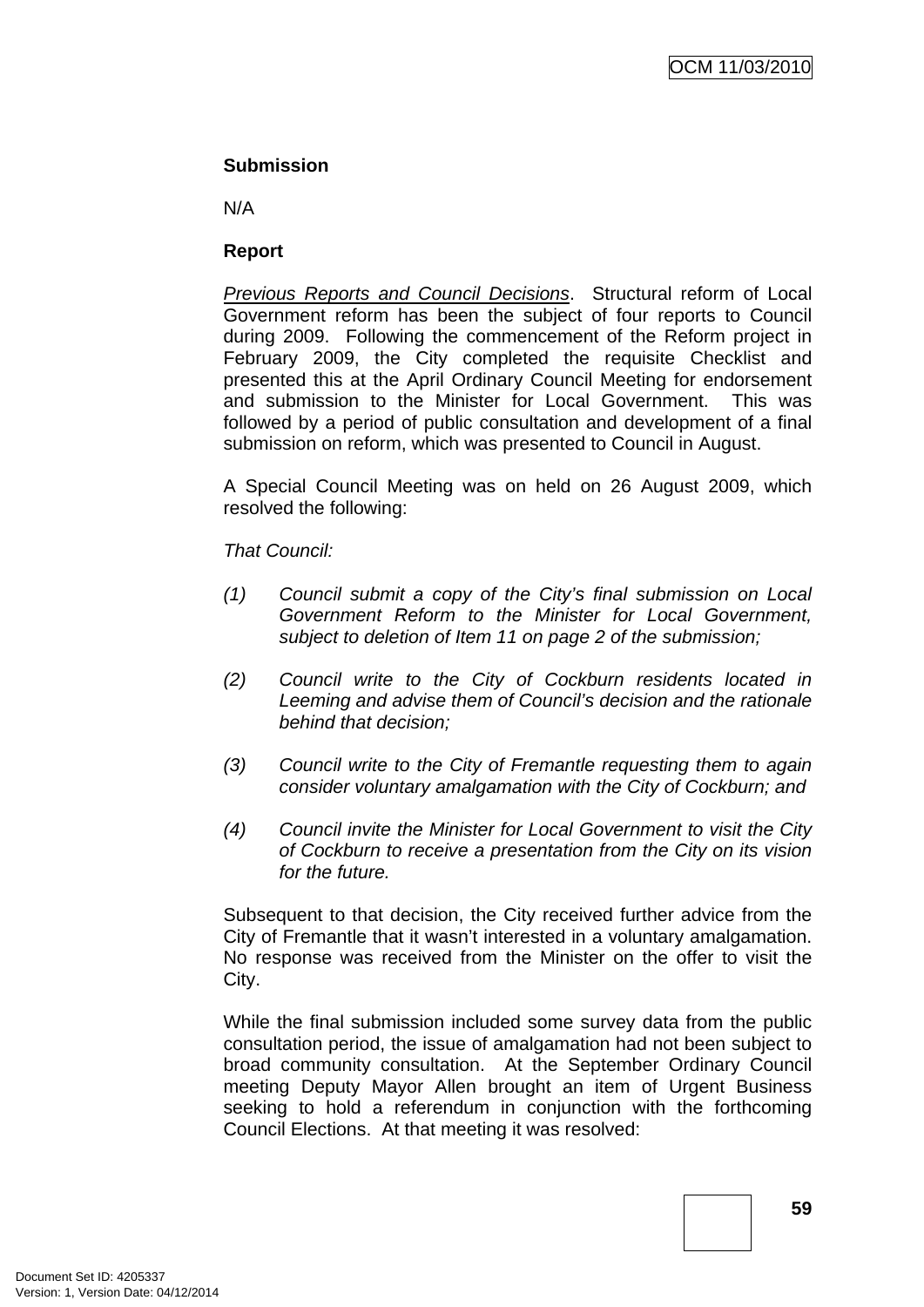*That Council:* 

- *(1) conducts a Referendum of its residents and ratepayers, as part of the forthcoming October 2009 Local Government Elections Postal Ballot, to ascertain the wishes of its ratepayers/residents towards the prospect of a Council amalgamation with the City of Fremantle.*
- *(2) ask the following question on the Referendum paper, "Do you support the Council of the City of Cockburn pursuing an amalgamation with the City of Fremantle",*
- *(3) allocate an amount of up to \$12,000 to be met from the CEO's consultancy account (project consultancy fund), for this costs of this Referendum, with this account to be reimbursed at the February Budget Review, should the need arise.*

The referendum was conducted by the West Australian Electoral Commission and the results were: Turn out rate 16,219 voters (30% of eligible voters) – 10,752 *No votes* (66.3%) and 5, 467 *Yes votes* (33.7%). The distribution of yes and no votes was consistent across the three wards.

At the Ordinary Council Meeting held on 12 November 2009 Clr Attrill, requested that the results of the referendum be formally presented to Council. A report was presented to the December 2009 Ordinary Council Meeting at which it was resolved:

*That Council:* 

*.* 

- *(1) not pursue an amalgamation with the City of Fremantle, in recognition of the rejection of the proposal at the referendum held on 17 October 2009; and*
- *(2) inform the Minister for Local Government and the City of Fremantle of Council's decision*

*Regional Transition Group*. The City has been requested to join an RTG and would have to select its partners. Logically this would be from within the South West Group (SWG) of Local Governments, as several are our immediate neighbours and the group is the body with whom we collaborate most closely. However, as the public consultation revealed that the respondents did not favour a merger with the Town of Kwinana, which was also the position of that Local Government and the referendum rejected a merger with the City of Fremantle, there is only one neighbouring Local Government that the City could consider, being the City of Melville.

While from an economy of scale perspective such a merger would not be without merit for consideration, the size of the joint entity with a

**60**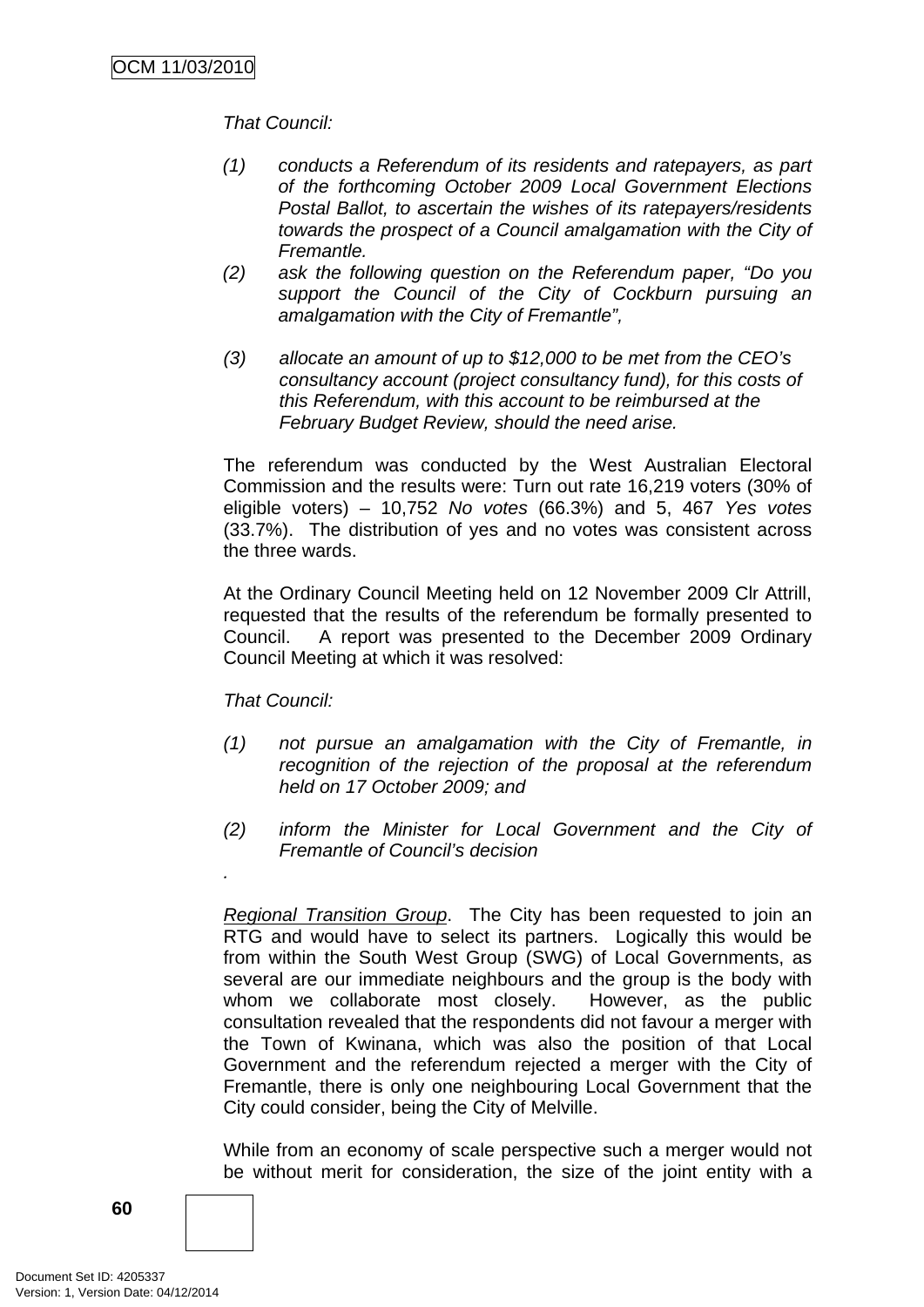population in excess of 260,000 residents by 2031 would then dwarf all other Local Governments in the metropolitan area. As both Cockburn and Melville are already strong Local Governments, the reform imperative, which seeks to merge smaller and less financially sound Local Authorities, would not be advanced by such a merger. This course of action is therefore not recommended.

Future Considerations. While the status of the Government's reform agenda has been the subject of much media speculation and clouded in some uncertainty, the fact remains that voluntary reform still remains a key objective of WALGA.

The Minister has advised that submissions from Local Governments that had recommendations on boundary reform have been passed to the Local Government Advisory Board (LGAB) for review. As the immediate focus, however, is on assisting those parties that will join an RTG, consideration of the boundary submissions is not expected until later this year.

Several neighbouring Local Governments have made submissions to the LGAB that would impact on Cockburn's existing boundaries. It is therefore in the City's interest to take an ongoing interest in the reform process and remain open to active participation at a future date if this serves the City's interests at that time.

### **Strategic Plan/Policy Implications**

### **Governance Excellence**

• To develop and maintain a financially sustainable City.

### **Budget/Financial Implications**

N/A

### **Legal Implications**

N/A

### **Community Consultation**

A referendum on amalgamation with the City of Fremantle was held at the October 2009 Council Elections. No further consultation has been conducted subsequently.

### **Attachment(s)**

Letter from Minister for Local Government; Heritage; Citizenship and Multicultural Interests, dated 2 February 2010.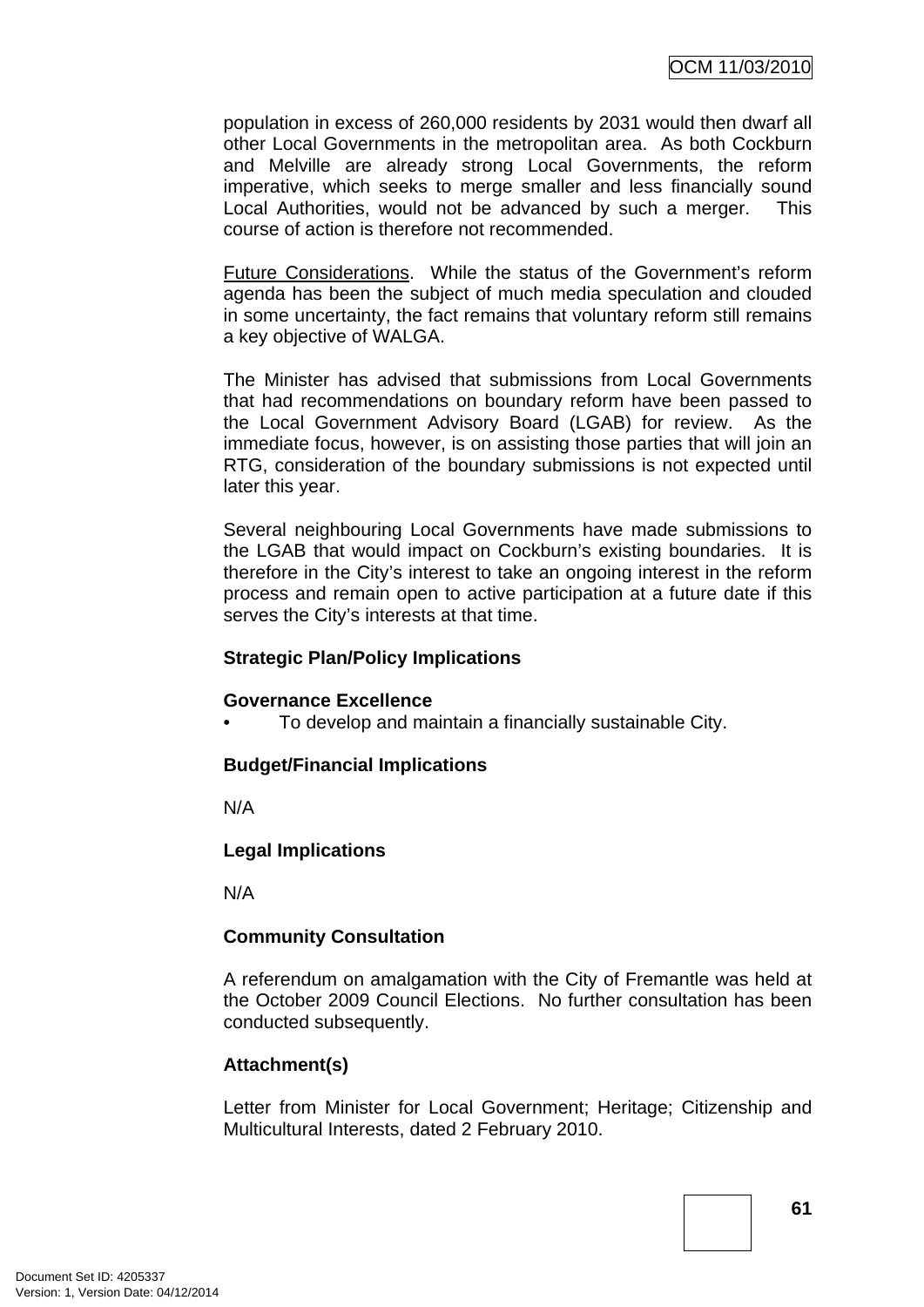# **Advice to Proponent(s)/Submissioners**

N/A

**Implications of Section 3.18(3) Local Government Act, 1995**

Nil

# **19. MOTIONS OF WHICH PREVIOUS NOTICE HAS BEEN GIVEN**

**19.1 (MINUTE NO 4201) (OCM 11/03/2010) - NOTICE TO REVOKE SUB-RECOMMENDATION (2) OF PREVIOUS COUNCIL DECISION - 12 NOVEMBER 2009 (MINUTE NO.4093) (1054) (D GREEN) (ATTACH)** 

# **RECOMMENDATION**

That Council receives the report.

MOVED Clr T Romano SECONDED Clr C Reeve-Fowkes that Council revoke the following decision of Council carried on 12 November 2009, pursuant to Regulation 10 of the Local Government (Administration) Regulations, 1996.

> *13.9 (Minute No. 4093) (OCM 12/11/2009) Council Committees*

*'(2) not establish any other committees pursuant to Sec. 5.8 of the Local Government Act, 1995'.* 

**MOTION LOST 4/6**

# **Background**

By letter dated 5 February 2010, Clr Romano submitted a notice of revocation of the following Council decision made on 12 November 2009:

- *13.9 (Minute No.4093) (OCM 12/11/2009) Council Committees* 
	- *(2) not establish any other committees pursuant to Sec.5.8 of the Local Government Act, 1995*

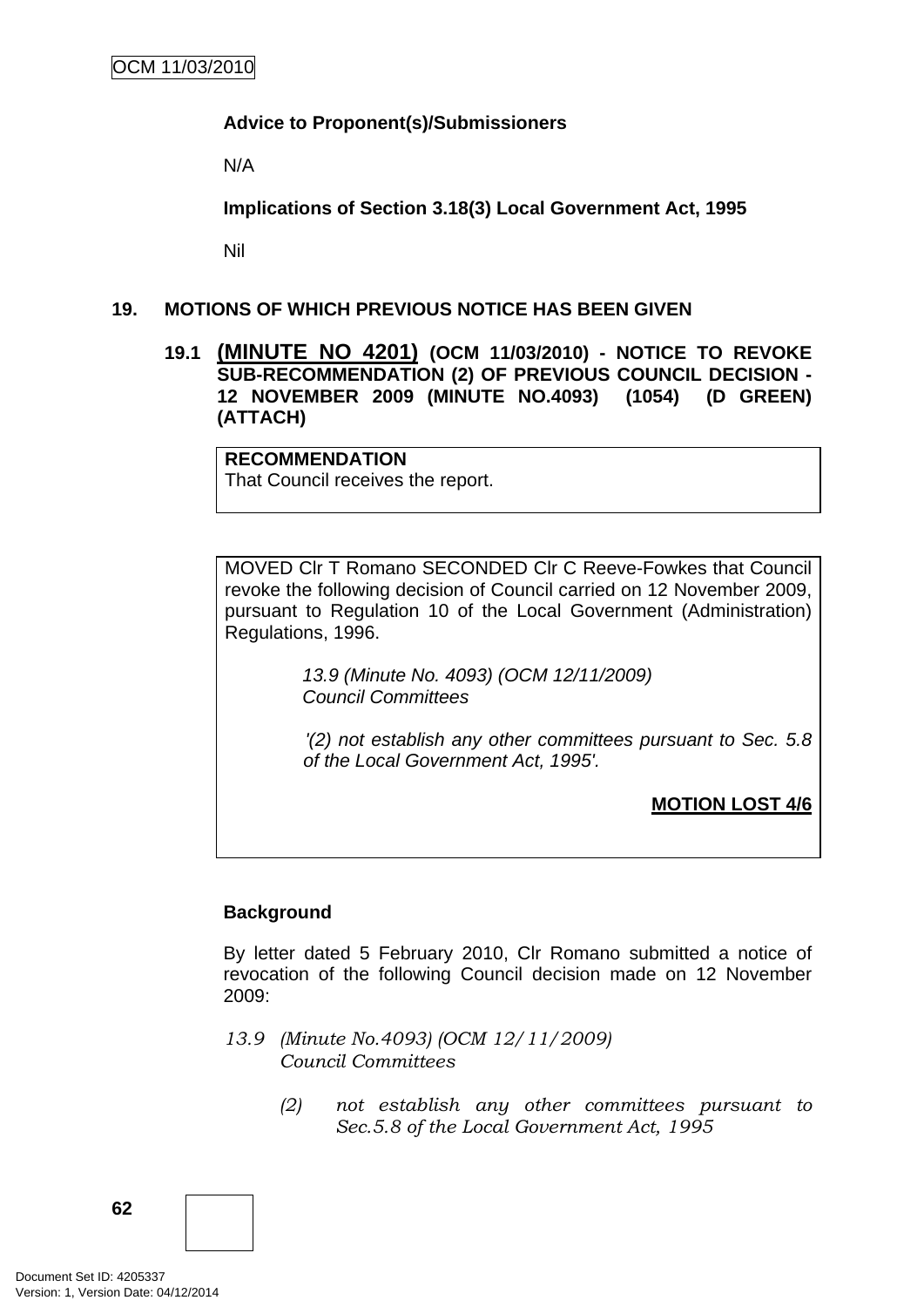A copy of the statutory notice is attached. In accordance with the notice, should the revocation be successful, it is the intention of Clr Romano to move to establish a Committee to specifically attend to items of Delegated Authority, Policy and Position Statements, previously known as 'DAPPS', and to subsequently appoint membership of the Committee, should the motion to establish it be carried.

# **Submission**

N/A

# **Report**

This matter has been the subject of previous reports to Council, most recently on 12 November, 2009 and prior to that on 14 May 2009.

The reports which accompanied these items are attached, identifying Council's current position and providing the information upon which the Council decision is based.

Since the Council resolution of November 2009, the following ancillary information is provided for consideration:

- One Policy report was presented for consideration at the November 2009 Council Meeting – not withdrawn for discussion and Carried 'en bloc'.
- Eight various 'DAPPS' reports presented for consideration at the December 2009, Council Meeting – 6 withdrawn for discussion. Of these, 5 were subsequently carried following discussions, one was deferred to be considered at a Special Council Meeting and 2 were not withdrawn and carried as part of the 'en bloc' resolution.
- Two Policy reports presented for consideration at the February 2010 Council Meeting – not withdrawn for discussion and carried 'en bloc'.
- The item deferred from the December council Meeting was considered at a Special Council Meeting on 4 February, 2010, where it was firstly debated for further deferral to the March Council Meeting. That motion was defeated, however, a subsequent motion to adopt the officer recommendation was also defeated, due to a lack of the required absolute majority vote required, after the voting was tied (5 for and 5 against).

Accordingly, the items associated with this Report, ie.

- Policy SC38 'Sustainable Procurement'
- Policy SES3 'Evaluation of Tenders'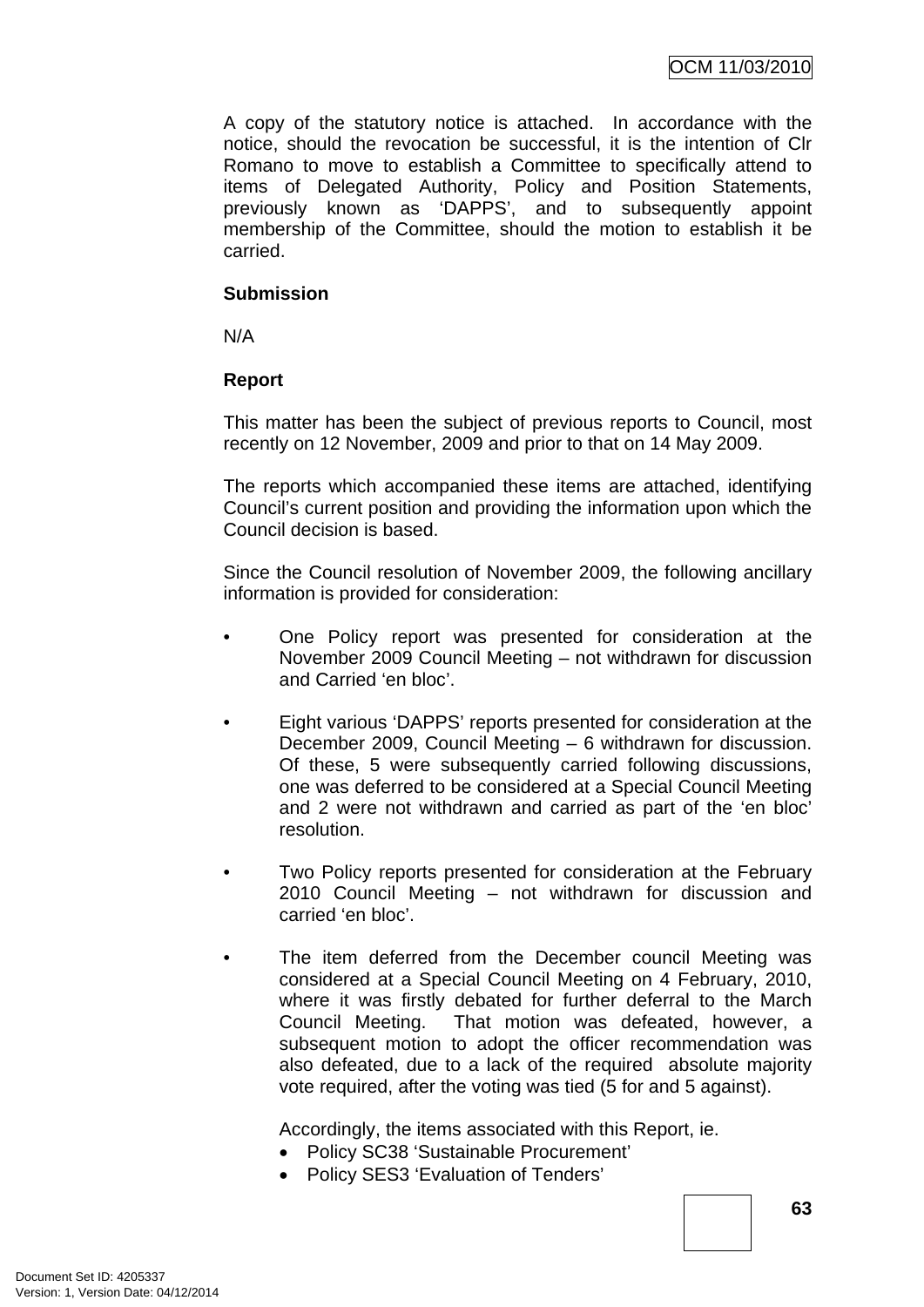- Delegated Authority SES3 'Evaluation of Tenders'
- Delegations made pursuant to the Local Government Act 1995 – LGAES4 'Contract Variation'
- Position Statement PSES15 'Reports to Council Tenders'

remain in their current status until they can be reconsidered by Council (ie. May 2010).

This information tends to support the current regime of submitting policy and delegated authority matters direct to Council meetings as the most effective mechanism for dealing with these matters.

The single exception is the item which deals with Council's procurement and tendering processes which has been the subject of much enquiry by Elected Members and remains unresolved.

This can be explained by the fact that it deals with a multitude of documents which has been difficult for some members to completely comprehend given the extent of debate on the proposed amendments at both the 10 December 2009 Council Meeting and the 4 February 2010, Special Council Meeting.

All other information which is relevant to this matter is contained in the attached Reports to previous Council meetings and should be referenced for the purpose of ascertaining any further details.

Statistically, this information identifies the following:

- In the 12 months prior to Council disbanding DAPPS, 70 related matters were considered by the Committee, prior to being presented to Council.
- Since Council disbanded DAPPS, 49 related items have been directly presented to 8 Council Meetings for consideration (ie. 6 per meeting or 72 averaged annually).
- Six of these items were withdrawn for discussion at one Council Meeting (December, 2009) with a motion seeking to defer determination to a Special Council Meeting, to enable Elected Members more time to consider the items. Of these five were subsequently passed, in accordance with the officer recommendations, with one remaining unresolved.
- Forty-one(41) items considered at 7 separate Council Meetings were not withdrawn for discussion and were passed 'en bloc' in accordance with officer recommendations.

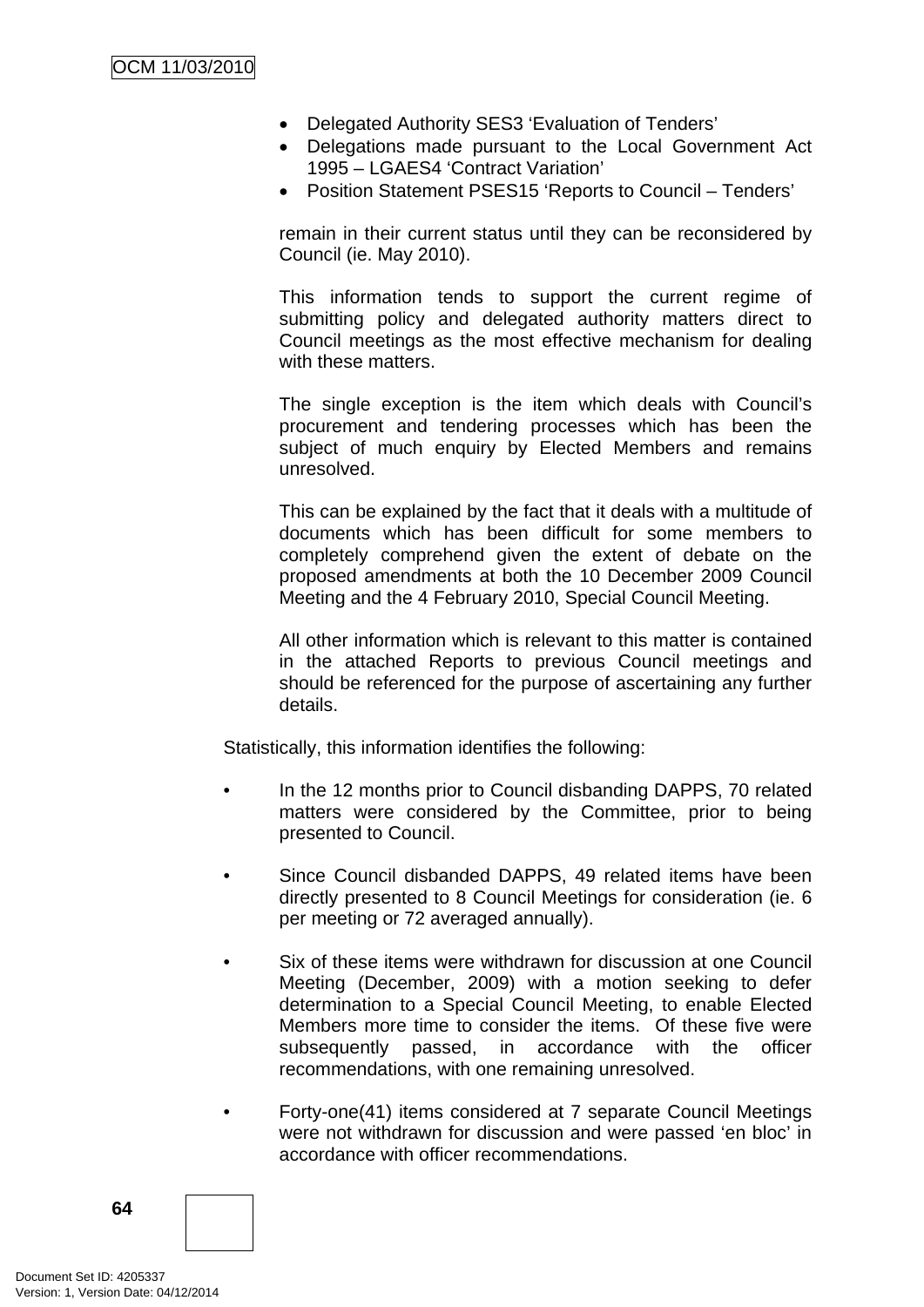Accordingly it is considered that the current mechanism for submitting Policy, Delegated Authority and related matters directly to Council for resolution is largely satisfactory and remains the preferred administrative process.

All other aspects of the procedure indicate that efficiencies gained by submitting reports directly to Council continue to support Council's sustainability initiatives and provide staff with additional resources to devote to other higher value activities.

# **Strategic Plan/Policy Implications**

### **Governance Excellence**

• To conduct Council business in open public forums and to manage Council affairs by employing publicly accountable practices.

# **Budget/Financial Implications**

Additional costs will be incurred by Council in the production of Committee Agendas and Minutes.

# **Legal Implications**

Sec.5.8 and 5.10 of the Local Government Act, 1995, refer.

# **Community Consultation**

N/A

# **Attachment(s)**

- 1. Copy of Notice of Motion submitted to Council Meeting of 11 February 2010.
- 2. Extract from previous Council Minutes 12 November 2009.
- 3. Extract from previous Council Minutes 14 May 2009.

# **Advice to Proponent(s)/Submissioners**

N/A

# **Implications of Section 3.18(3) Local Government Act, 1995**

Nil.

# **20. NOTICES OF MOTION GIVEN AT THE MEETING FOR CONSIDERATION AT NEXT MEETING**

Nil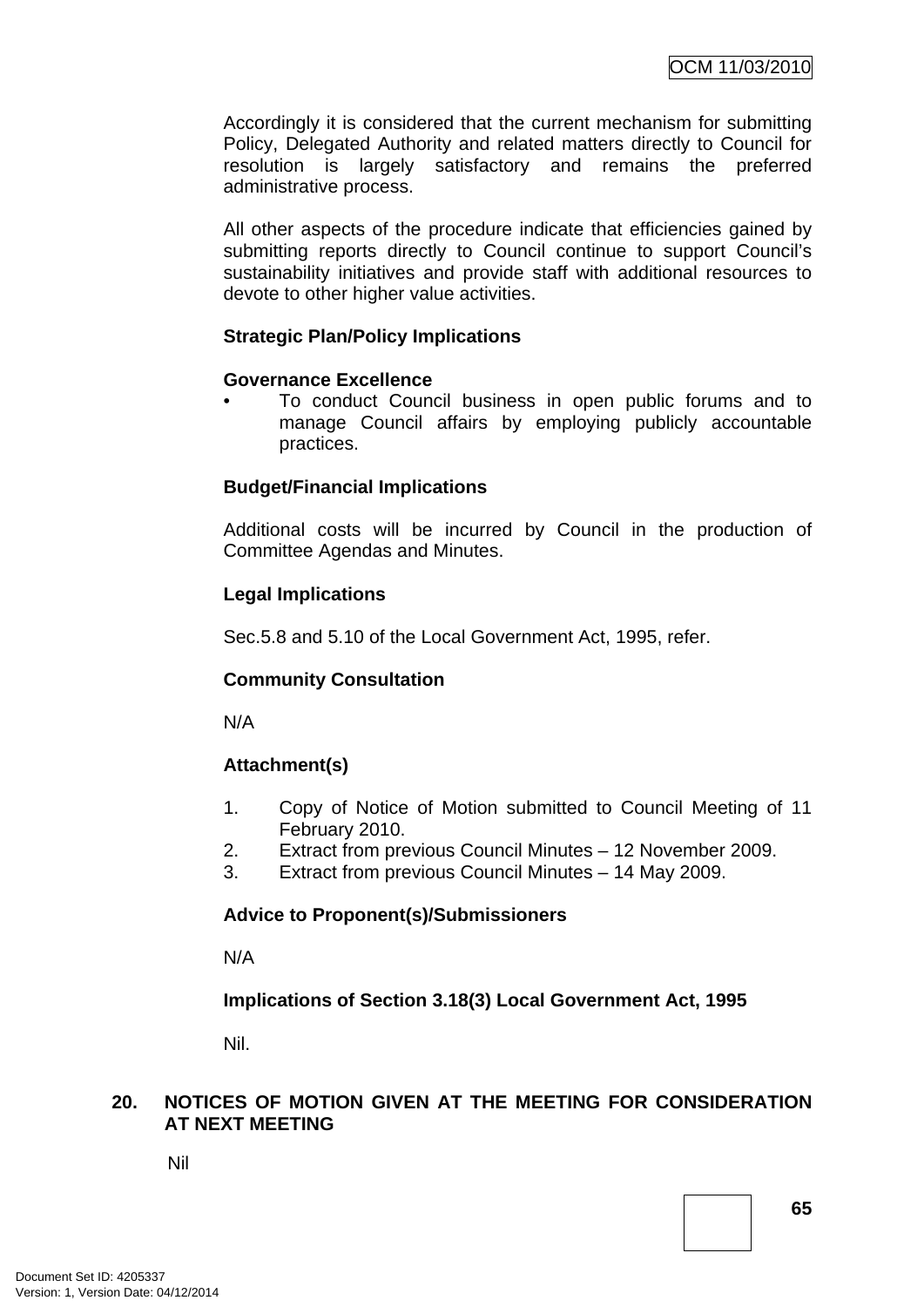# **21. NEW BUSINESS OF AN URGENT NATURE INTRODUCED BY COUNCILLORS OR OFFICERS**

Nil

# **22 (OCM 11/03/2010) - MATTERS TO BE NOTED FOR INVESTIGATION, WITHOUT DEBATE**

**22.1** CLR SUE LIMBERT has requested that the following matter be noted for investigation, without debate:

> The residents in Beeliar have been experiencing a very serious black dust problem which is causing enormous disruption to the quality of life and loss of amenity of outdoor areas.

> The source of this dust has been identified as the Market Gardens due west of Beeliar's Meve Estate (located between Tindal and Spearwood Avenues). It is a seasonal issue, brought about by strong SW winds from November to March, and reduced rainfall.

> The Cockburn Council Health Services Department was notified in late January 2010 of this problem and took prompt action to investigate. Action taken to date included a visit to the market garden owners by Health Department representatives, followed by issue to them of a formal letter. In response, the Market Gardeners committed to undertake some limited actions to reduce dust emissions.

> Council have indicated that they have no powers to enforce a Dust Management Plan with the Market Gardeners as they are not classified as a development site. Were the operation classed as a development or industrial site, Council or DEC would have the power to request and enforce a Dust Management Plan.

> Beeliar residents responded to Council in reference to the commitments made by the market Gardeners so far and stated that (whilst an improvement) they were considered insufficient to guarantee mitigation of the problem. It is essential to realise that the black dust is extremely fine and pervasive. Small amounts cause staining of surfaces and the dust is easily trafficked, resulting in black marks throughout the houses. This results in enormous loss of amenity for outdoor areas (especially swimming pools), serious damage to property and devaluation of real estate.

> The fine dust also contains organic matter which is a known respiratory irritant and is associated with diseases such as Legionnaires, Asthma and Bronchitis. Several Meve residents have stated problems with asthma attacks and general upper respiratory tract irritation during windy/dusty days. There is no doubt that the dust is also detrimental to resident's health.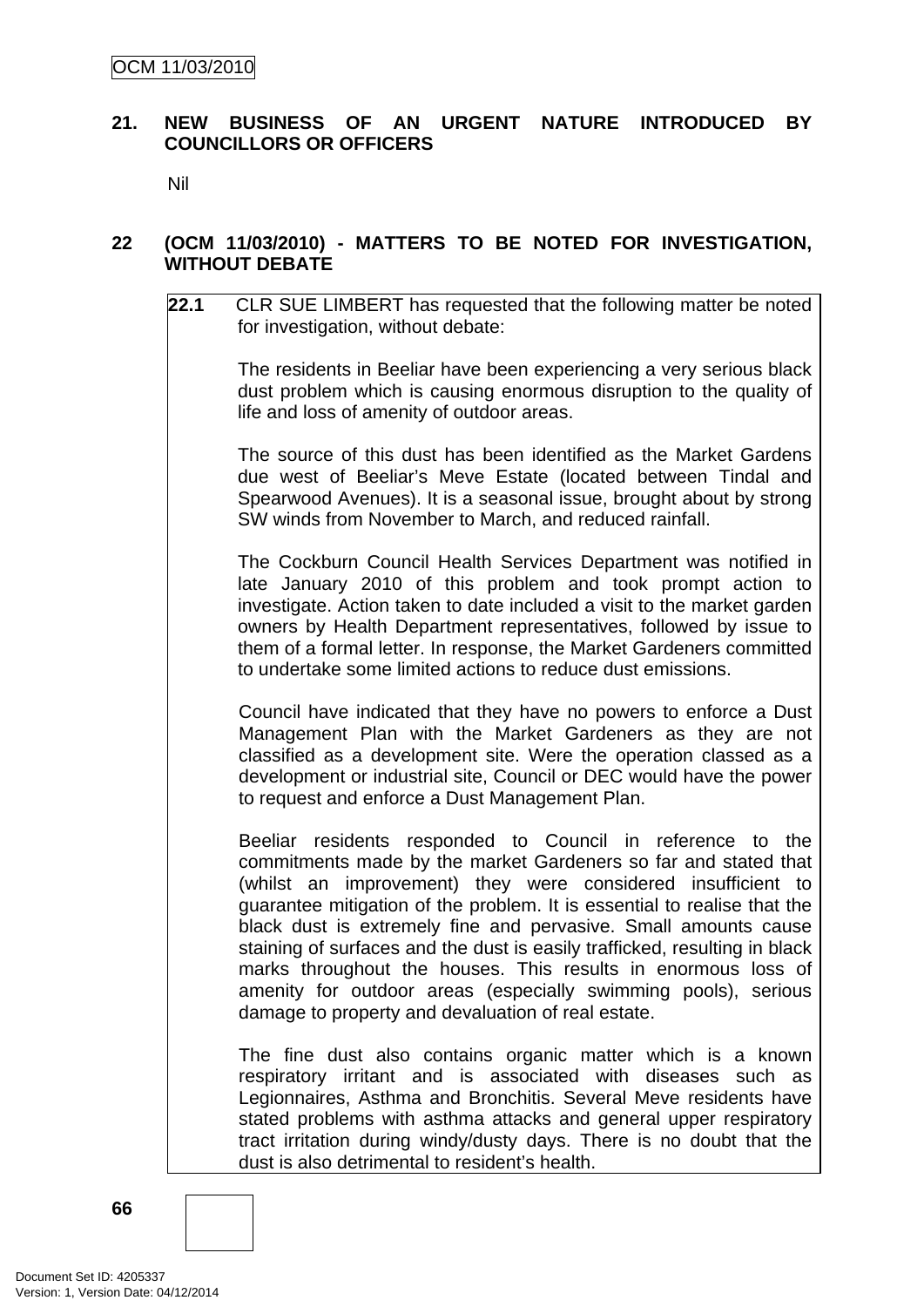Even small amounts of black dust cannot be tolerated in Beeliar . So in consideration of the magnitude of this problem, the pervasive nature of the dust and associated health issues, Beeliar residents seek a more effective solution. The requirement for the Market Gardeners to operate in accordance with a Dust Management Plan is seen as such a suitable solution to this problem.

There are many possible actions the Market Gardeners could take to minimise (and even eliminate) dust emissions that could be built into a Dust Management Plan. These include (but are not limited to):

- Installation of dust control fencing along the Eastern boundary of the Market Gardens. The developers of the Meve Estate have offered to donate over 300 meters of dust control fencing, which will become redundant from the estate in September. This has been offered to the Health Services department for installation by the Market Gardeners. Alternately, perhaps Cockburn Council would consider installing this free fencing?
- The Market Gardens have large tracts of fallow ground exposed to the strong winds. If these are not to be planted, they can be stabilised using dust suppressant spray-on materials. Details of biodegradable sprays have been provided to the Health Services department.
- Management of work practices such as restrictions on using earth moving equipment during windy conditions.

As the Cockburn Council Health Services Department is unable to enforce the requirement for a Dust Management Plan, assistance is sought from Council to investigate this matter, validate the magnitude of the problem and to determine if a Dust Management Plan can be included in the operating licence of the Market Gardens. Perhaps an even more effective solution can be suggested as a result of this investigation.

COUNCILLOR O'BRIEN LEFT THE MEETING AT THIS POINT, THE TIME BEING 9:20PM.

NOTE: COUNCILLOR O'BRIEN DID NOT RETURN TO THE MEETING.

**22.2** CLR HELEN ATTRILL has requested that Council investigate the concerns of Jandakot residents and ratepayers as outlined in the submissions presented to the March 2010 Ordinary Meeting of Council regarding traffic management and recommend suitable action for consideration by the Council/City.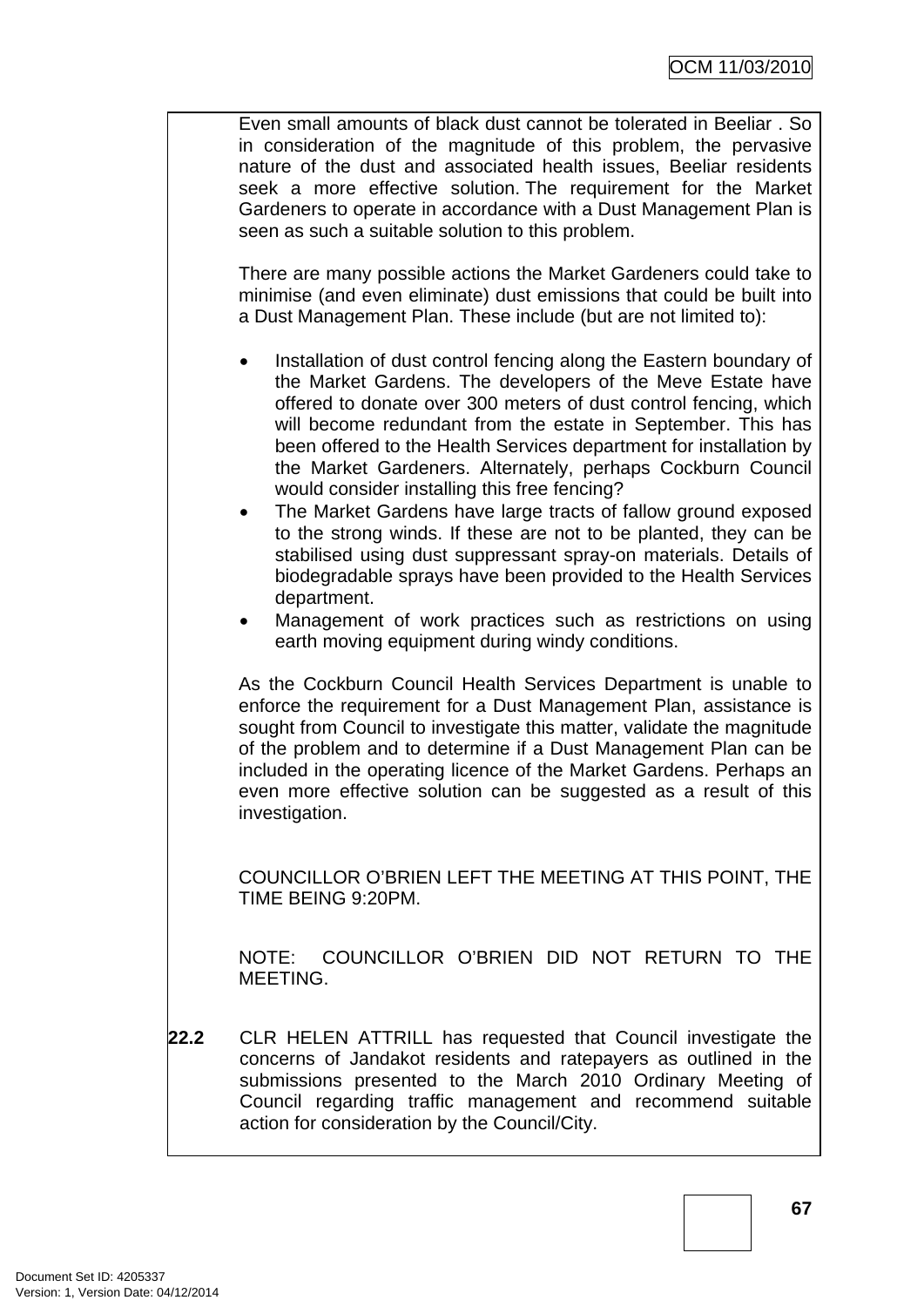# OCM 11/03/2010

### **23. CONFIDENTIAL BUSINESS**

Nil

# **24 (MINUTE NO 4202) (OCM 11/03/2010) - RESOLUTION OF COMPLIANCE (SECTION 3.18(3), LOCAL GOVERNMENT ACT 1995)**

### **RECOMMENDATION**

That Council is satisfied that resolutions carried at this Meeting and applicable to items concerning Council provided services and facilities, are:-

- (1) integrated and co-ordinated, so far as practicable, with any provided by the Commonwealth, the State or any public body;
- (2) not duplicated, to an extent Council considers inappropriate, services or facilities as provided by the Commonwealth, the State or any other body or person, whether public or private; and
- (3) managed efficiently and effectively.

#### **COUNCIL DECISION**

MOVED Clr S Limbert SECONDED Clr I Whitfield the recommendation be carried.

**CARRIED 9/0**

### **25. CLOSURE OF MEETING**

Meeting closed at 9.21PM

### **CONFIRMATION OF MINUTES**

I, ………………………………………….. (Presiding Member) declare that these minutes have been confirmed as a true and accurate record of the meeting.

Signed: ………………………………………. Date: ……../……../……..

| 68 |  |
|----|--|
|    |  |